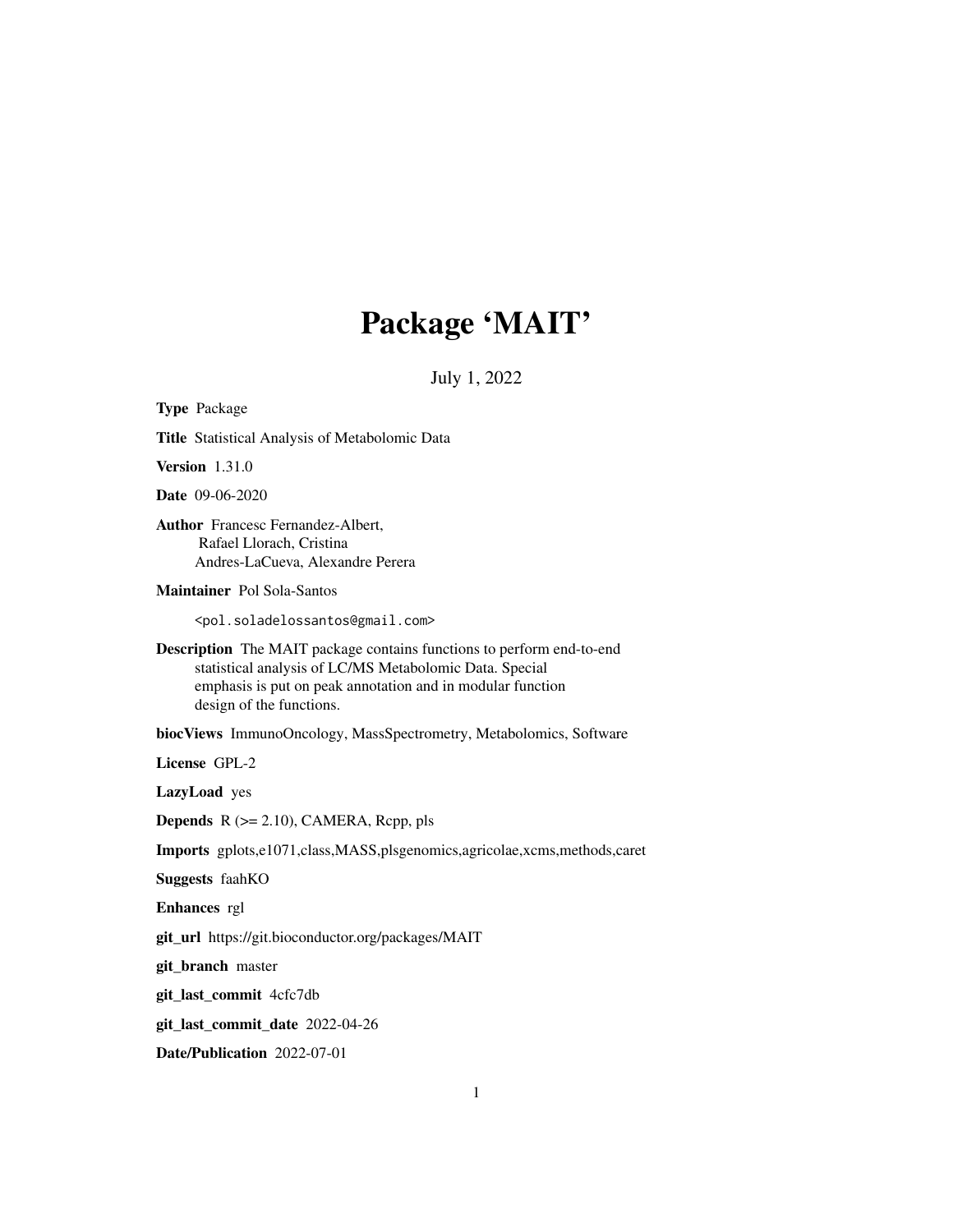# R topics documented:

| $\overline{3}$ |
|----------------|
| $\overline{4}$ |
| $\overline{4}$ |
| 5              |
| 6              |
| $\overline{7}$ |
| 7              |
| 8              |
| 9              |
| 9              |
| 10             |
| 12             |
| 13             |
| 13             |
| 14             |
| 14             |
| 15             |
| 16             |
| 17             |
| 17             |
| 18             |
| 19             |
| 20             |
| 21             |
| 22             |
|                |
| 23             |
| 24             |
| 24             |
| 25             |
| 26             |
| 28             |
| 28             |
| 29             |
| 30             |
|                |
|                |
|                |
| 34             |
| 34             |
| 35             |
| 37             |
| 38             |
| 39             |
| 41             |
|                |

**Index**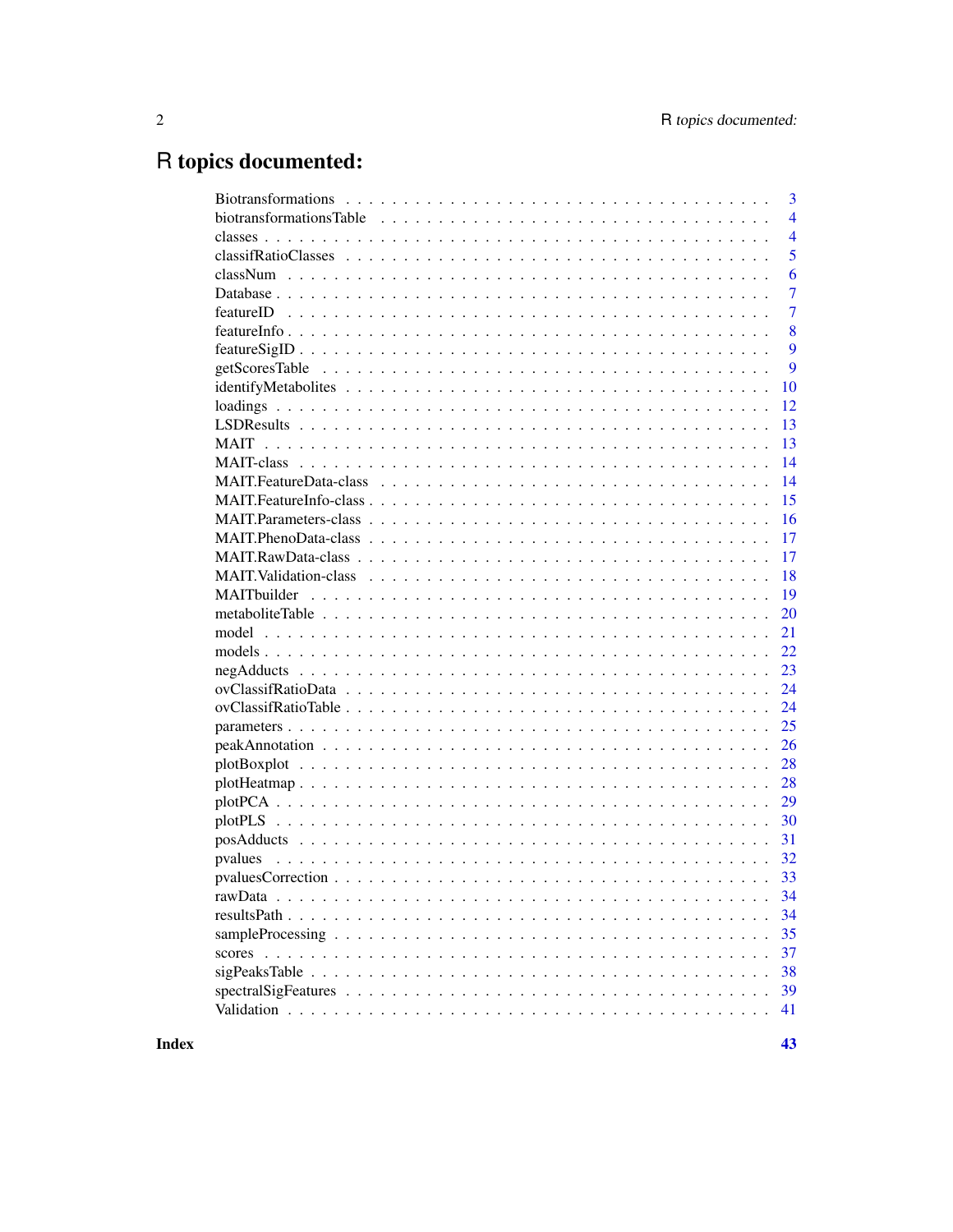<span id="page-2-1"></span><span id="page-2-0"></span>Biotransformations *Biotransformations of the significant data contained in a MAIT object are identified.*

# Description

This function takes a [MAIT-class](#page-13-1) object having significant features already detected and looks up for biotransformations between them. MAIT has a default biotransformation table that will be used if no other table is specified via the bioTable input parameter.

#### Usage

```
Biotransformations(MAIT.object = NULL,
                   peakPrecision = 0.005,
                   bioTable = NULL,
                   adductTable = NULL,
                   adductAnnotation = FALSE)
```
# Arguments

| MAIT.object      | A MAIT-class object where significant features have already been found.                                                                                                                                                                                                                                     |
|------------------|-------------------------------------------------------------------------------------------------------------------------------------------------------------------------------------------------------------------------------------------------------------------------------------------------------------|
| peakPrecision    | Maximum difference between the peak masses differences and the values shown<br>in bioTable to be considered as a biotransformation. As default the value is 0.005<br>Da.                                                                                                                                    |
| bioTable         | Table containing the biotransformations to be looked for in the signData input.<br>By default it is taken the <b>MAIT-class</b> biotransformations table.                                                                                                                                                   |
| adductTable      | Table containing the adducts to be looked for in the signData input. By default<br>it is taken the <b>MAIT-class</b> positive adducts table. If this argument is set to<br>"negAdducts", then the default table for negative adducts is taken instead. It is<br>possible to use a user-defined adduct table |
| adductAnnotation |                                                                                                                                                                                                                                                                                                             |
|                  | If it is set to TRUE, both adduct and Biotransformations annotation stages are<br>performed.                                                                                                                                                                                                                |

#### Value

A [MAIT-class](#page-13-1) object with the updated biotransformations slot

# Author(s)

Francesc Fernandez, <francesc.fernandez.albert@upc.edu>

#### See Also

[spectralAnova](#page-0-0) [spectralTStudent](#page-0-0)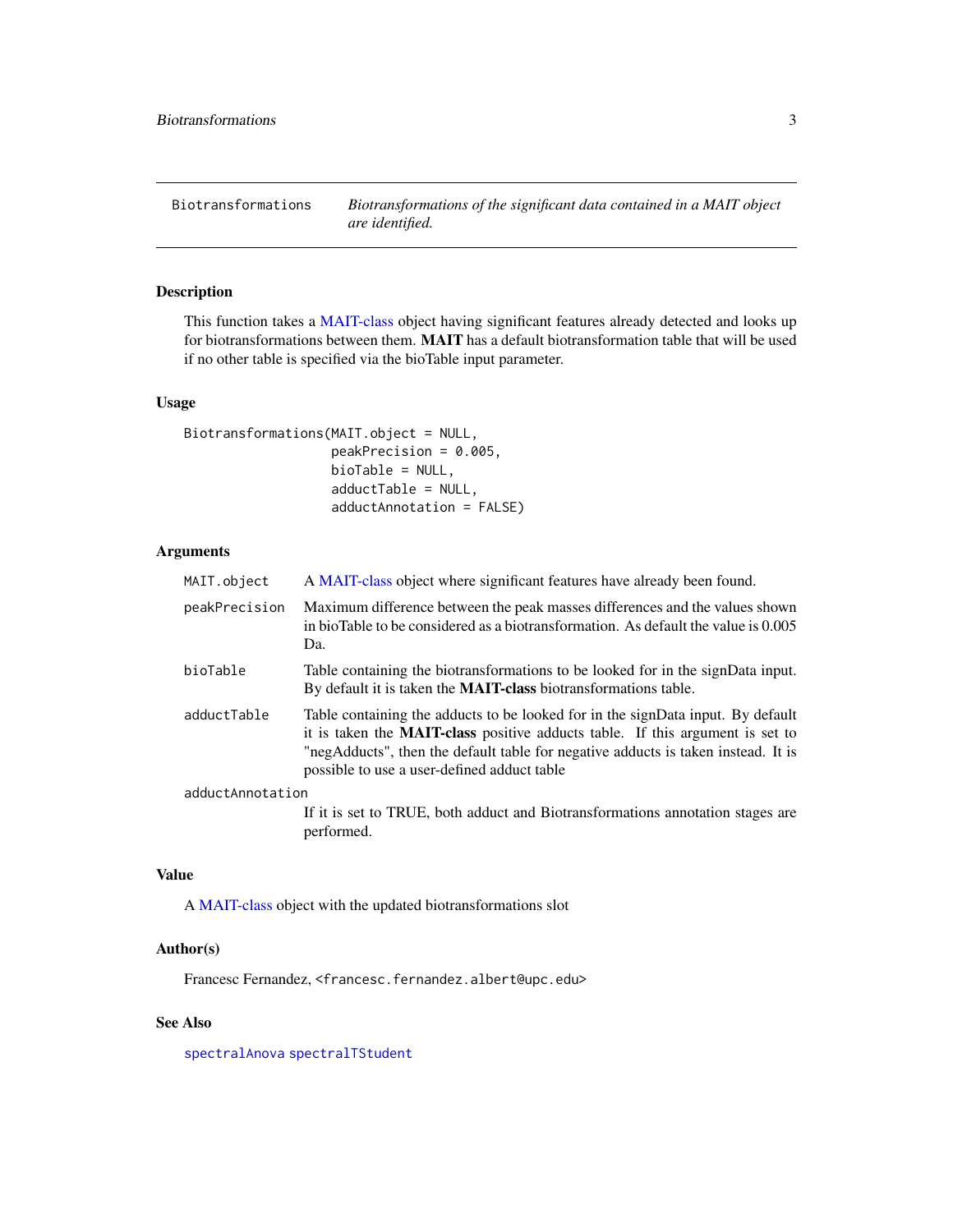# Examples

```
data(MAIT_sample)
MAIT<-spectralSigFeatures(MAIT,p.adj="fdr",parametric=TRUE)
MAIT<-Biotransformations(MAIT.object = MAIT, peakPrecision = 0.005)
MAIT@FeatureInfo@biotransformations; #Detected Biotransformations
```
biotransformationsTable

*biotransformationsTable*

# Description

This table contains the biotransformations to be looked up for.

### Value

A table having the fields:

- NAME: The name of the biotransformation
- MASSDIFF: The mass difference of the fragment caused by the biotransformation

#### Author(s)

Francesc Fernandez, <francesc.fernandez.albert@upc.edu>

# See Also

[Biotransformations](#page-2-1)

<span id="page-3-1"></span>classes *Class names extractor from a MAIT object*

# Description

Function classes extracts the class names of a linkMAIT-class object as a vector.

# Usage

```
classes(MAIT.object)
```
#### Arguments

MAIT.object A [MAIT-class](#page-13-1) object

<span id="page-3-0"></span>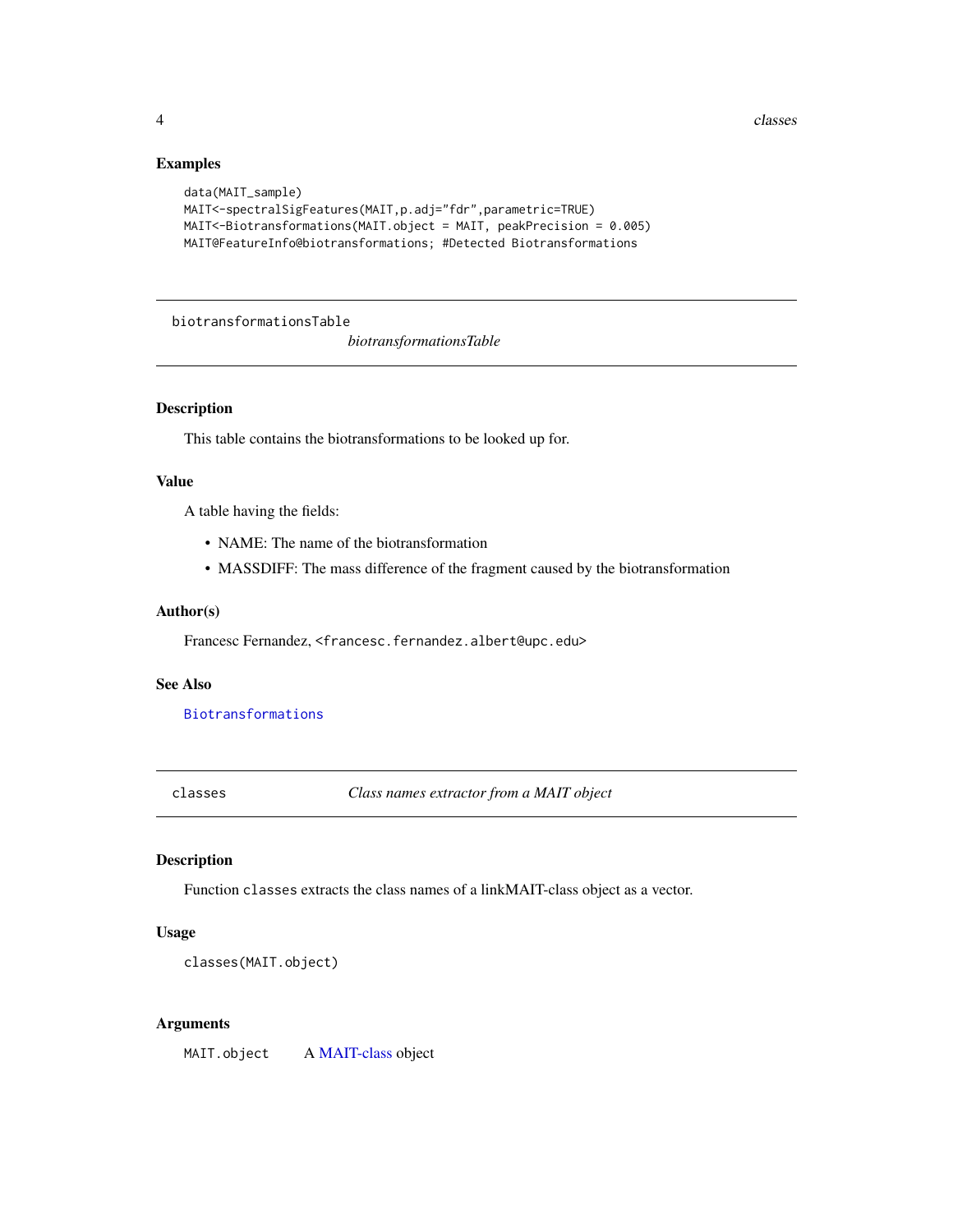#### <span id="page-4-0"></span>classifRatioClasses 5

# Value

A character vector containing the class names of the [MAIT-class](#page-13-1) object

# Author(s)

Francesc Fernandez, <francesc.fernandez.albert@upc.edu>

#### See Also

[MAIT-class](#page-13-1)

#### Examples

```
data(MAIT_sample)
MAIT
classes(MAIT)
```
<span id="page-4-1"></span>classifRatioClasses *Class classification ratio extractor from a MAIT object*

#### Description

Function classifRatioClasses extracts the class classification ratio of a MAIT object as a matrix.

## Usage

```
classifRatioClasses(MAIT.object)
```
#### Arguments

MAIT.object A [MAIT-class](#page-13-1) object where function [Validation](#page-40-1) has already been launched successfully.

# Value

A matrix containing the classification ratio for each class, classifier and iteration.

#### Author(s)

Francesc Fernandez, <francesc.fernandez.albert@upc.edu>

#### See Also

[MAIT-class](#page-13-1)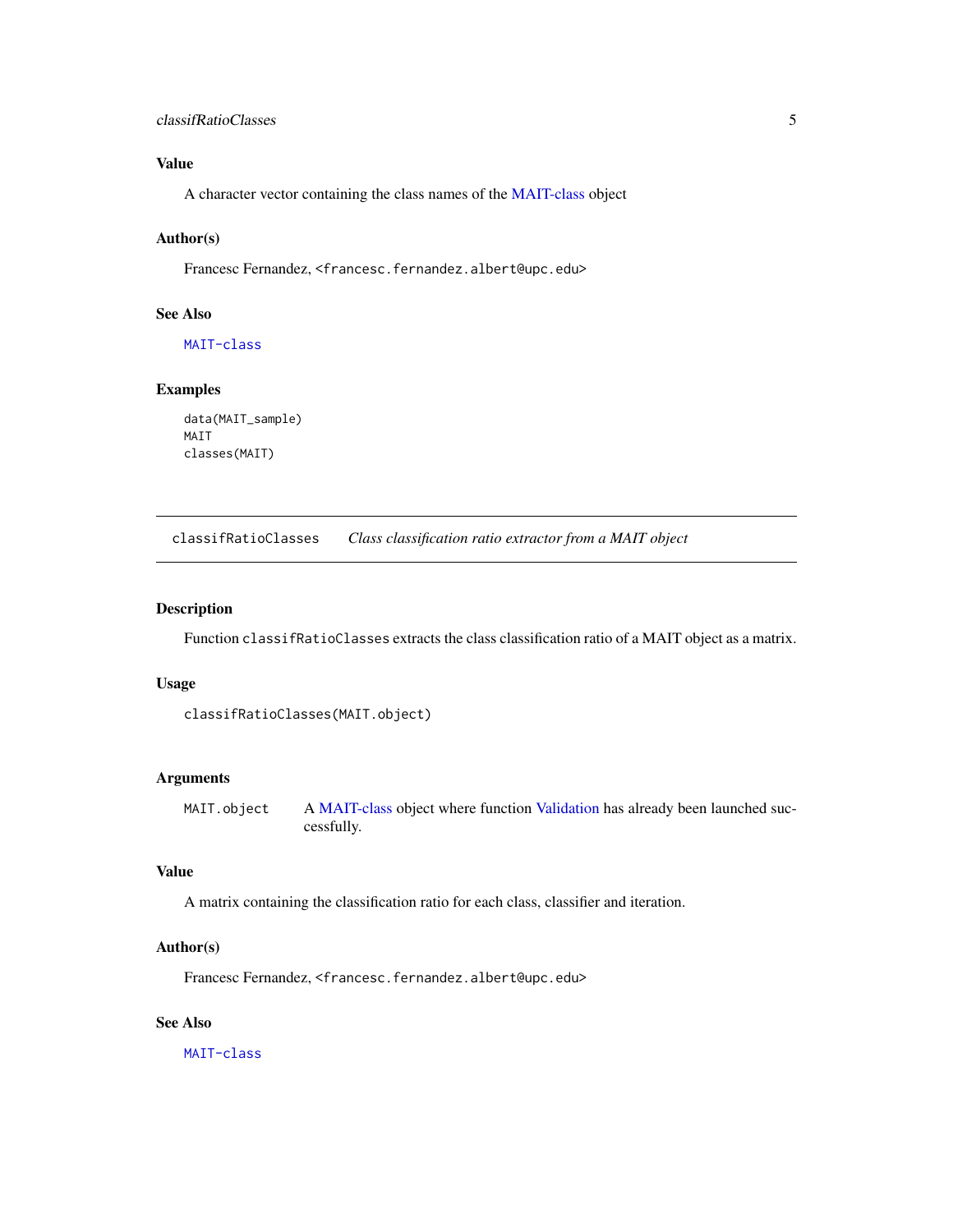# Examples

```
data(MAIT_sample)
MAIT<-spectralSigFeatures(MAIT,p.adj="fdr",parametric=TRUE)
MAIT <- Validation(Iterations = 20, trainSamples= 15, MAIT.object = MAIT)
classifRatioClasses(MAIT)
```
<span id="page-5-1"></span>

| classNum |  |
|----------|--|
|          |  |

Sample number extractor for each class from a MAIT object

# Description

Function classNum extracts the number of samples belonging to each class of a MAIT object as a vector.

# Usage

classNum(MAIT.object)

#### Arguments

MAIT.object A [MAIT-class](#page-13-1) object

#### Value

A numeric vector containing the number of samples for each class of the MAIT object. The order of the classes correspond to that of the output of function [classes.](#page-3-1)

#### Author(s)

Francesc Fernandez, <francesc.fernandez.albert@upc.edu>

# See Also

# [MAIT-class](#page-13-1)

# Examples

```
data(MAIT_sample)
MAIT
classNum(MAIT)
```
<span id="page-5-0"></span>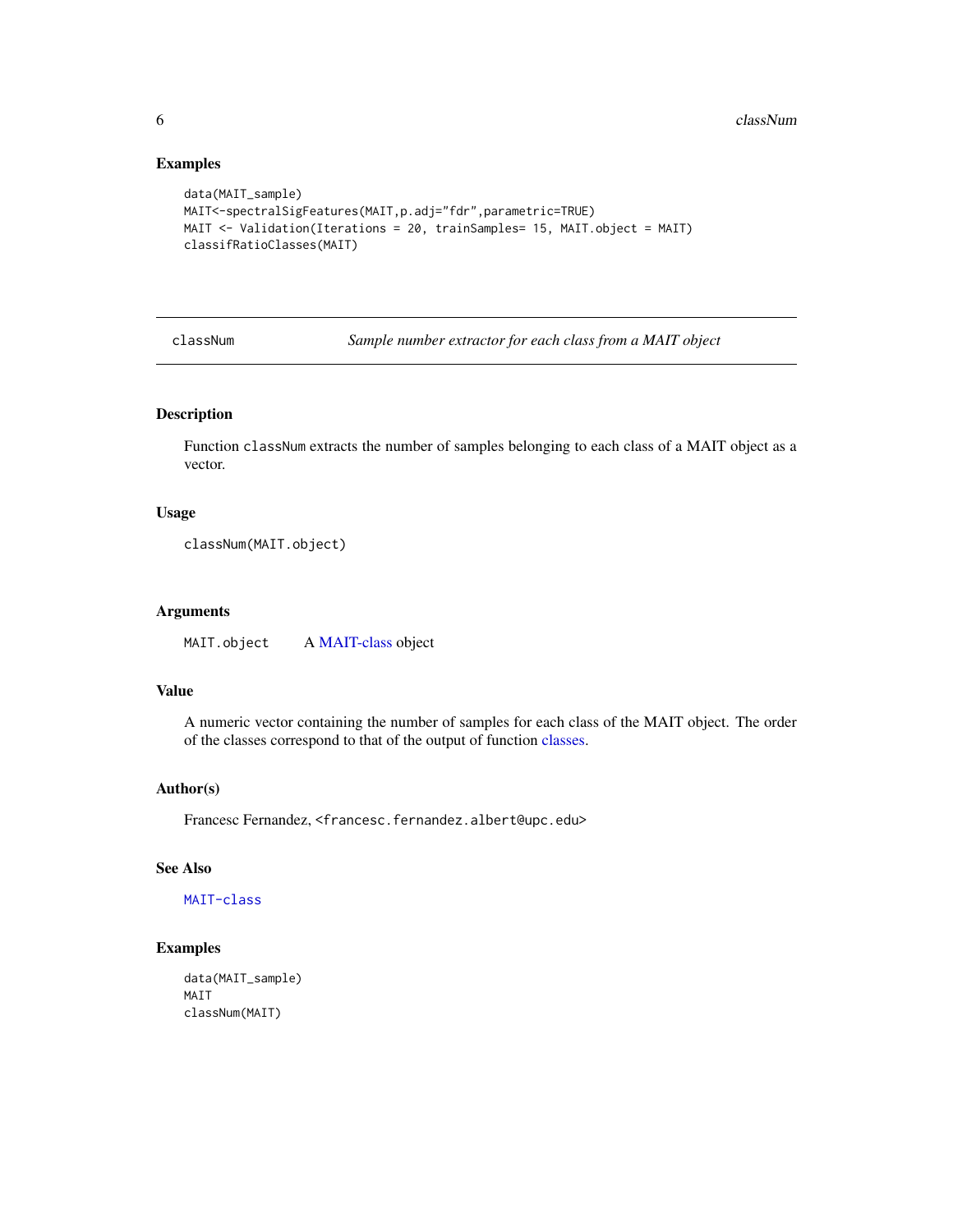<span id="page-6-0"></span>

The Human Metabolome Database is saved in this dataframe.

# Value

A table having the fields:

- ENTRY: HMDB entry
- NAME: The compound name
- FORMULA: The chemical formula of the compound
- MASS: Mass of the fragment
- Biofluid: Where the compound can be found

# Author(s)

Francesc Fernandez, <francesc.fernandez.albert@upc.edu>

# See Also

[identifyMetabolites](#page-9-1) [metaboliteTable](#page-19-1)

featureID *Feature ID extractor from a MAIT object*

#### Description

Function featureID extracts the feature IDs of a MAIT object as a vector.

#### Usage

```
featureID(MAIT.object)
```
#### Arguments

MAIT.object A [MAIT-class](#page-13-1) object

# Value

A numeric vector containing the feature IDs of the MAIT object.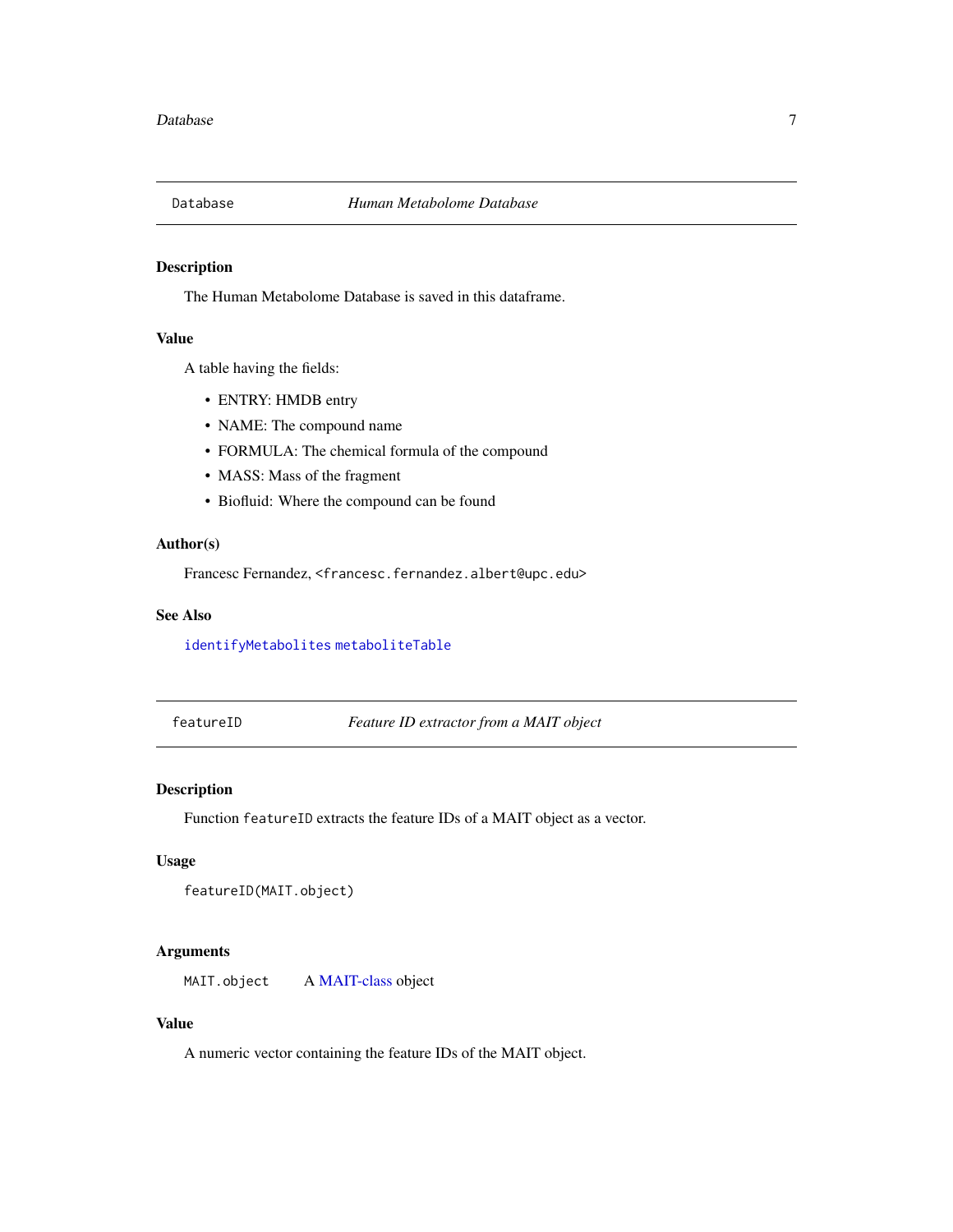# <span id="page-7-0"></span>Author(s)

Francesc Fernandez, <francesc.fernandez.albert@upc.edu>

#### See Also

[MAIT-class](#page-13-1)

# Examples

```
data(MAIT_sample)
MAIT<-spectralSigFeatures(MAIT,p.adj="fdr",parametric=TRUE)
featureID(MAIT)
```
featureInfo *Feature Info extractor from a MAIT object*

# Description

Function featureInfo extracts the slot MAIT.FeatureInfo of a MAIT object.

#### Usage

```
featureInfo(MAIT.object)
```
# Arguments

MAIT.object A [MAIT-class](#page-13-1) object

#### Value

An object of the class MAIT.FeatureInfo. More Info at [MAIT-class.](#page-13-1)

## Author(s)

Francesc Fernandez, <francesc.fernandez.albert@upc.edu>

# See Also

# [MAIT-class](#page-13-1)

# Examples

```
data(MAIT_sample)
MAIT<-spectralSigFeatures(MAIT,p.adj="fdr",parametric=TRUE)
featureInfo(MAIT)
```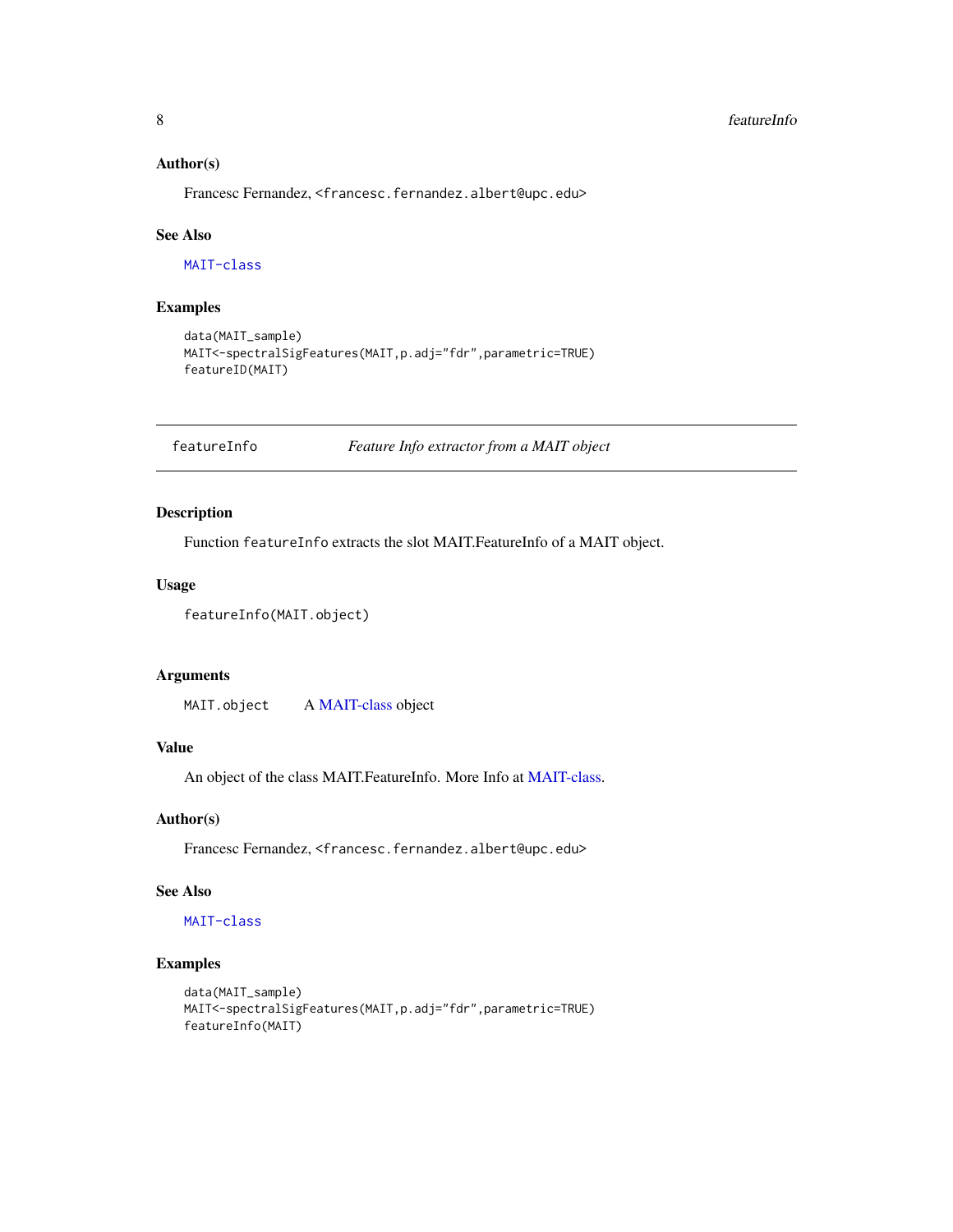<span id="page-8-0"></span>

Function featureSigID extracts the vector index of the feature IDs of a MAIT object that have been found significant through function [spectralSigFeatures.](#page-38-1)

#### Usage

```
featureSigID(MAIT.object)
```
# Arguments

MAIT.object A [MAIT-class](#page-13-1) object

#### Value

A numeric vector containing the statistically significant feature IDs of the MAIT object.

#### Author(s)

Francesc Fernandez, <francesc.fernandez.albert@upc.edu>

#### See Also

[MAIT-class](#page-13-1) [spectralSigFeatures](#page-38-1)

#### Examples

```
data(MAIT_sample)
MAIT<-spectralSigFeatures(MAIT,p.adj="fdr",parametric=TRUE)
featureSigID(MAIT)
featureID(MAIT)[featureSigID(MAIT)] #Significant spectra IDs
```

| getScoresTable | Returns a list with the peak scores, masses, retention time and other |
|----------------|-----------------------------------------------------------------------|
|                | information                                                           |

# Description

Function getScoresTable takes an [MAIT-class](#page-13-1) object and returns a list with the scores of the features in the samples. Additionally, it returns the spectral ID of the peak and (optionally) a table containing the peak information (mass, retention time and annotation).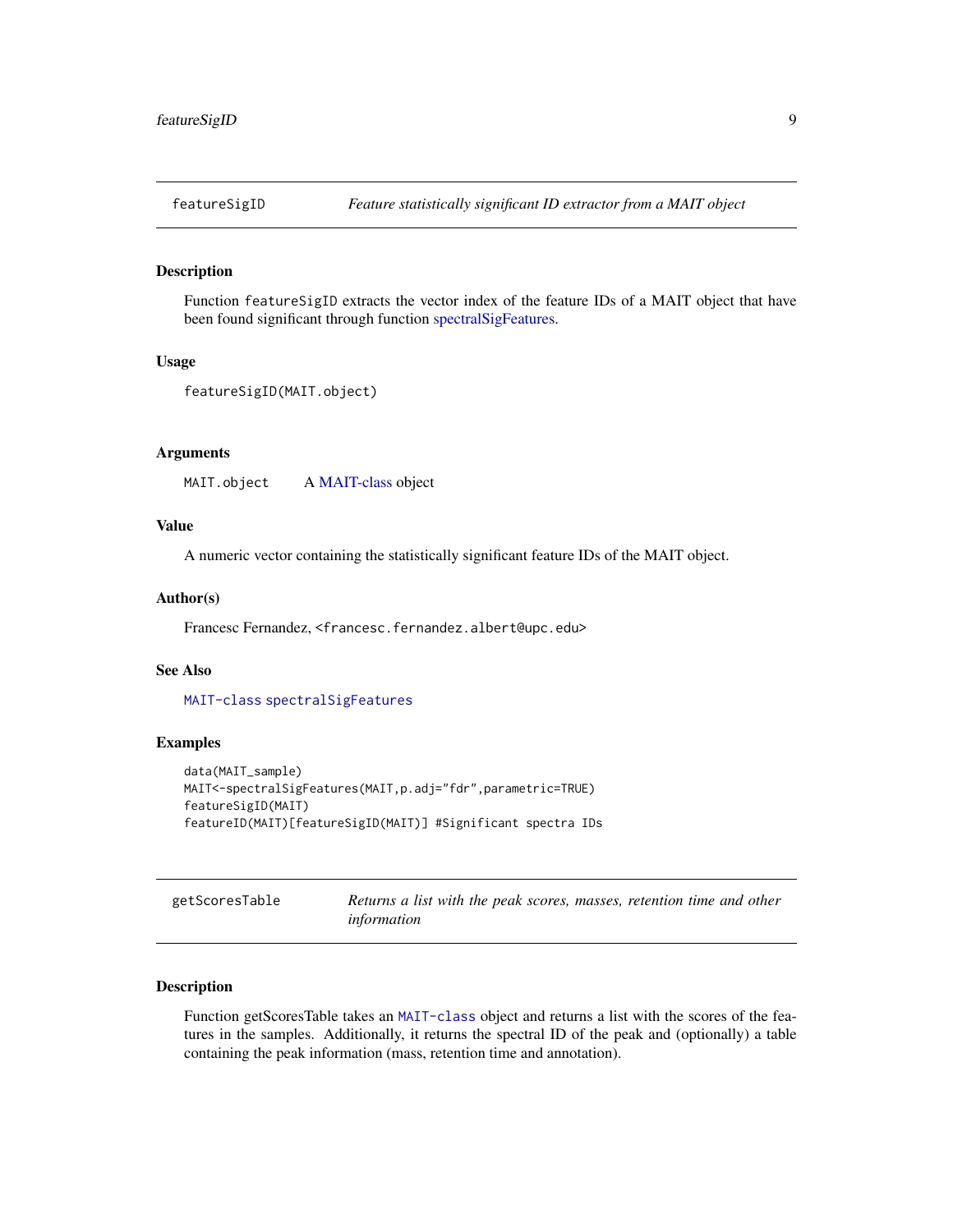# <span id="page-9-0"></span>Usage

```
getScoresTable(MAIT.object = NULL,
             getSpectra = TRUE,
             getExtendedTable = FALSE)
```
# Arguments

| MAIT.object      | A MAIT-class object where significant features have already been found.                                                                                      |  |
|------------------|--------------------------------------------------------------------------------------------------------------------------------------------------------------|--|
| getSpectra       | If it is set to TRUE, an element of the returned list will contain the spectra ID of<br>each feature.                                                        |  |
| getExtendedTable |                                                                                                                                                              |  |
|                  | If it is set to TRUE, an element of the returned list will contain a table with peak<br>information (mass, retention time, annotation, intensity per sample) |  |

#### Value

A list containing:

- scores: The intensity of each feature per sample
- spectraID: A numeric with the correspondence between peaks and spectral ID
- extendedTable: a data frame containg detailed peak information (mass, retention time, annotation, intensity per sample).

#### Author(s)

Francesc Fernandez, <francesc.fernandez.albert@upc.edu>

# See Also

[spectralTStudent](#page-0-0) [spectralAnova](#page-0-0)

# Examples

```
data(MAIT_sample)
MAIT<-spectralSigFeatures(MAIT,p.adj="fdr",parametric=TRUE)
getScoresTable(MAIT,getExtendedTable=TRUE)
```
<span id="page-9-1"></span>identifyMetabolites *Metabolite identifier*

#### Description

Takes a MAIT object and performs the metabolite search for the significant features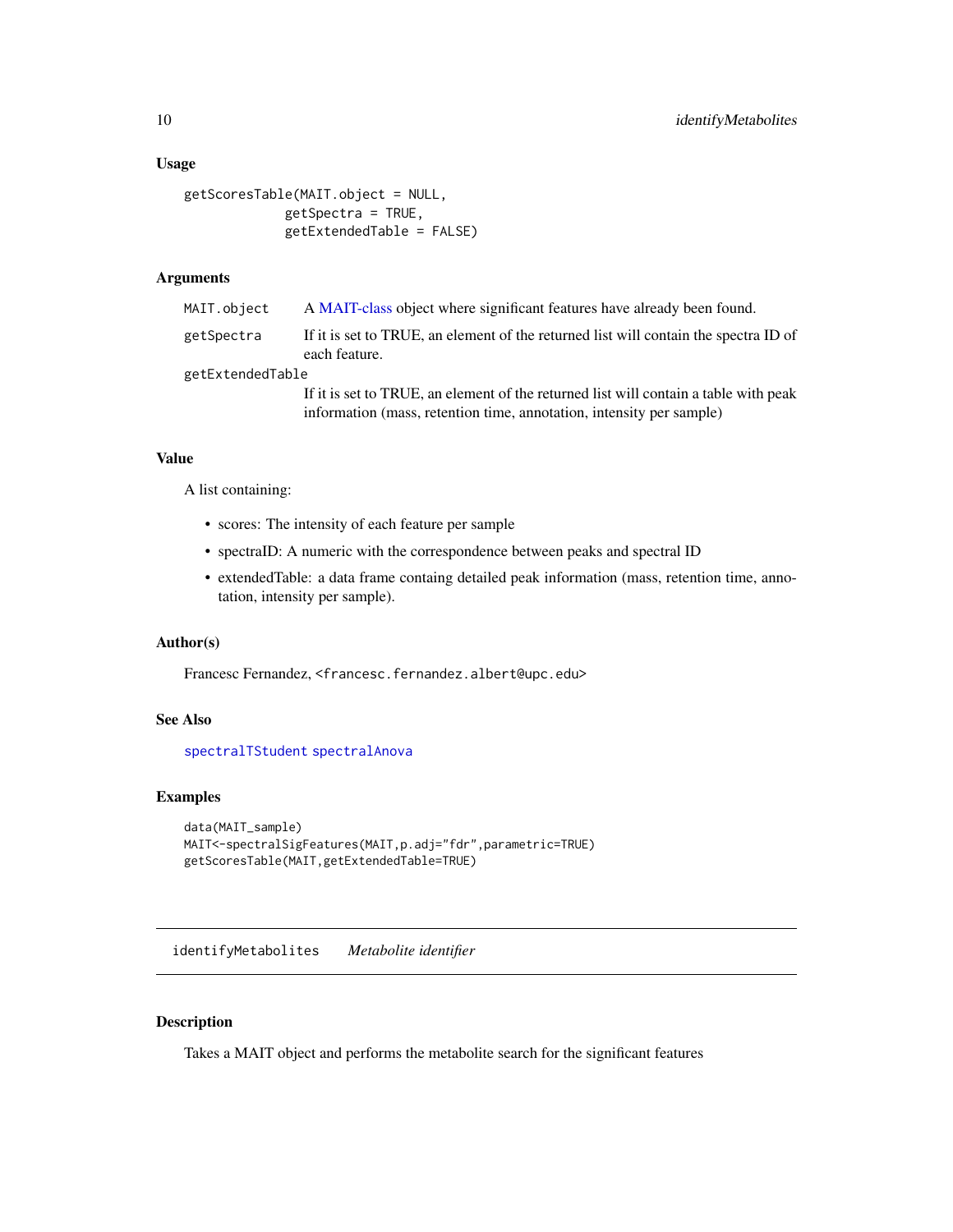# <span id="page-10-0"></span>identifyMetabolites 11

# Usage

```
identifyMetabolites(MAIT.object=NULL,
   peakTolerance=0.005,
                    database=NULL,
                    polarity="positive",
```
printCSVfile=TRUE)

# Arguments

| MAIT.object   | A MAIT-class object where significant features have already been found.                                                                                         |
|---------------|-----------------------------------------------------------------------------------------------------------------------------------------------------------------|
| peakTolerance | Maximum difference between the peak masses differences and the values shown<br>in the database to be considered as a match. As default the value is $0.005$ Da. |
| database      | User-defined input table. If it is set to NULL, the default <b>MAIT</b> database is<br>selected to perform the metabolite identification.                       |
| polarity      | Character parameter that can be set to "positive" or "negative" depending on the<br>polarity in which the samples were taken.                                   |
| printCSVfile  | Set to TRUE if an output table has to be produced. The table should be found in<br>(working directory)/Tables/SearchTable.csv.                                  |

# Value

An output table is stored in the folder (working directory)/Tables/SearchTable.csv if printCSVfile is set to TRUE. More info at [metaboliteTable](#page-19-1)

#### Author(s)

Francesc Fernandez, <francesc.fernandez.albert@upc.edu>

# See Also

[Biotransformations](#page-2-1) [spectralSigFeatures](#page-38-1)

# Examples

```
data(MAIT_sample)
MAIT<-spectralSigFeatures(MAIT,p.adj="fdr",parametric=TRUE)
MAIT<-Biotransformations(MAIT.object = MAIT, peakPrecision = 0.005)
MAIT <- identifyMetabolites(MAIT.object = MAIT, peakTolerance = 0.005, polarity="positive")
```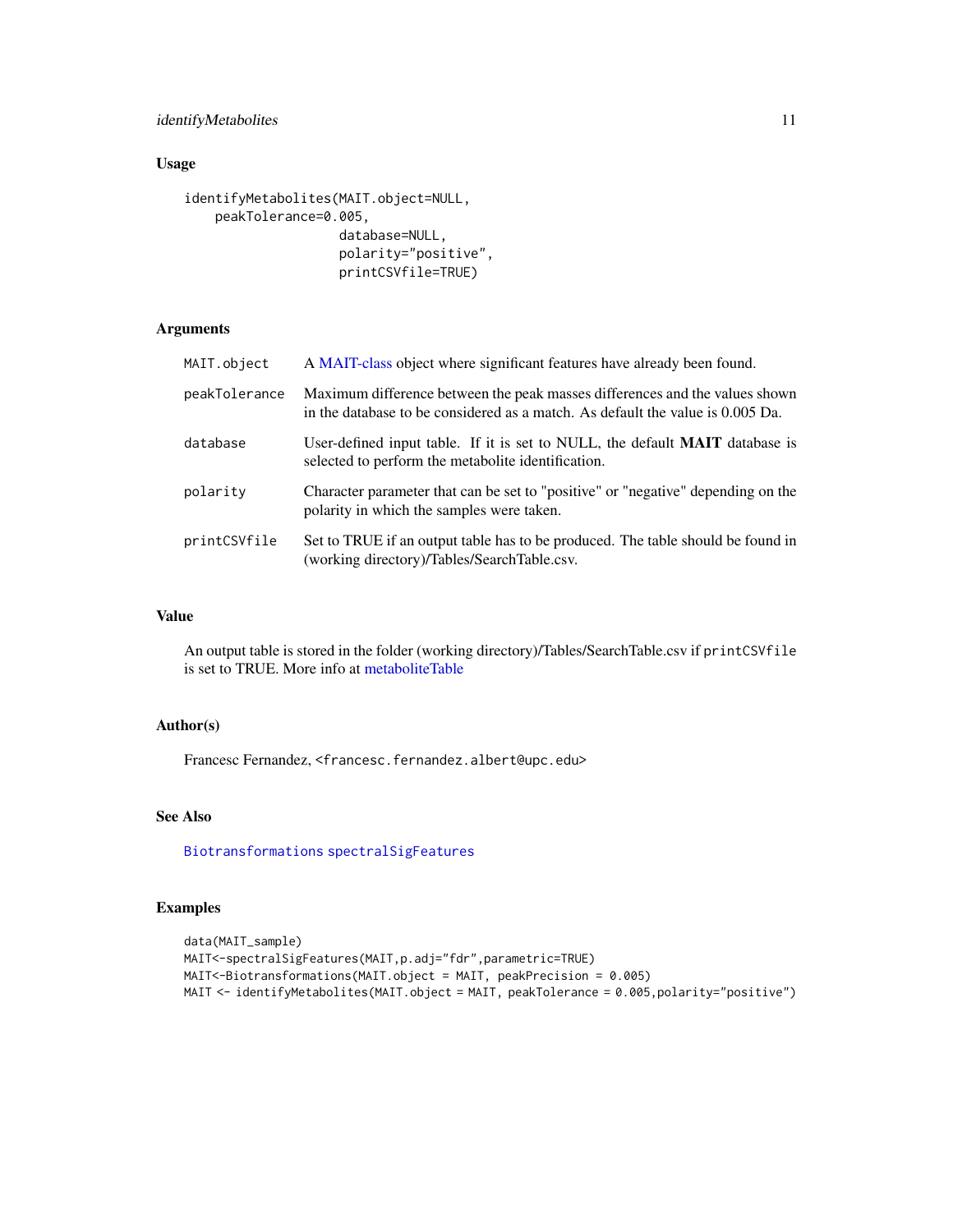<span id="page-11-0"></span>

Function loadings returns the loading vectors for either the PCA, PLS models when functions [plotPCA](#page-28-1) or [plotPLS](#page-29-1) have been already respectively launched. It also can be used to retrieve the peak aggregation models.

#### Usage

```
loadings(object, type = "none", ...)
```
# Arguments

| object   | A MAIT-class object                                                                                                                                                        |
|----------|----------------------------------------------------------------------------------------------------------------------------------------------------------------------------|
| type     | A character whose value should be "PCA" or "PLS" depending on which load-<br>ing vectors are wanted. If it is set to "none", the peak aggregation models are<br>retrieved. |
| $\cdots$ | Other input                                                                                                                                                                |

#### Value

A matrix with the loading vectors.

# Author(s)

Francesc Fernandez, <francesc.fernandez.albert@upc.edu>

#### See Also

[plotPCA](#page-28-1) or [plotPLS](#page-29-1)

# Examples

```
data(MAIT_sample)
MAIT<-spectralSigFeatures(MAIT,p.adj="fdr",parametric=TRUE)
loadings(MAIT)
```

```
MAIT<-plotPCA(MAIT,plot3d=FALSE)
loadings(MAIT, type="PCA")
```

```
MAIT<-plotPLS(MAIT,plot3d=FALSE)
loadings(MAIT, type="PLS")
```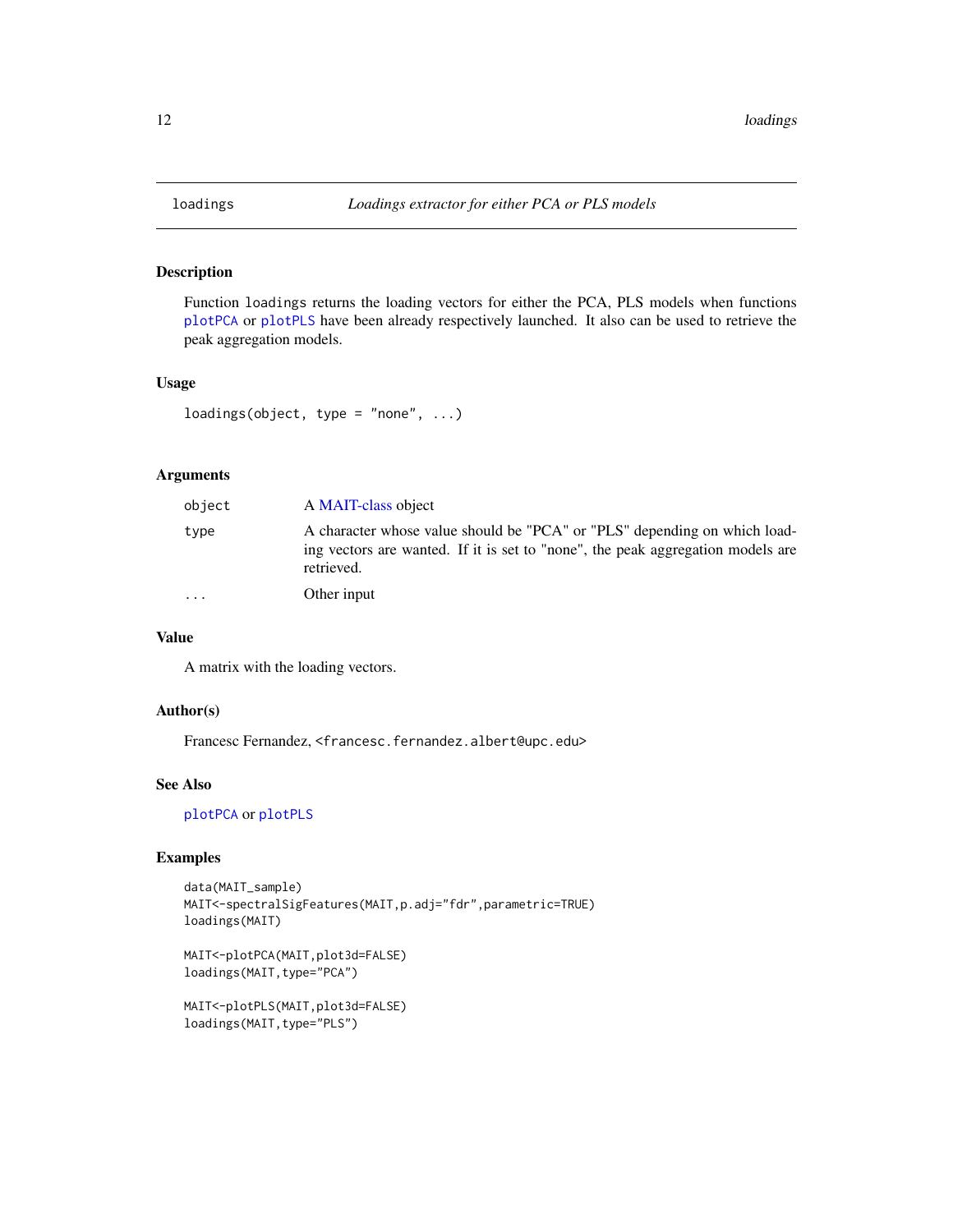<span id="page-12-0"></span>

Function LSDResults extracts the results of the LSD tests of a MAIT object as a matrix.

#### Usage

```
LSDResults(MAIT.object)
```
# Arguments

MAIT.object A [MAIT-class](#page-13-1) object

# Value

A matrix containing the results of the Fisher's LSD tests. For each row, equal letters mean that the groups are found to be equal in the test.

# Author(s)

Francesc Fernandez, <francesc.fernandez.albert@upc.edu>

# See Also

[MAIT-class](#page-13-1) [FisherLSD](#page-0-0) [spectralSigFeatures](#page-38-1)

#### Examples

```
data(MAIT_sample)
MAIT<-spectralSigFeatures(MAIT,p.adj="fdr",parametric=TRUE)
LSDResults(MAIT)
```
# MAIT *MAIT*

### Description

A [MAIT-class](#page-13-1) object containing simulated LC/MS data

#### Value

MAIT.object A [MAIT-class](#page-13-1) object

#### Author(s)

Francesc Fernandez, <francesc.fernandez.albert@upc.edu>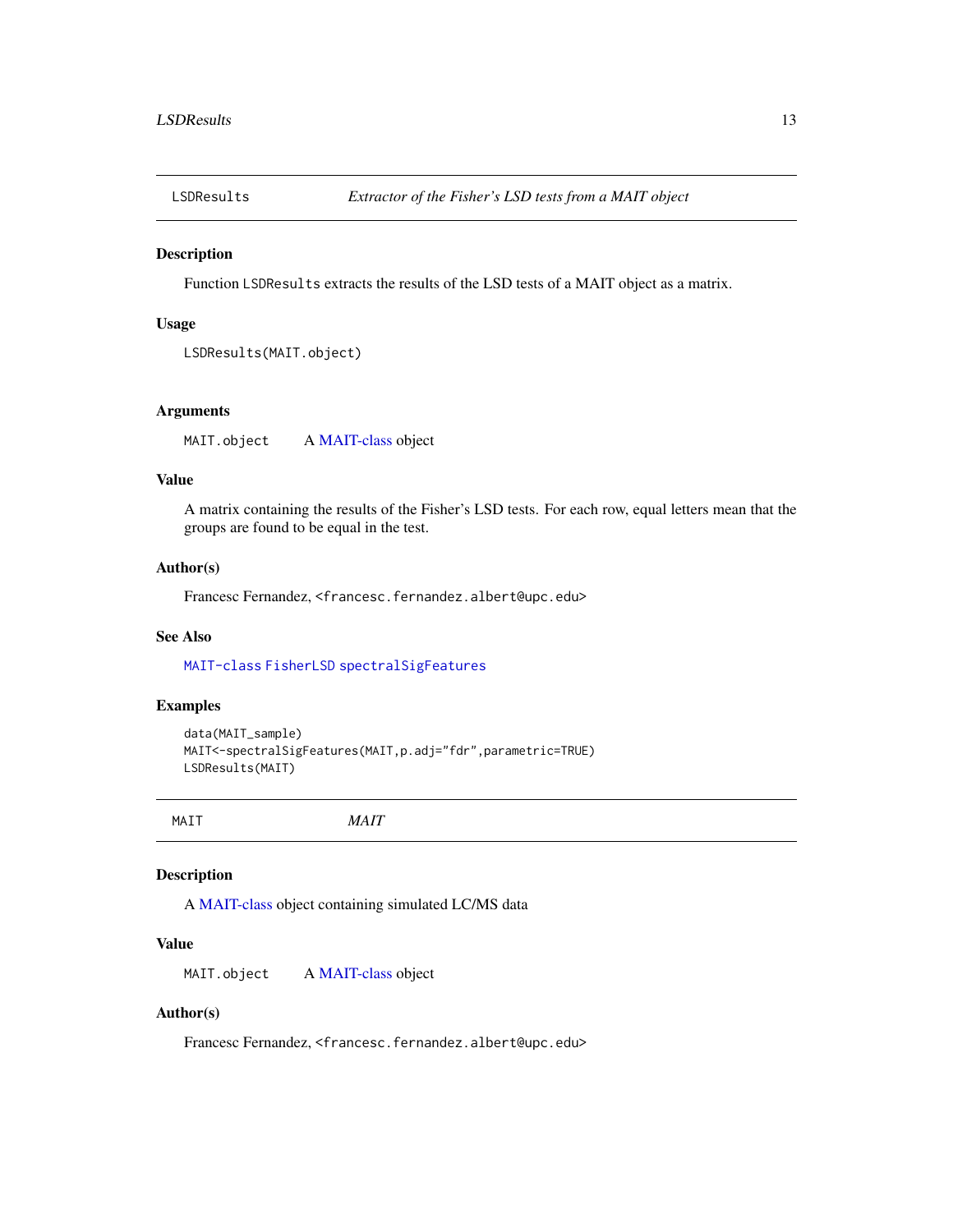<span id="page-13-1"></span><span id="page-13-0"></span>

MAIT class objects are used in the MAIT package to perform the analysis and statistical calculus of LC/MS data. It has 5 main slots: FeatureInfo, RawData, Validation, PhenoData and FeatureData

## **Slots**

FeatureInfo: Object of class [MAIT.FeatureInfo-class](#page-14-1)

RawData: Object of class [MAIT.RawData-class](#page-16-1)

Validation: Object of class MAIT. Validation-class

PhenoData: Object of class MAIT. PhenoData-class

FeatureData: Object of class MAIT. FeatureData-class

#### Methods

- summary signature(object = "MAIT"): This function show a summary of the workflow results performed so far including the classification results and the parameters used.
- model signature(object = "MAIT"): returns the model for either the PCA, PLS models when functions [plotPCA](#page-28-1) or [plotPLS](#page-29-1) have been already respectively launched.
- scores signature(object = "MAIT"): Retrieves the scores from a MAIT object

loadings signature(object = "MAIT"): Retrieves the loadings from a MAIT object

#### Author(s)

Francesc Fernandez, <francesc.fernandez.albert@upc.edu>

# See Also

[xsAnnotate](#page-0-0)

<span id="page-13-2"></span>MAIT.FeatureData-class

*Class* "MAIT.FeatureData"

#### Description

MAIT.FeatureData objects are used in the MAIT package to save the feature data.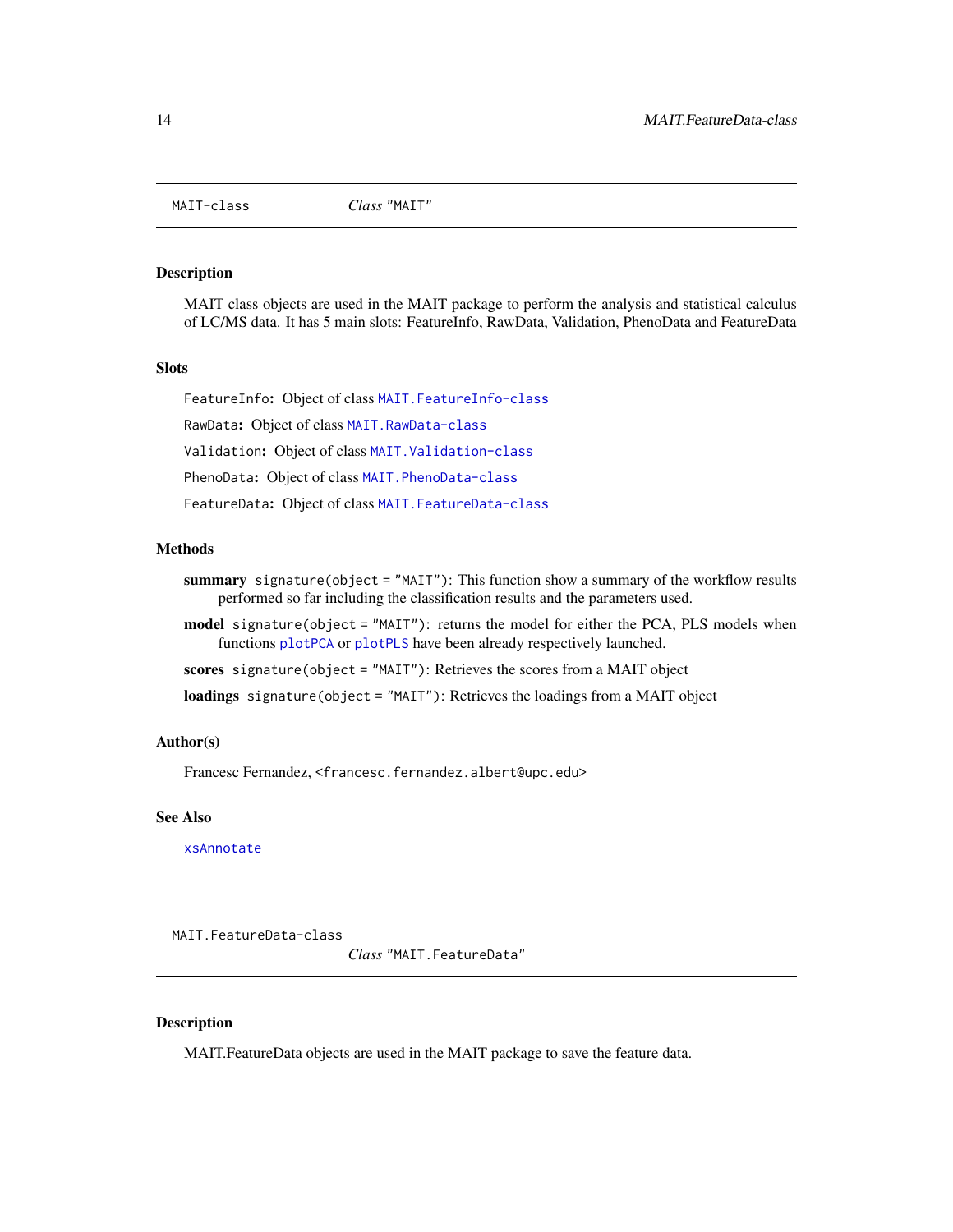#### <span id="page-14-0"></span>**Slots**

scores: Here it is saved the dataset obtained after applying the [peakAggregation](#page-0-0) function.

featureID: The ID numbers of all features are saved here.

featureSigID: The ID numbers of the significant features are saved here.

LSDResults: The results of performing a Fisher LSD test on each significant variable are saved in this slot.

models: The model for each feature used to obtain the scores are saved in this slot.

pvalues: In this slot are saved the pvalues of the features.

pvaluesCorrection: The pvalues corrected by multiple test correction are saved here.

pcaModel: PCA model generated using the function [plotPCA](#page-28-1).

plsModel: PCA model generated using the function [plotPLS](#page-29-1).

masses: Masses used as an input for the function [MAITbuilder](#page-18-1).

rt: Retention time values used as an input for the function [MAITbuilder](#page-18-1).

extendedTable: Dataframe containing the information regarding masses, retention time values, intensity and spectra IDs passes as an input for the function [MAITbuilder](#page-18-1)

#### Author(s)

Francesc Fernandez, <francesc.fernandez.albert@upc.edu>

#### See Also

[MAIT-class](#page-13-1) [xsAnnotate](#page-0-0)

<span id="page-14-1"></span>MAIT.FeatureInfo-class

*Class* "MAIT.FeatureInfo"

#### **Description**

MAIT.FeatureInfo objects are used in the MAIT package to save the data related to the information of the features.

#### **Slots**

It stores information related to the features. It contains three extra slots:

biotransformations: Biotransformations found when function [Biotransformations](#page-2-1) is launched.

peakAgMethod: In this slot is stored the table created by the function [identifyMetabolites.](#page-9-1) It can be retrieved quickly in R by using the function [metaboliteTable](#page-19-1)

metaboliteTable: Peak Aggregation Method used when function [peakAggregation](#page-0-0) is launched.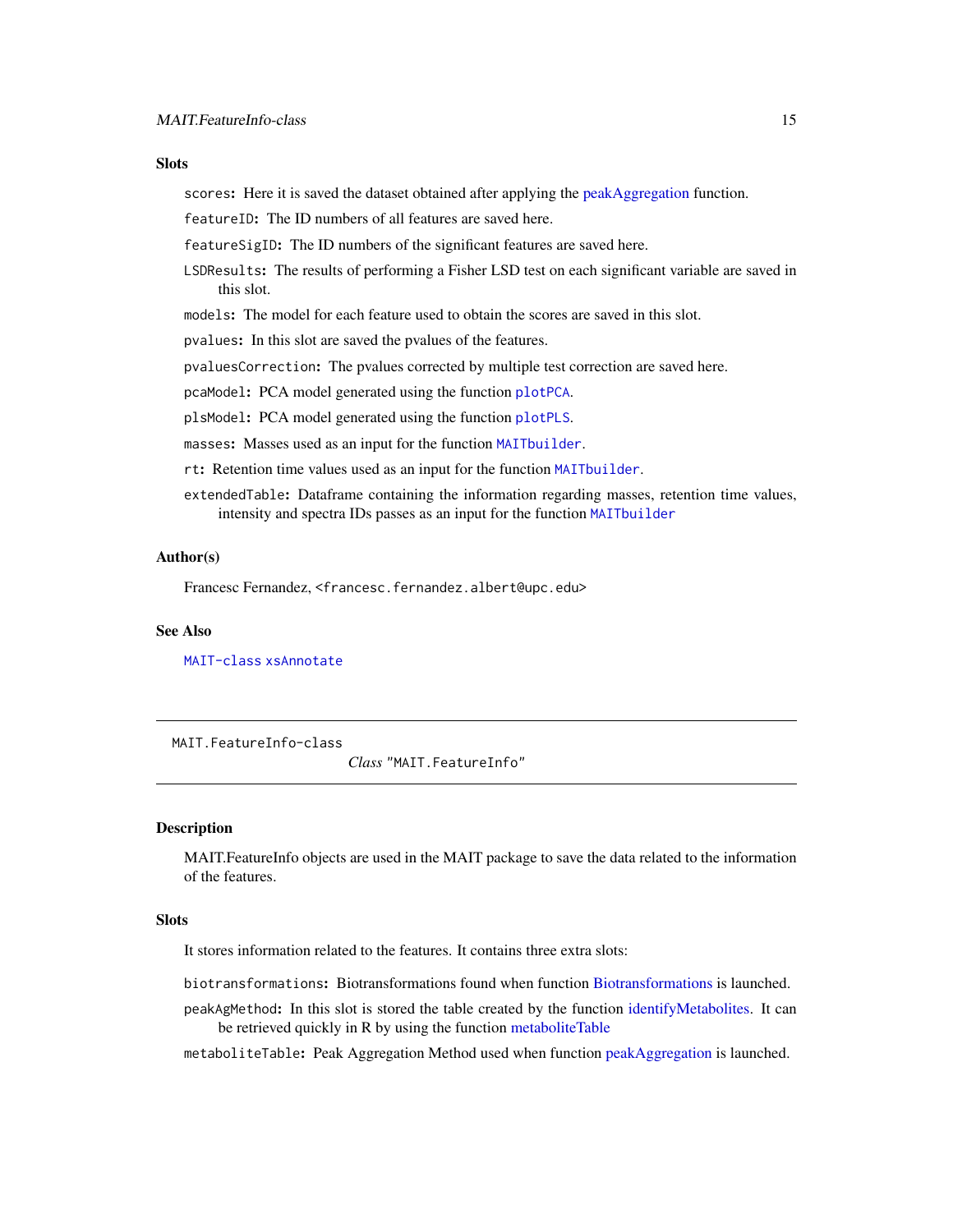#### <span id="page-15-0"></span>Methods

No methods defined with class "MAIT.FeatureInfo" in the signature.

#### Author(s)

Francesc Fernandez, <francesc.fernandez.albert@upc.edu>

# See Also

[MAIT-class](#page-13-1) [xsAnnotate](#page-0-0)

MAIT.Parameters-class *Class* "MAIT.Parameters"

# Description

This class contains all the parameters used in the MAIT run.

## **Slots**

[sampleProcessing](#page-34-1): List containing the parameters of the function sampleProcessing peakAnnotation: List containing the parameters of the function [peakAnnotation](#page-25-1) peakAggregation: List containing the parameters of the function [peakAggregation](#page-0-0) sigFeatures: List containing the parameters of the function [spectralSigFeatures](#page-38-1) biotransformations: List containing the parameters of the function [Biotransformations](#page-2-1) [identifyMetabolites](#page-9-1): List containing the parameters of the function identifyMetabolites classification: List containing the parameters of the function [Validation](#page-40-1) plotPCA: List containing the parameters of the function [plotPCA](#page-28-1) plotPLS: List containing the parameters of the function [plotPLS](#page-29-1) plotHeatmap: List containing the parameters of the function [plotHeatmap](#page-27-1)

# Author(s)

Francesc Fernandez, <francesc.fernandez.albert@upc.edu>

#### See Also

[MAIT-class](#page-13-1)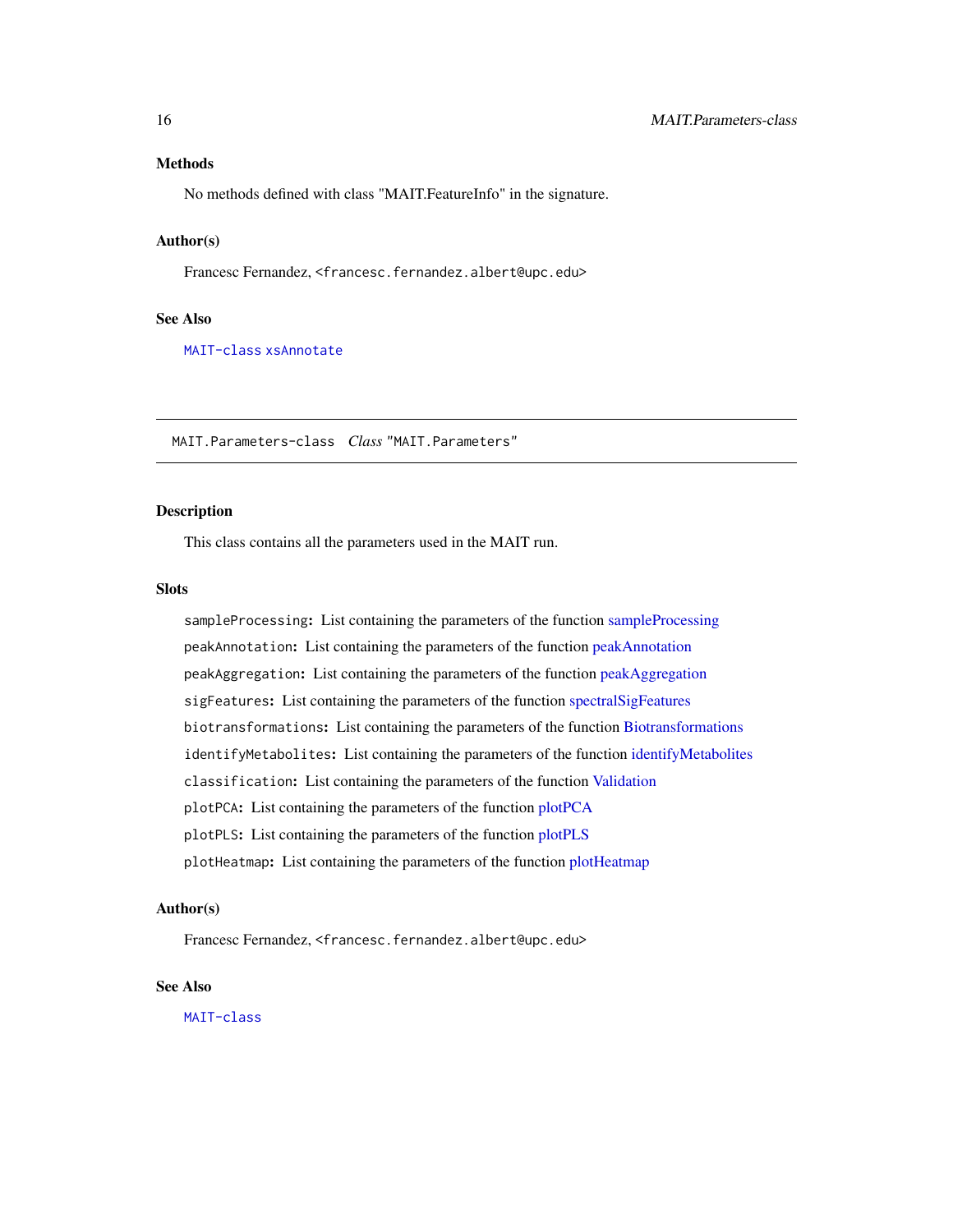<span id="page-16-2"></span><span id="page-16-0"></span>MAIT.PhenoData objects are used in the MAIT package to save the phenotype data.

#### Objects from the Class

Objects can be created by calls of the form new("MAIT.PhenoData", ...).

#### **Slots**

The information related to the classes present in the data is stored in this slot. It has three different extra slots:

- classes: It contains the name of the classes in the data. It can be quickly accessed by using the function [classes](#page-3-1)
- classNum: Vector showing the number of samples belonging to each class. It can be quickly accessed by using the function [classNum](#page-5-1)
- resultsPath: In this slot is saved the direction where the project is saved. This means that all the output tables and files of the MAIT object are going to be stored in that directory. It can be quickly accessed by using the function [resultsPath](#page-33-1)

#### Author(s)

Francesc Fernandez, <francesc.fernandez.albert@upc.edu>

#### See Also

[MAIT-class](#page-13-1) [xsAnnotate](#page-0-0)

<span id="page-16-1"></span>MAIT.RawData-class *Class* "MAIT.RawData"

# **Description**

MAIT.RawData objects are used in the MAIT package to save the data related to the information of the features.

# **Slots**

This class contains information of the raw data and the parameters of the whole analysis. It has two slots:

- parameters: All the parameters of the analysis are saved in this slot. It can be obtained as a matrix in R by typing summary(parameters(MAIT.object))
- data: This slot contains either the xcmsSet-class or the [xsAnnotate](#page-0-0) object, depending if the function [peakAnnotation](#page-25-1) has already been launched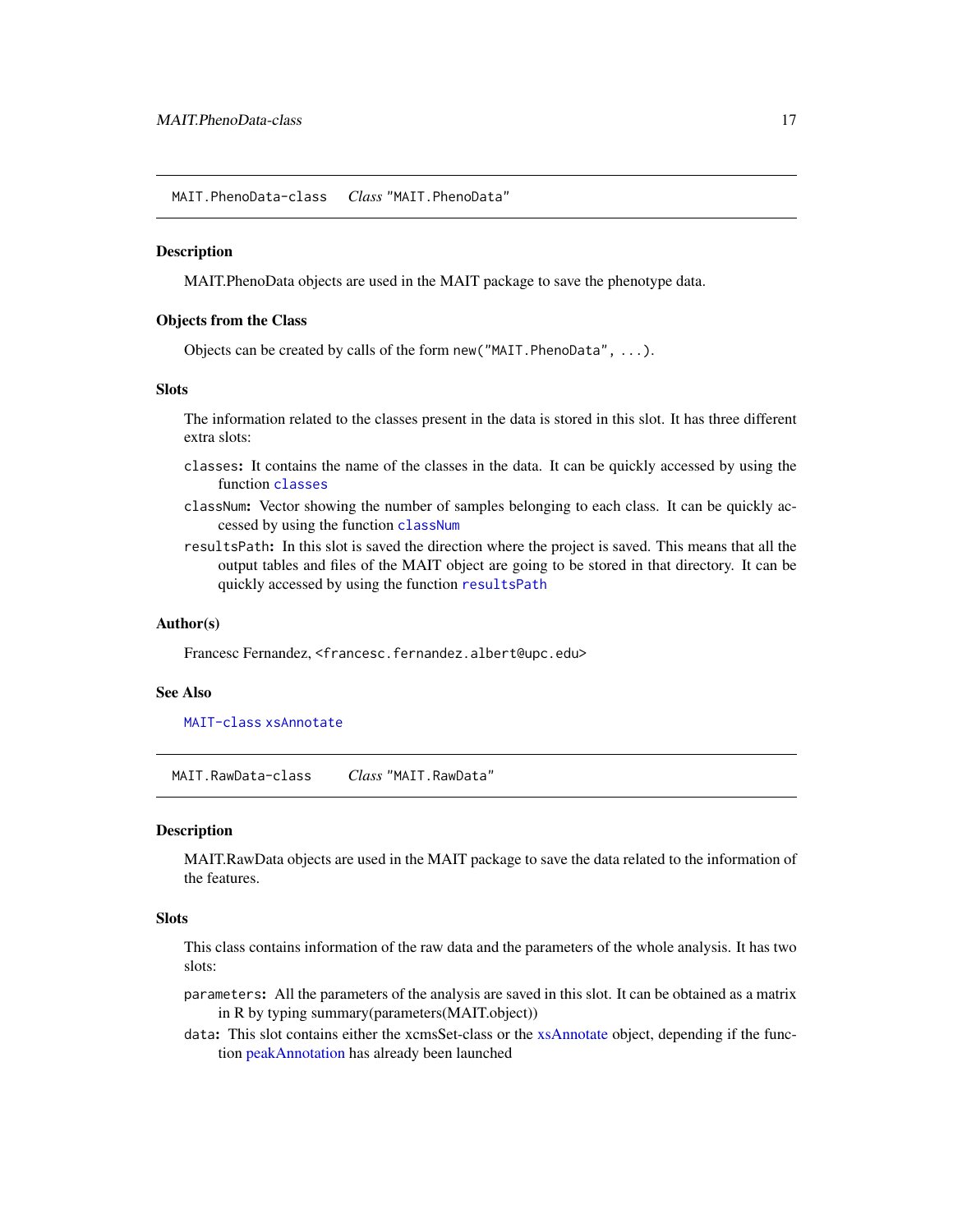#### <span id="page-17-0"></span>Methods

No methods defined with class "MAIT.RawData" in the signature.

#### Author(s)

Francesc Fernandez, <francesc.fernandez.albert@upc.edu>

#### See Also

[MAIT-class](#page-13-1) [xsAnnotate](#page-0-0)

<span id="page-17-1"></span>MAIT.Validation-class *Class* "MAIT.Validation"

#### Description

MAIT.Validation objects are used in the MAIT package to save the validation results obtained from the classification run.

#### **Slots**

The information related to the run of the function [Validation](#page-40-1) is saved here. It contains three lots:

- ovClassifRatioTable: Summary table showing the overall classification ratios for each of the three classifiers. It can be quickly gathered by using the function ovClassifRatioTable
- ovClassifRatioData: All the data corresponding to the overall classification ratios. It can be quickly gathered by using the function [ovClassifRatioData](#page-23-1)
- classifRatioClasses: All the data corresponding to the classification ratios per class. It can be quickly gathered by using the function [classifRatioClasses](#page-4-1)

#### Author(s)

Francesc Fernandez, <francesc.fernandez.albert@upc.edu>

# See Also

[MAIT-class](#page-13-1) [xsAnnotate](#page-0-0)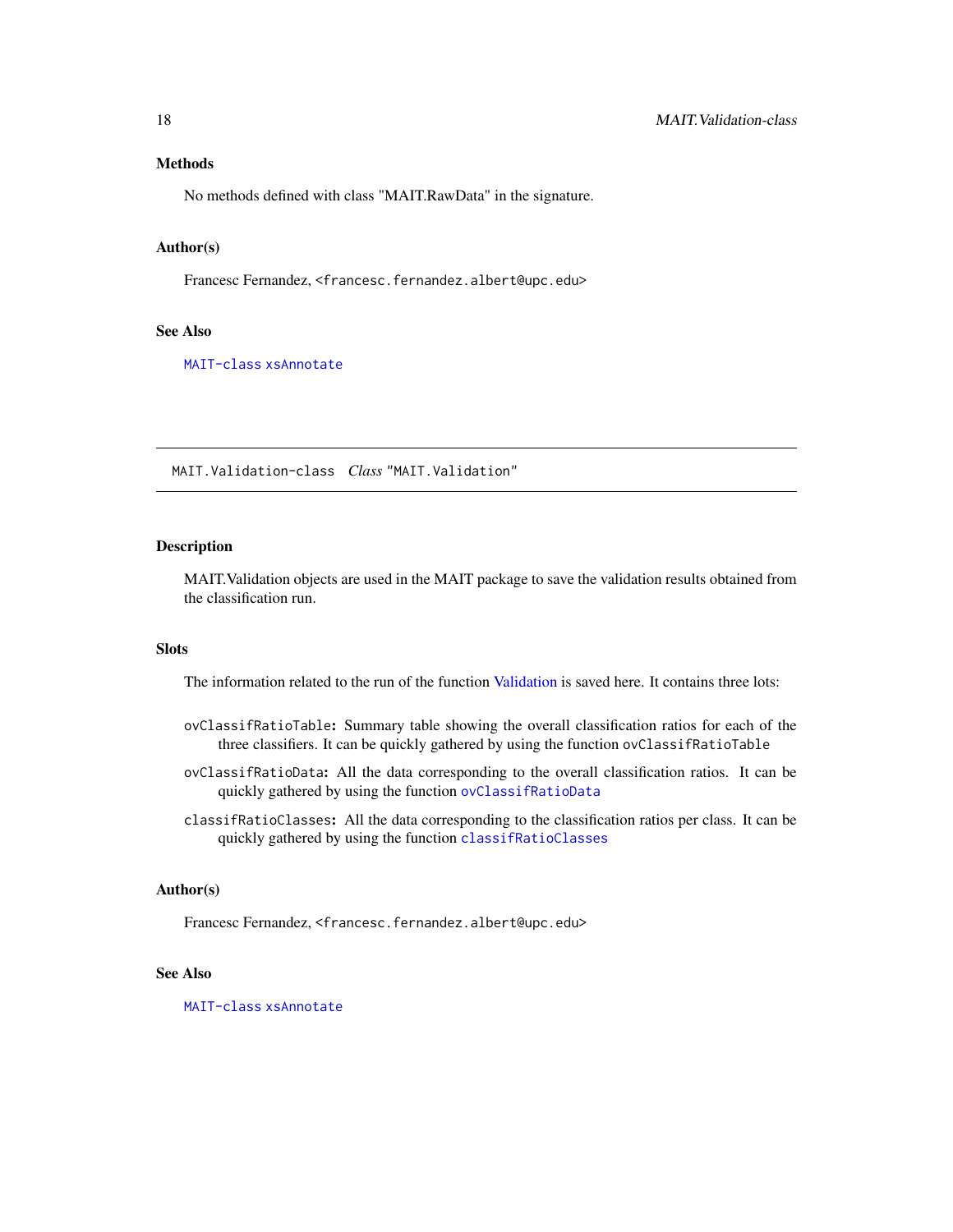<span id="page-18-1"></span><span id="page-18-0"></span>

Function MAITbuilder creates a MAIT-class object for a given external data. This process allows the user to analyse external peak data through all the MAIT processing steps.

#### Usage

```
MAITbuilder(data = NULL,
            spectraID = NULL,
            masses = NULL,
            rt = NULL,classes = NULL,
            significantFeatures = FALSE,
            spectraEstimation = FALSE,
            rtRange = 0.2,corThresh = 0.7
```
# Arguments

| data                | Matrix containing the peak intensity values for each sample. Each row should<br>correspond to a peak and each column to a sample.                                                                                                                                                                                                                                                |  |
|---------------------|----------------------------------------------------------------------------------------------------------------------------------------------------------------------------------------------------------------------------------------------------------------------------------------------------------------------------------------------------------------------------------|--|
| spectraID           | Numeric corresponding to the peak spectral grouping IDs. Two peaks having the<br>same spectraID means that they correspond to the same spectrum.                                                                                                                                                                                                                                 |  |
| masses              | Numeric that contains the masses of the peaks. It should be as long as the<br>number of rows in the argument data.                                                                                                                                                                                                                                                               |  |
| rt                  | Numeric that contains the retention time of the peaks. It should be as long as the<br>number of rows in the argument data.                                                                                                                                                                                                                                                       |  |
| classes             | Character with the class labels for each sample. It should be as long as the<br>number of columns in the argument data.                                                                                                                                                                                                                                                          |  |
| significantFeatures |                                                                                                                                                                                                                                                                                                                                                                                  |  |
|                     | If it is set to TRUE, all the features set as an input are considered to be signifi-<br>cant. Funcions Biotransformations, identifyMetabolites, Validation, plotPCA,<br>plotPLS, plotHeatmap, plotBoxplot are computed on the significant features<br>only. If it is only wanted to perform an annotation process on the external peak<br>data, this flag should be set to TRUE. |  |
| spectraEstimation   |                                                                                                                                                                                                                                                                                                                                                                                  |  |
|                     | If it is set to TRUE, an estimation of the peak grouping into spectra is performed.<br>This computation is based on a retention time window (set by the argument<br>rtRange) and a correlation threshold (defined by the parameter corThresh).                                                                                                                                   |  |
| rtRange             | Retention time parameter used to build a window to perform an estimation of<br>the peak grouping into spectra.                                                                                                                                                                                                                                                                   |  |
| corThresh           | Peak correlation value used to define a threshhol to perform an estimation of the<br>peak grouping into spectra.                                                                                                                                                                                                                                                                 |  |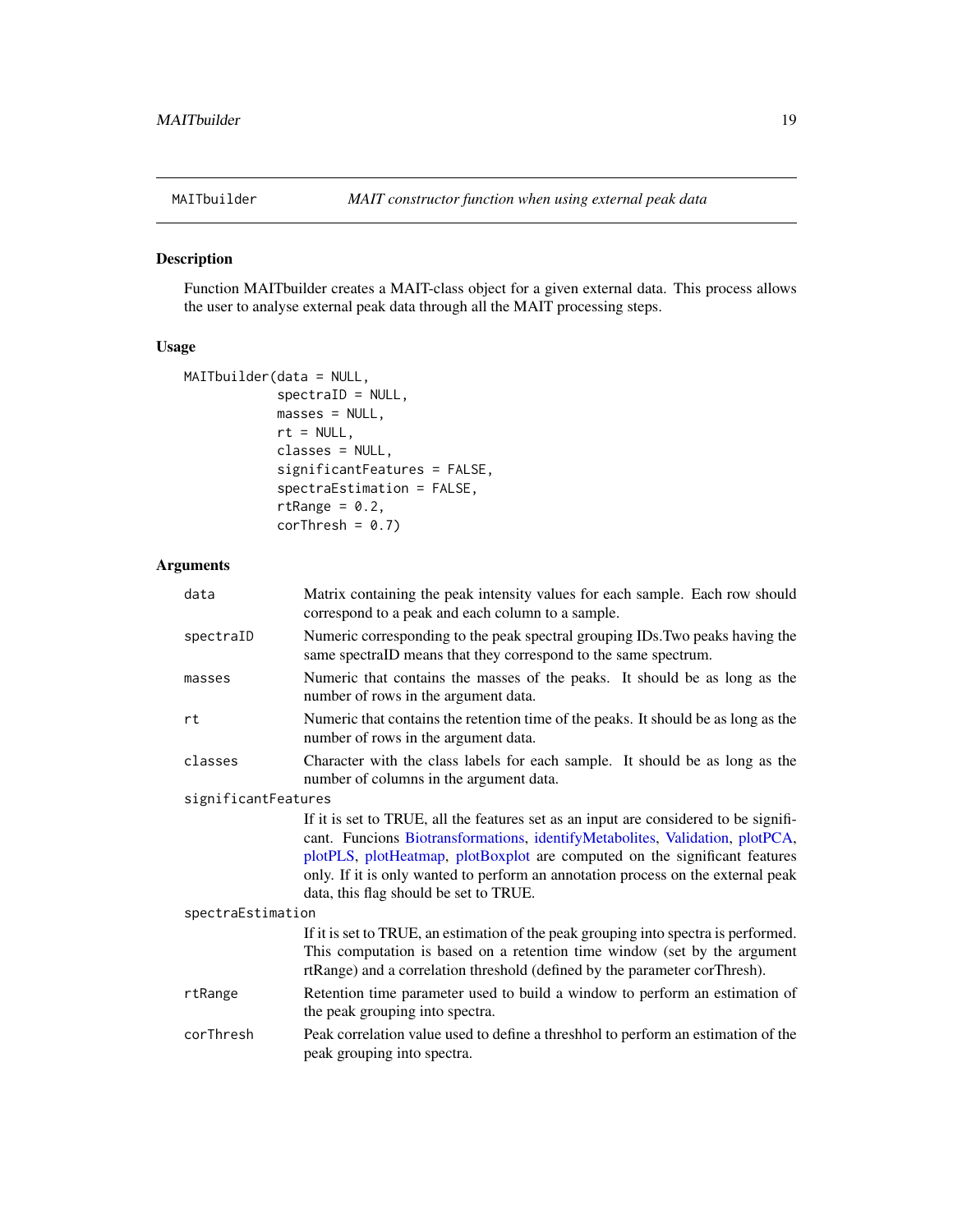<span id="page-19-0"></span>All the imput values are stored in a new MAIT object.

### Author(s)

Francesc Fernandez, <francesc.fernandez.albert@upc.edu>

# Examples

```
data(MAIT_sample)
peaks<-scores(MAIT)
aux<-getScoresTable(MAIT)
masses<-aux$extendedTable$mz
rt <- aux$extendedTable$rt
classFactor <- rep(classes(MAIT),classNum(MAIT))
importMAIT <- MAITbuilder (data=peaks,masses=masses,rt=rt,
significantFeatures=TRUE, spectraEstimation=TRUE, rtRange=0.2,
corThresh=0.7,classes=classFactor)
```
importMAIT

<span id="page-19-1"></span>metaboliteTable *Metabolite table generator*

#### Description

Takes a [MAIT-class](#page-13-1) object and builds a table with the information related to the significant features and their possible identifications.

# Usage

```
metaboliteTable(MAIT.object,
                printCSVfile = FALSE)
```
#### Arguments

| MAIT.object  | A MAIT-class object where significant features have already been found.                        |  |
|--------------|------------------------------------------------------------------------------------------------|--|
| printCSVfile | A boolean parameter. Set to TRUE if a csy file should be written with the<br>metabolite table. |  |

# Value

An output table is stored in the folder (working directory)/Tables/SearchTable.csv having the fields:

- First column: search ID number.
- Second column (mz): Peak mass.
- Third column(rt): Peak retention time (in minutes).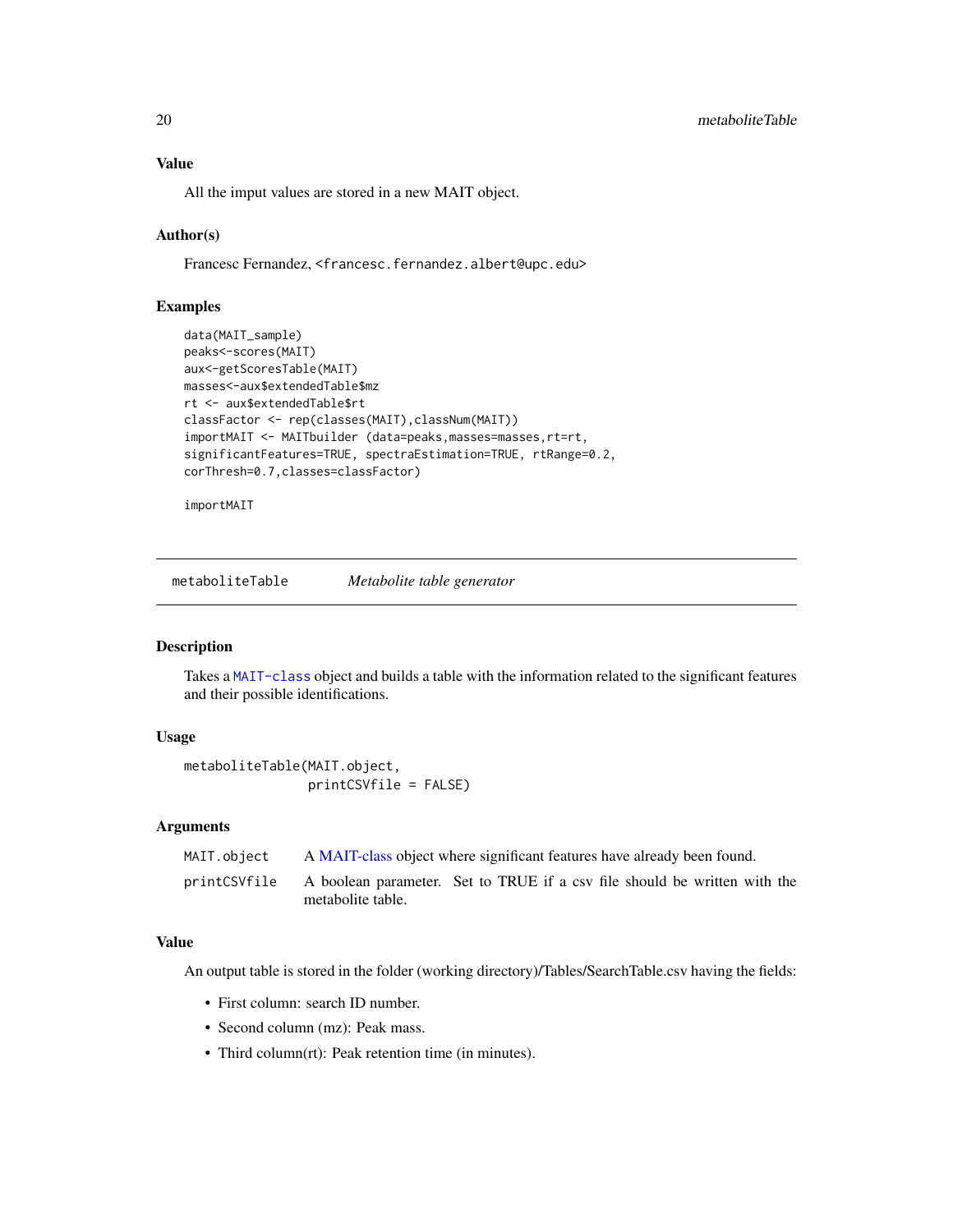#### <span id="page-20-0"></span>model 21

- The columns from the third to the column labeled "p.adj" contain number of class samples where the peak has been detected and the intensities of the peak among samples.
- The P.adjust column contains the corrected peak p-value using bonferroni.
- The p column shows the peak p-value with no multiple test correction.
- The Fisher column shows the FIsher test results for the peak. Each of the letters separated by the character "\_" corresponds to a class value. Classes having the same letters are indistinguible whereas those having different letters are statistically different clases.
- The isotopes column shows if the peak has been identified as a possible isotope.
- The adduct column shows which kind of adduct or biotransformation could the peak be.
- Column Name contains the name of the possible metabolite identification for the peak.
- The column labeled spectra contains the spectral ID of the peak.
- Column Biofluid shows if the identified search is stored as a biofluid in the input database or not.
- The column ENTRY shows the database name of the entry for the metabolite.

#### Author(s)

Francesc Fernandez, <francesc.fernandez.albert@upc.edu>

## See Also

[identifyMetabolites](#page-9-1) [spectralAnova](#page-0-0) [spectralTStudent](#page-0-0)

#### Examples

```
data(MAIT_sample)
MAIT<-spectralSigFeatures(MAIT,p.adj="fdr",parametric=TRUE)
MAIT<-Biotransformations(MAIT.object = MAIT, peakPrecision = 0.005)
MAIT <- identifyMetabolites(MAIT.object = MAIT, peakTolerance = 0.005,polarity="positive")
head(metaboliteTable(MAIT))
```
model *Model extractor for either PCA or PLS models*

#### **Description**

Function model returns the model for either the PCA, PLS models when functions [plotPCA](#page-28-1) or [plotPLS](#page-29-1) have been already respectively launched.

#### Usage

model(x,type)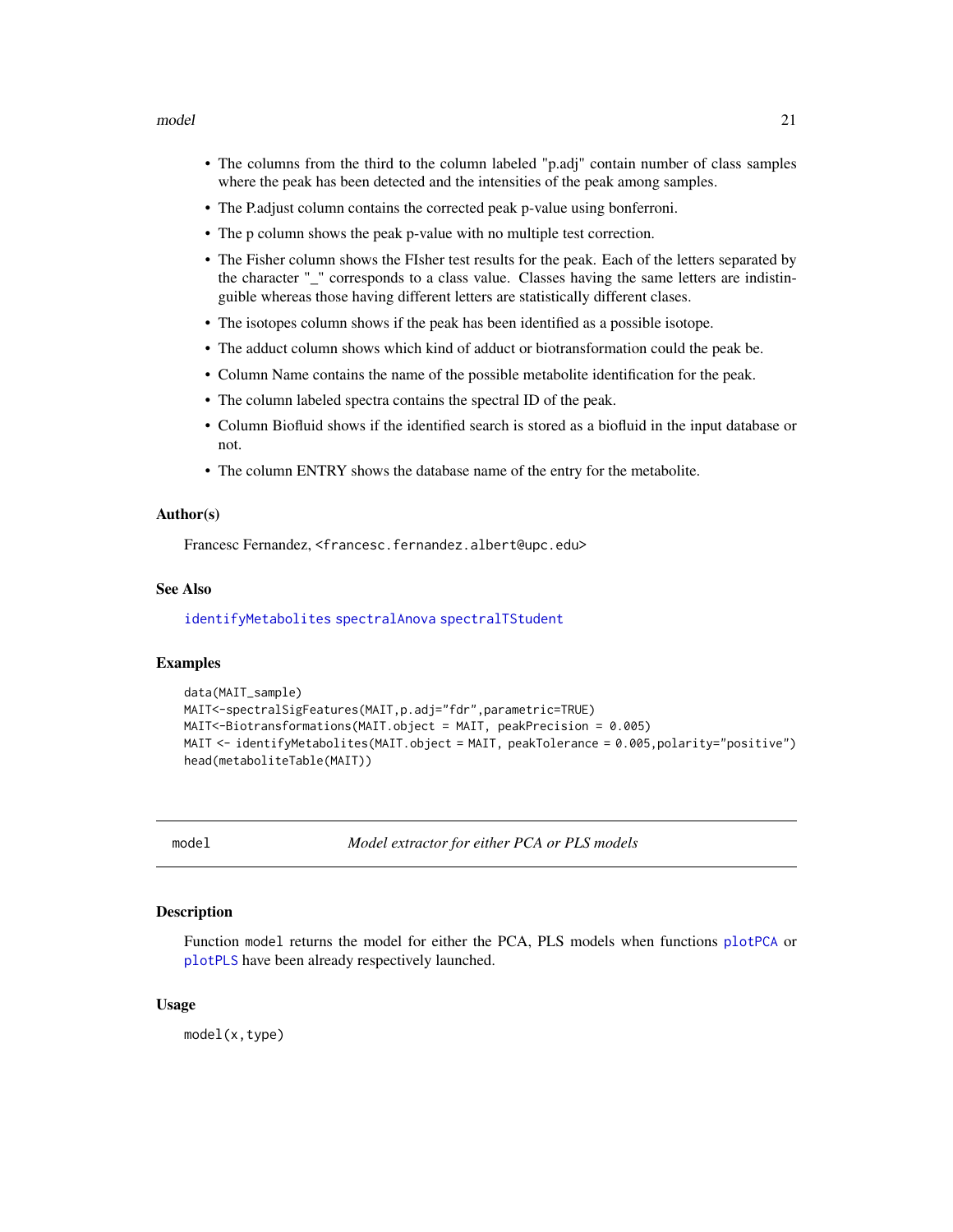<span id="page-21-0"></span>22 models

#### Arguments

| $\mathsf{x}$ | A MAIT-class object                                                                                |
|--------------|----------------------------------------------------------------------------------------------------|
| type         | A character whose value should be "PCA" or "PLS" depending on which loading<br>vectors are wanted. |

# Value

The PCA or PLS model

# Author(s)

Francesc Fernandez, <francesc.fernandez.albert@upc.edu>

# See Also

[plotPCA](#page-28-1) or [plotPLS](#page-29-1)

# Examples

```
data(MAIT_sample)
MAIT<-spectralSigFeatures(MAIT,p.adj="fdr",parametric=TRUE)
MAIT<-plotPCA(MAIT,plot3d=FALSE)
model(MAIT, type="PCA")
```

```
MAIT<-plotPLS(MAIT,plot3d=FALSE)
model(MAIT,type="PLS")
```
models *Model extractor from a MAIT object*

# Description

Function models extracts the models of a MAIT object as a list.

# Usage

```
models(MAIT.object)
```
# Arguments

MAIT.object A [MAIT-class](#page-13-1) object

#### Value

A list containing the models of the MAIT object.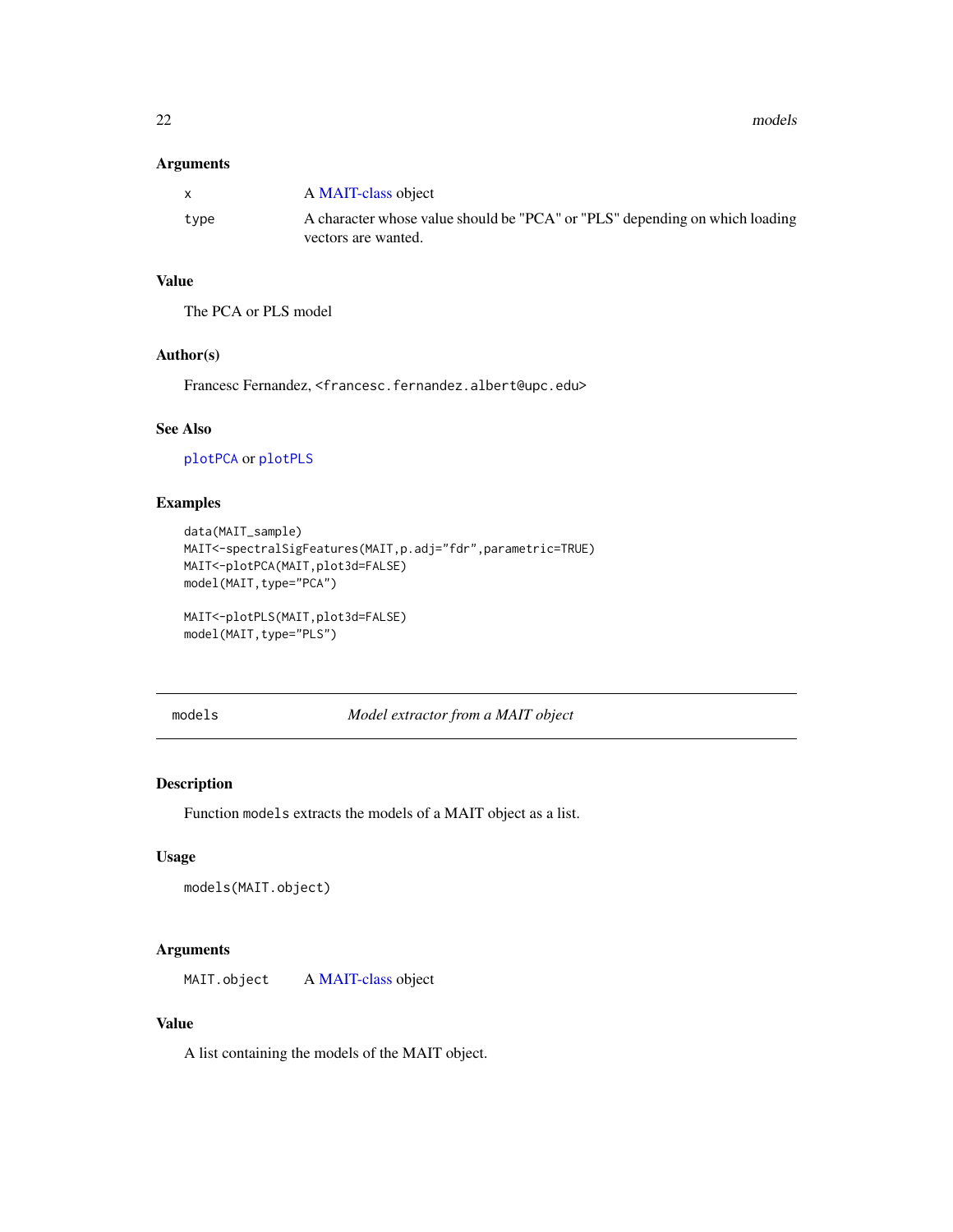# <span id="page-22-0"></span>negAdducts 23

#### Author(s)

Francesc Fernandez, <francesc.fernandez.albert@upc.edu>

# See Also

[MAIT-class](#page-13-1)

# Examples

```
data(MAIT_sample)
MAIT<-spectralSigFeatures(MAIT,p.adj="fdr",parametric=TRUE)
models(MAIT)
```
negAdducts *Negative adducts table*

# Description

This table contains the adducts to be looked up for when the LC/MS polarisation mode was set to Negative. The layout of the table is that of the CAMERA adduct table.

#### Value

A table having the fields:

- ID: An ID number
- name: The adduct name
- nmol: Number of fragments in the adduct
- charge: Electric charge of the adduct
- massdiff: Mass difference in the fragment caused by the adduct
- oidscore: Numeric relating the related clusters of ions
- quasi: Binary value showing the validness of the annotation group
- ips: Four values are possible (0.25,0.5,0.75,1) depending on the likelihood of the rule

### Author(s)

Francesc Fernandez, <francesc.fernandez.albert@upc.edu>

#### See Also

[peakAnnotation](#page-25-1)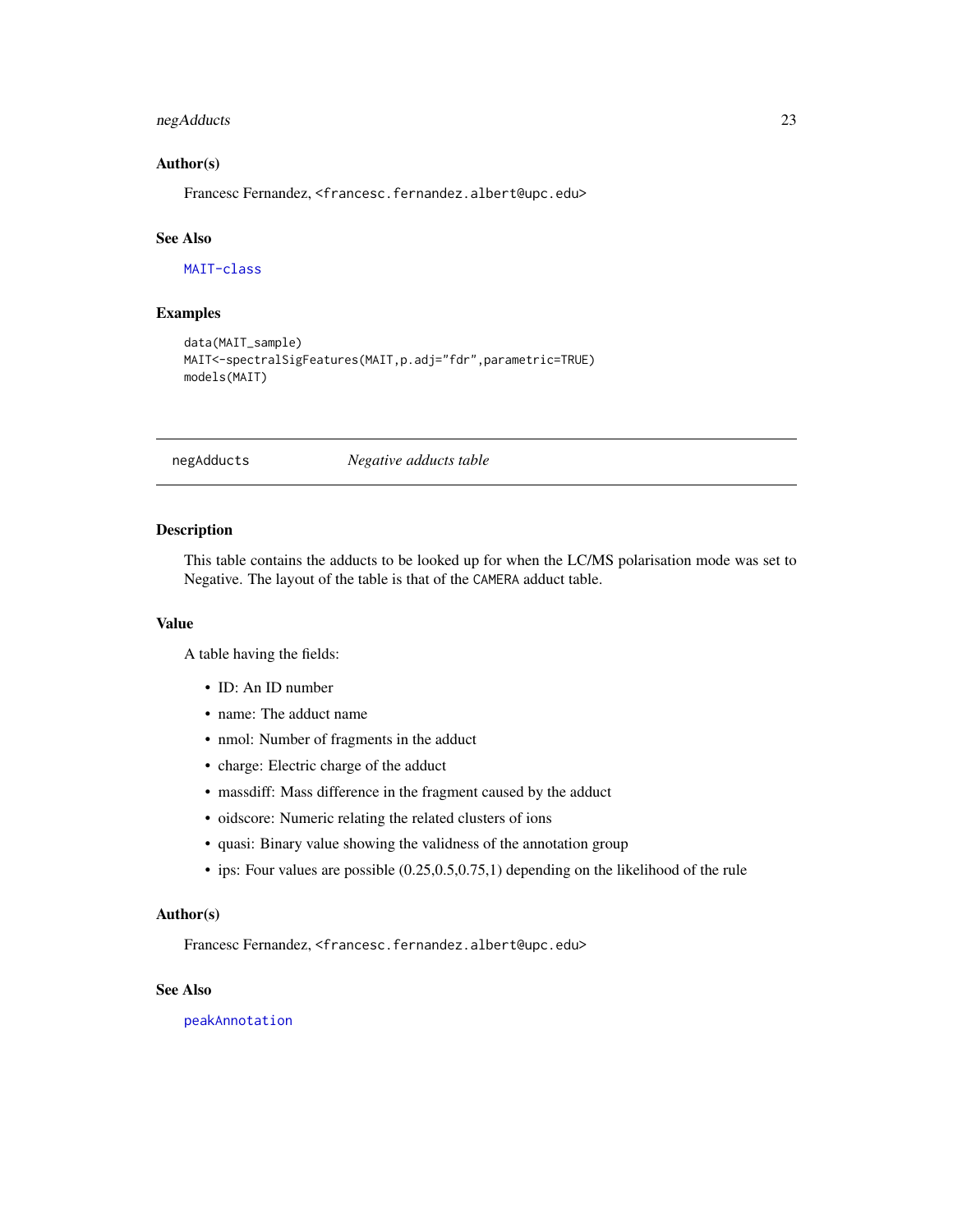<span id="page-23-1"></span><span id="page-23-0"></span>ovClassifRatioData *Overall classification ratio extractor for MAIT objects*

# Description

Function ovClassifRatioData extracts the overall classification ratio for a [MAIT-class](#page-13-1) object

# Usage

```
ovClassifRatioData(MAIT.object)
```
#### Arguments

MAIT.object A [MAIT-class](#page-13-1) object

#### Value

A list containing the overall classification ratio of the [MAIT-class](#page-13-1) object for each classifier.

# Author(s)

Francesc Fernandez, <francesc.fernandez.albert@upc.edu>

# See Also

[MAIT-class](#page-13-1) [Validation](#page-40-1)

#### Examples

```
data(MAIT_sample)
MAIT<-spectralSigFeatures(MAIT,p.adj="fdr",parametric=TRUE)
MAIT <- Validation(Iterations = 20, trainSamples= 15, MAIT.object = MAIT)
ovClassifRatioData(MAIT)
```
ovClassifRatioTable *Overall classification table extractor for MAIT objects*

# Description

Function ovClassifRatioData extracts the overall classification table for a [MAIT-class](#page-13-1) object

#### Usage

ovClassifRatioTable(MAIT.object)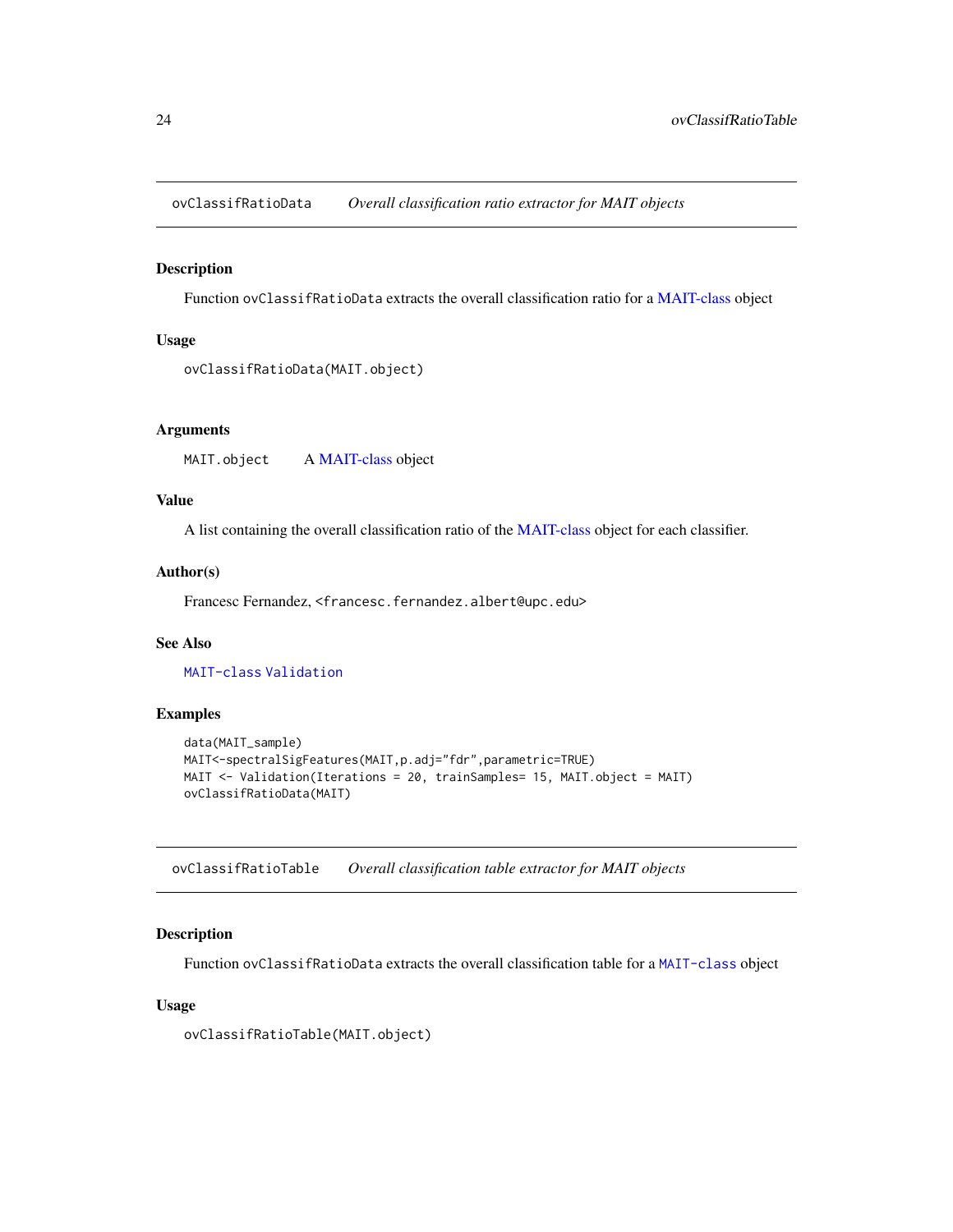#### <span id="page-24-0"></span>parameters 25

#### Arguments

MAIT.object A [MAIT-class](#page-13-1) object

#### Value

A list containing the overall classification table of the MAIT object for each classifier showing the mean value and their standard error.

#### Author(s)

Francesc Fernandez, <francesc.fernandez.albert@upc.edu>

### See Also

[MAIT-class](#page-13-1) [Validation](#page-40-1)

#### Examples

```
data(MAIT_sample)
MAIT<-spectralSigFeatures(MAIT,p.adj="fdr",parametric=TRUE)
MAIT <- Validation(Iterations = 20, trainSamples= 15, MAIT.object = MAIT)
ovClassifRatioTable(MAIT)
```
parameters *Extractor of the parameters used in the whole run from a MAIT object*

## Description

Function parameters extracts the slot linkMAIT.Parameters-class of a [MAIT-class](#page-13-1) object. This class contains all the parameters that have been used in the previous functions. Typing a summary of this object, a matrix version of the parameters is obtained.

#### Usage

```
parameters(MAIT.object)
```
#### Arguments

MAIT.object A [MAIT-class](#page-13-1) object

#### Value

An object of the class MAIT.Parameters.

#### Author(s)

Francesc Fernandez, <francesc.fernandez.albert@upc.edu>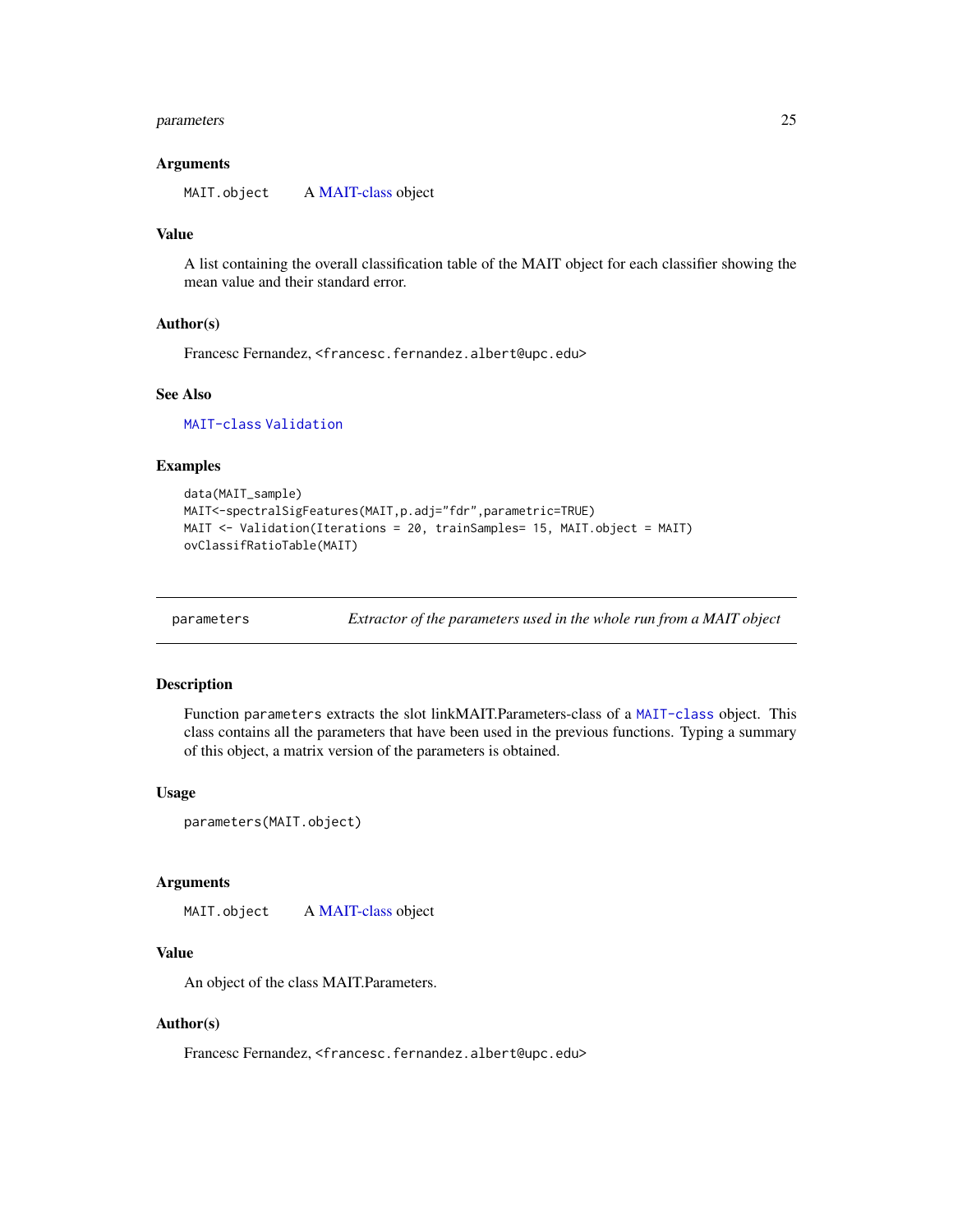# See Also

[MAIT-class](#page-13-1)

#### Examples

```
data(MAIT_sample)
MAIT<-spectralSigFeatures(MAIT,p.adj="fdr",parametric=TRUE)
MAIT <- Validation(Iterations = 20, trainSamples= 15, MAIT.object = MAIT)
parameters(MAIT)
```
<span id="page-25-1"></span>peakAnnotation *Spectra constructor and peak annotator*

# Description

peakAnnotation function performs spectra building and peak annotation using the CAMERA package on a [MAIT-class](#page-13-1) object, after applying the [sampleProcessing](#page-34-1) function. The resultant [xsAnnotate](#page-0-0) object is stored in a [MAIT-class](#page-13-1) object.

#### Usage

```
peakAnnotation(MAIT.object = NULL,
               corrWithSamp = 0.7,
               perfwhm = 0.6,
               sigma = 6,
               adductTable = NULL,
               printSpectraTable = TRUE,
               corrBetsamp = 0.75,
               pval = 0.05,
               calcIso = TRUE,
               calcCiS = TRUE,
               calcCas = TRUE,graphMethod = "hcs",
               annotateAdducts = TRUE)
```
#### Arguments

| MAIT.object  | A MAIT-class object where function sampleProcessing has already been ap-<br>plied. The output of the function is going to be an update of the same MAIT-<br>class object.                                                                                                                                                                                                                                    |
|--------------|--------------------------------------------------------------------------------------------------------------------------------------------------------------------------------------------------------------------------------------------------------------------------------------------------------------------------------------------------------------------------------------------------------------|
| corrWithSamp | Correlation threshold value within samples                                                                                                                                                                                                                                                                                                                                                                   |
| perfwhm      | This parameter is used to group two peaks depending on their retention time.<br>Two peaks are considered to be coeluted if their retention time falls in a range<br>defined as Rt_med +/- FWHM * perfwhm. Where Rt_med is the retention time<br>median and FWHM is the Full Width at Half Maximum. Defined this way,<br>perfwhm is the percentage of the width of the FWHM (Full Width at Half Max-<br>imum) |

<span id="page-25-0"></span>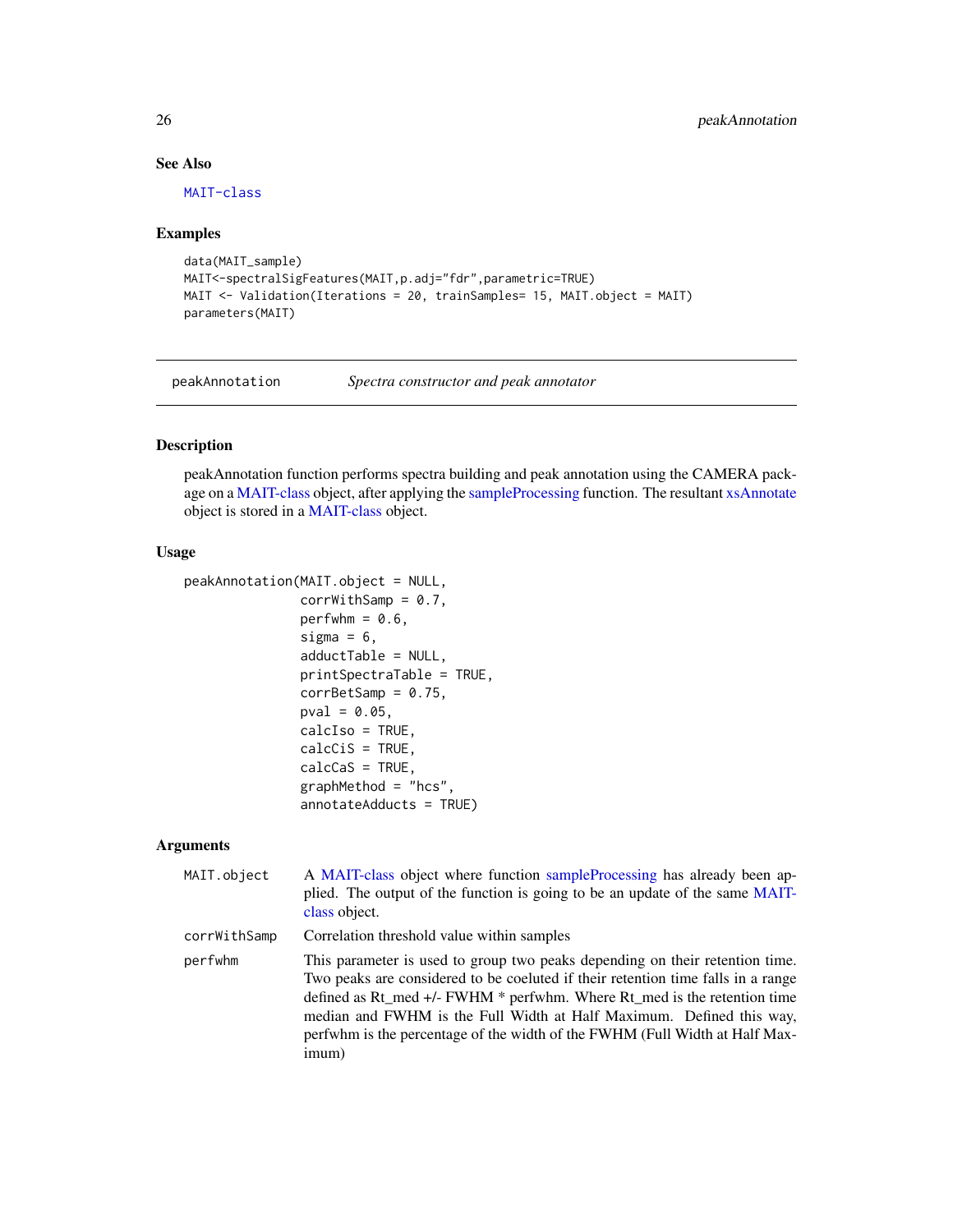<span id="page-26-0"></span>

| sigma             | Defining the coelution range as defined in the perfwhm variable, the FWHM is<br>obtained by the expression FWHM=SD*sigma, where SD is calculated consid-<br>ering the peak as normally distributed.                                                                                            |  |
|-------------------|------------------------------------------------------------------------------------------------------------------------------------------------------------------------------------------------------------------------------------------------------------------------------------------------|--|
| adductTable       | User-defined input table to annotate the peaks. If it is set to NULL, the de-<br>fault MAIT table for adducts in positive polarization is selected. If its value is<br>"negAdducts", the default MAIT table for fragments in negative polarization is<br>chosen. By default it is set to NULL. |  |
| printSpectraTable |                                                                                                                                                                                                                                                                                                |  |
|                   | If it is set to TRUE, a three-column table is build as a csv file, where the first<br>column shows the peak mass, the second column its retention time and the third<br>one shows its spectral ID number. This file is saved under the project directory,<br>in the subfolder named Tables.    |  |
| corrBetSamp       | Correlation threshold value between samples                                                                                                                                                                                                                                                    |  |
| pval              | See groupCorr function in the CAMERA package                                                                                                                                                                                                                                                   |  |
| calcIso           | See groupCorr function in the CAMERA package                                                                                                                                                                                                                                                   |  |
| calcCiS           | See groupCorr function in the CAMERA package                                                                                                                                                                                                                                                   |  |
| calcCaS           | See groupCorr function in the CAMERA package                                                                                                                                                                                                                                                   |  |
| graphMethod       | See groupCorr function in the CAMERA package                                                                                                                                                                                                                                                   |  |
| annotateAdducts   |                                                                                                                                                                                                                                                                                                |  |
|                   | If it is set to TRUE, the function will perform an adduct annotation stage.                                                                                                                                                                                                                    |  |

# Value

A [MAIT-class](#page-13-1) object containing the [xsAnnotate-class](#page-0-0) in the rawData slot.

# Author(s)

Francesc Fernandez, <francesc.fernandez.albert@upc.edu>

# See Also

[xsAnnotate,xsAnnotate-class](#page-0-0)

# Examples

```
#Provided that the data files are saved accordingly
#in subfolders under a folder named "data" (see vignette):
#MAIT<-sampleProcessing(dataDir = "data", project = "Results", snThres=2,rtStep=0.02)
#MAIT<-peakAnnotation(MAIT.object = MAIT,corrWithSamp = 0.7, corrBetSamp = 0.7,perfwhm = 0.6)
```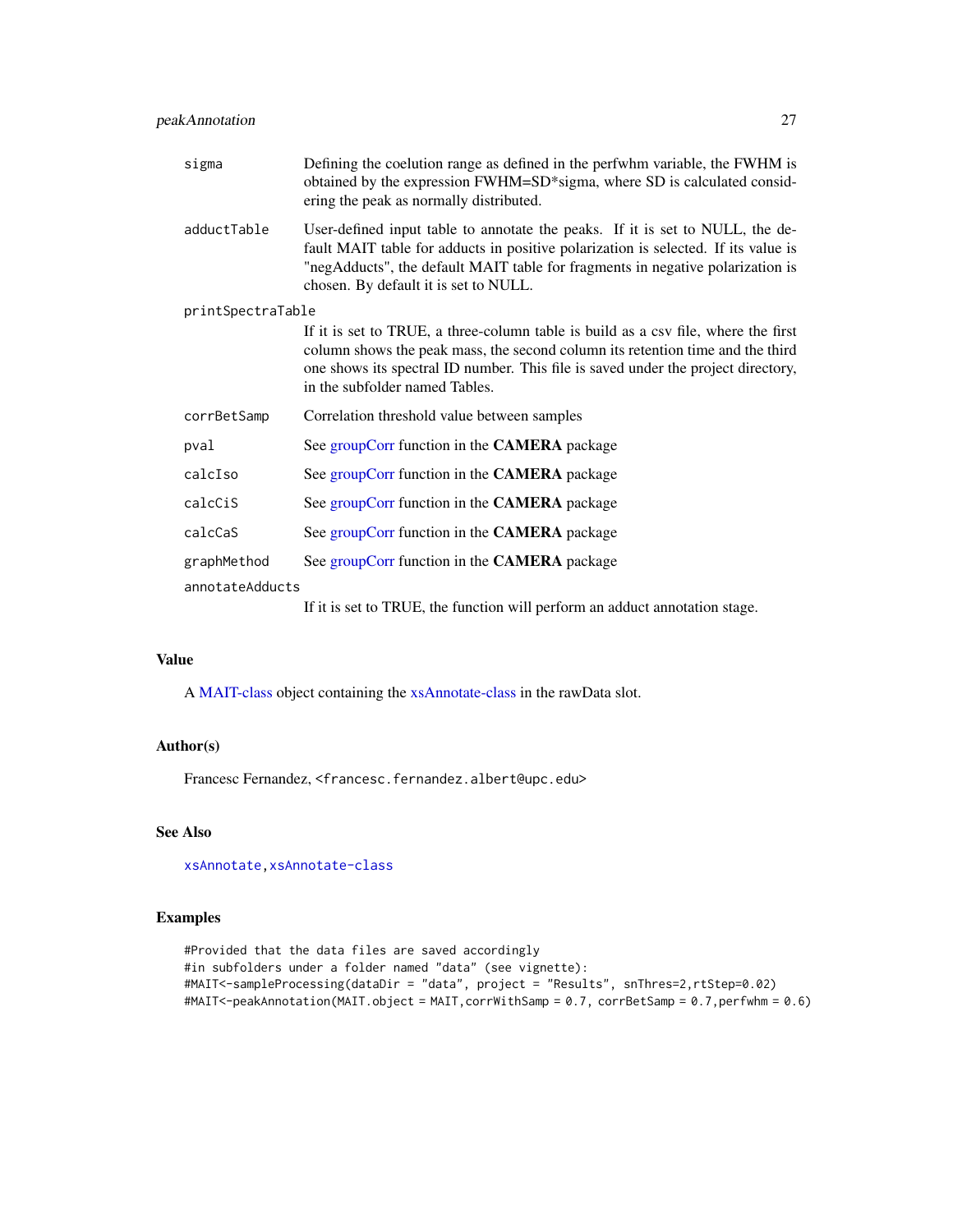<span id="page-27-2"></span><span id="page-27-0"></span>

This function takes a [MAIT-class](#page-13-1) object containing information related to the significant features and plots a boxplot for each significant feature (peak or spectra).

#### Usage

```
plotBoxplot(MAIT.object=NULL)
```
#### Arguments

MAIT.object A [MAIT-class](#page-13-1) object where significant features have already been found.

# Value

A boxplot is stored as a png file for each of the significant features (peak or spectra). The files will be stored in the directory (working directory)/Boxplots

#### Author(s)

Francesc Fernandez, <francesc.fernandez.albert@upc.edu>

#### See Also

[spectralAnova](#page-0-0) [spectralTStudent](#page-0-0)

#### Examples

```
data(MAIT_sample)
MAIT<-spectralSigFeatures(MAIT,p.adj="fdr",parametric=TRUE)
MAIT<-plotBoxplot(MAIT)
```
<span id="page-27-1"></span>plotHeatmap *Builds ten heatmaps with different p-values and clustering distances*

#### Description

This function takes a MAIT object containing information of the significant features in the data and plots 10 heatmaps. 5 diferent p-values (0.05, 0.01, 0.001, 1e-4 and 1e-5) and two clustering distances (euclidean and pearson) are used.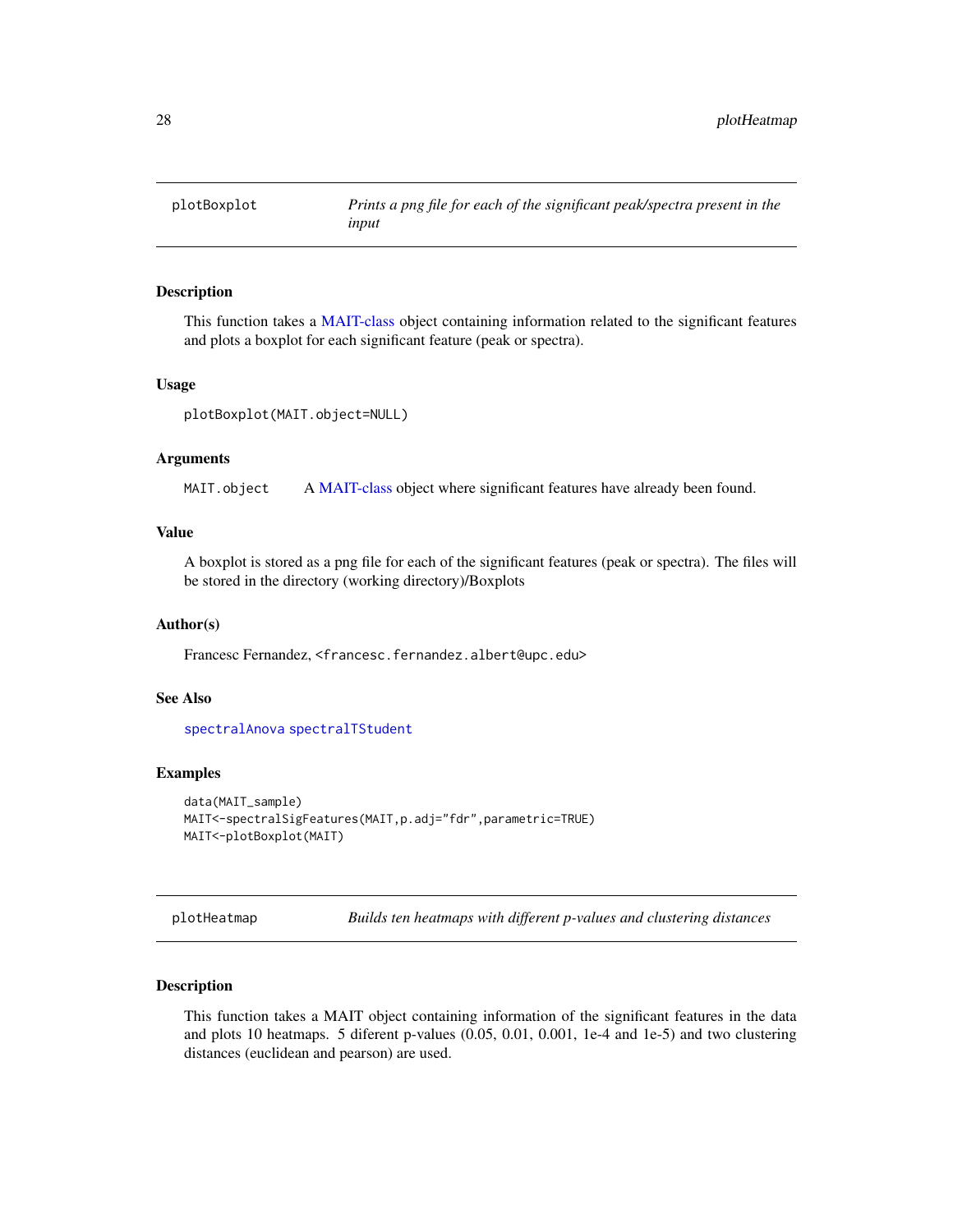#### <span id="page-28-0"></span>plotPCA 29

#### Usage

```
plotHeatmap(MAIT.object=NULL)
```
#### Arguments

MAIT.object A [MAIT-class](#page-13-1) object where significant features have already been found.

#### Value

10 different heatmaps using 5 p-values (0.05, 0.01, 0.001, 1e-4 and 1e-5) and two clustering distances (euclidean and pearson) are created. The plots will be stored as png files in a folder called (working directory)/Heatmaps

#### Author(s)

Francesc Fernandez, <francesc.fernandez.albert@upc.edu>

#### See Also

[spectralAnova](#page-0-0) [spectralTStudent](#page-0-0)

## Examples

```
data(MAIT_sample)
MAIT<-spectralSigFeatures(MAIT,p.adj="fdr",parametric=TRUE)
MAIT<-plotHeatmap(MAIT)
```
<span id="page-28-1"></span>plotPCA *2D and 3D PCA scoreplots from a MAIT object*

# Description

This function takes a MAIT-class object containing information of the significant features in the data and performs 2D scoreplots (PC1 vs PC2, PC2 vs PC3 and PC1 vs PC3) saved as png files. Additionally it also performs an interactive 3D PCA scoreplot.

#### Usage

```
plotPCA (MAIT.object=NULL,
         Log=FALSE,
center=TRUE,
scale=TRUE,
plot3d=TRUE)
```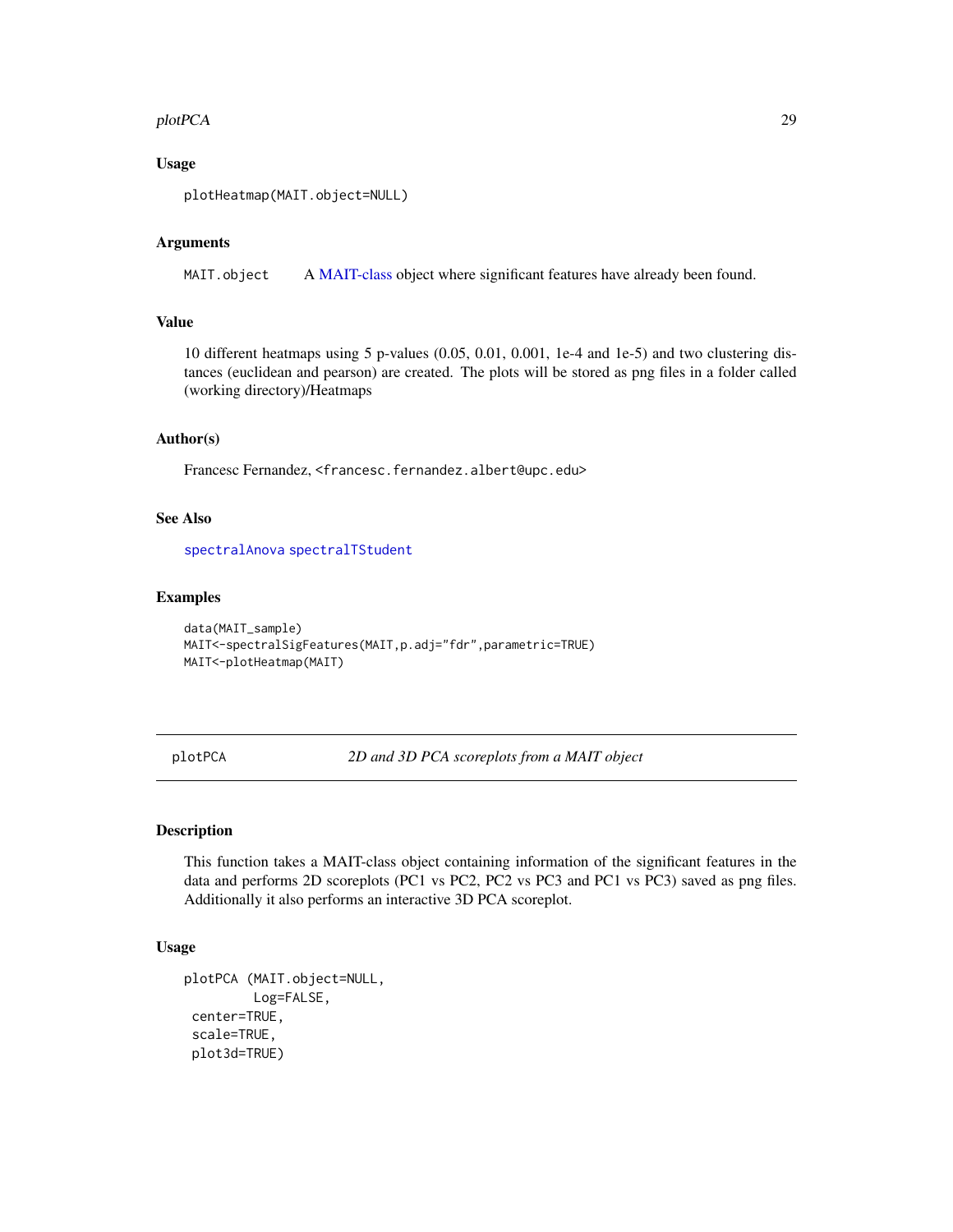#### **Arguments**

| MAIT.object | A MAIT-class object where significant features have already been found.         |
|-------------|---------------------------------------------------------------------------------|
| Log         | Set to TRUE if the data should be plotted using the logarithm of the intensity. |
| center      | Set to TRUE if the data should be centered around its mean. See scale.          |
| scale       | Set to TRUE if the data should be scaled. See scale.                            |
| plot3d      | Boolean set to TRUE if a 3D PCA scoreplot should be plot.                       |

# Value

Three different PCA scoreplots are printed in three png files. One using PC1 vs PC2, another with PC1 vs PC3 and the last one with PC2 vs PC3. The files will be stored in the directory (working directory)/PCA\_Scoreplots. Moreover, an interactive 3D PCA scoreplot is also generated through function [PCAplot3d.](#page-0-0)

#### Author(s)

Francesc Fernandez, <francesc.fernandez.albert@upc.edu>

# See Also

[spectralAnova](#page-0-0) [spectralTStudent](#page-0-0)

#### Examples

```
data(MAIT_sample)
MAIT<-spectralSigFeatures(MAIT,p.adj="fdr",parametric=TRUE)
MAIT<-plotPCA(MAIT,plot3d=FALSE)
```
<span id="page-29-1"></span>plotPLS *2D and 3D PLS scoreplots from a MAIT object*

### Description

This function takes a MAIT-class object containing information of the significant features in the data and performs 2D scoreplots (PC1 vs PC2, PC2 vs PC3 and PC1 vs PC3) saved as png files. Additionally it also performs an interactive 3D PLS scoreplot.

#### Usage

```
plotPLS (MAIT.object=NULL,
         Log=FALSE,
center=TRUE,
scale=TRUE,
plot3d=TRUE)
```
<span id="page-29-0"></span>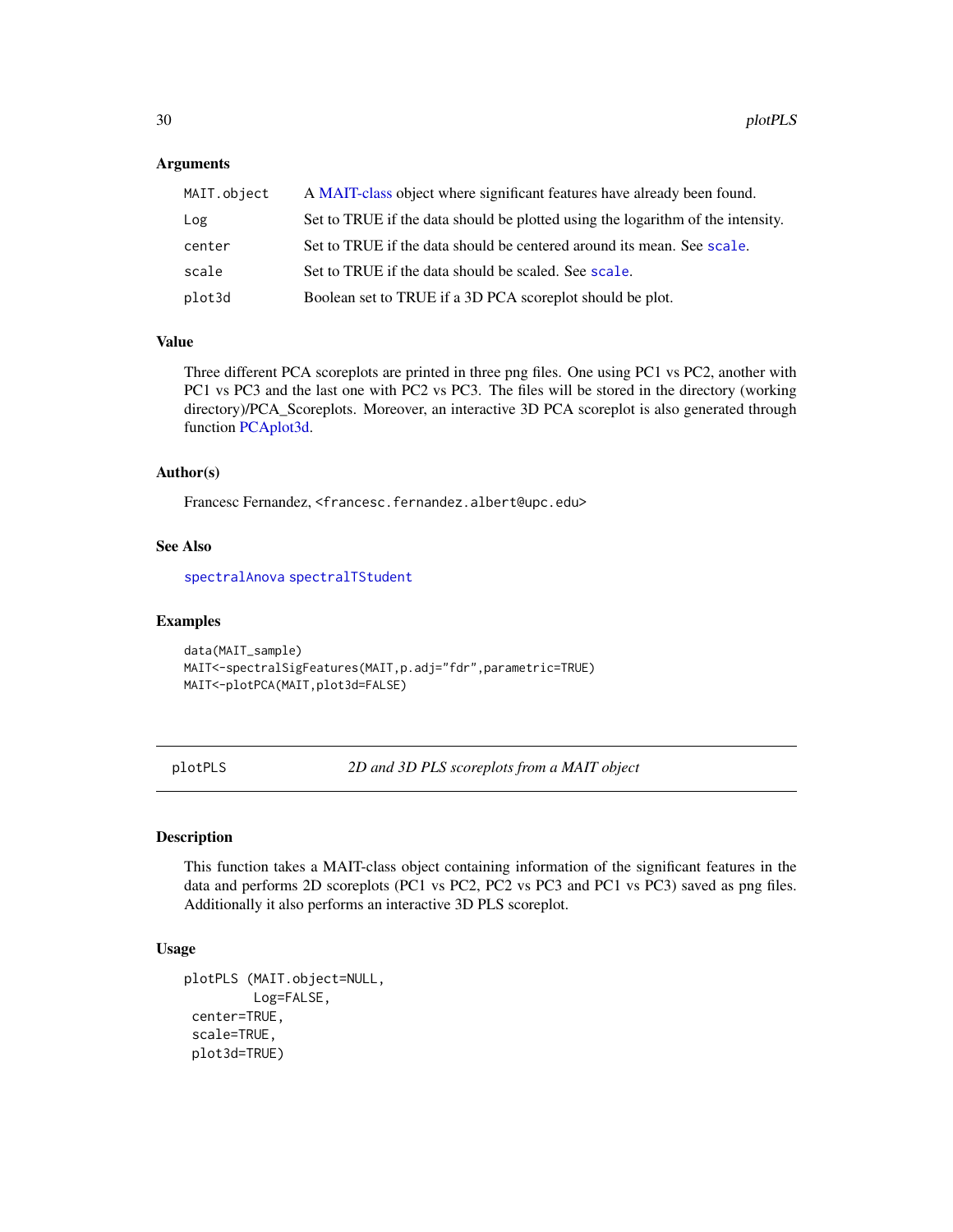# <span id="page-30-0"></span>posAdducts 31

#### Arguments

| MAIT.object | A MAIT-class object where significant features have already been found.         |
|-------------|---------------------------------------------------------------------------------|
| Log         | Set to TRUE if the data should be plotted using the logarithm of the intensity. |
| center      | Set to TRUE if the data should be centered around its mean. See scale.          |
| scale       | Set to TRUE if the data should be scaled. See scale.                            |
| plot3d      | Boolean set to TRUE if a 3D PCA scoreplot should be plot.                       |

# Value

If the number of components in the PLS is found to be three or more, three different PLS scoreplots are printed in three png files. One using PC1 vs PC2, another with PC1 vs PC3 and the last one with PC2 vs PC3. If the number of components is less than three, all the possible plots of these three are created. The files will be stored in the directory (working directory)/PLS\_Scoreplots. Moreover, an interactive 3D PLS scoreplot is also generated through function [PCAplot3d.](#page-0-0)

#### Author(s)

Francesc Fernandez, <francesc.fernandez.albert@upc.edu>

#### See Also

[spectralAnova](#page-0-0) [spectralTStudent](#page-0-0)

#### Examples

data(MAIT\_sample) MAIT<-spectralSigFeatures(MAIT,p.adj="fdr",parametric=TRUE) MAIT<-plotPLS(MAIT,plot3d=FALSE)

posAdducts *Positive adducts table*

#### Description

This table contains the adducts to be looked up for when the LC/MS polarisation mode was set to positive. The layout of the table is that of the CAMERA adduct table.

#### Value

A table having the fields:

- ID: An ID number
- name: The adduct name
- nmol: Number of fragments in the adduct
- charge: Electric charge of the adduct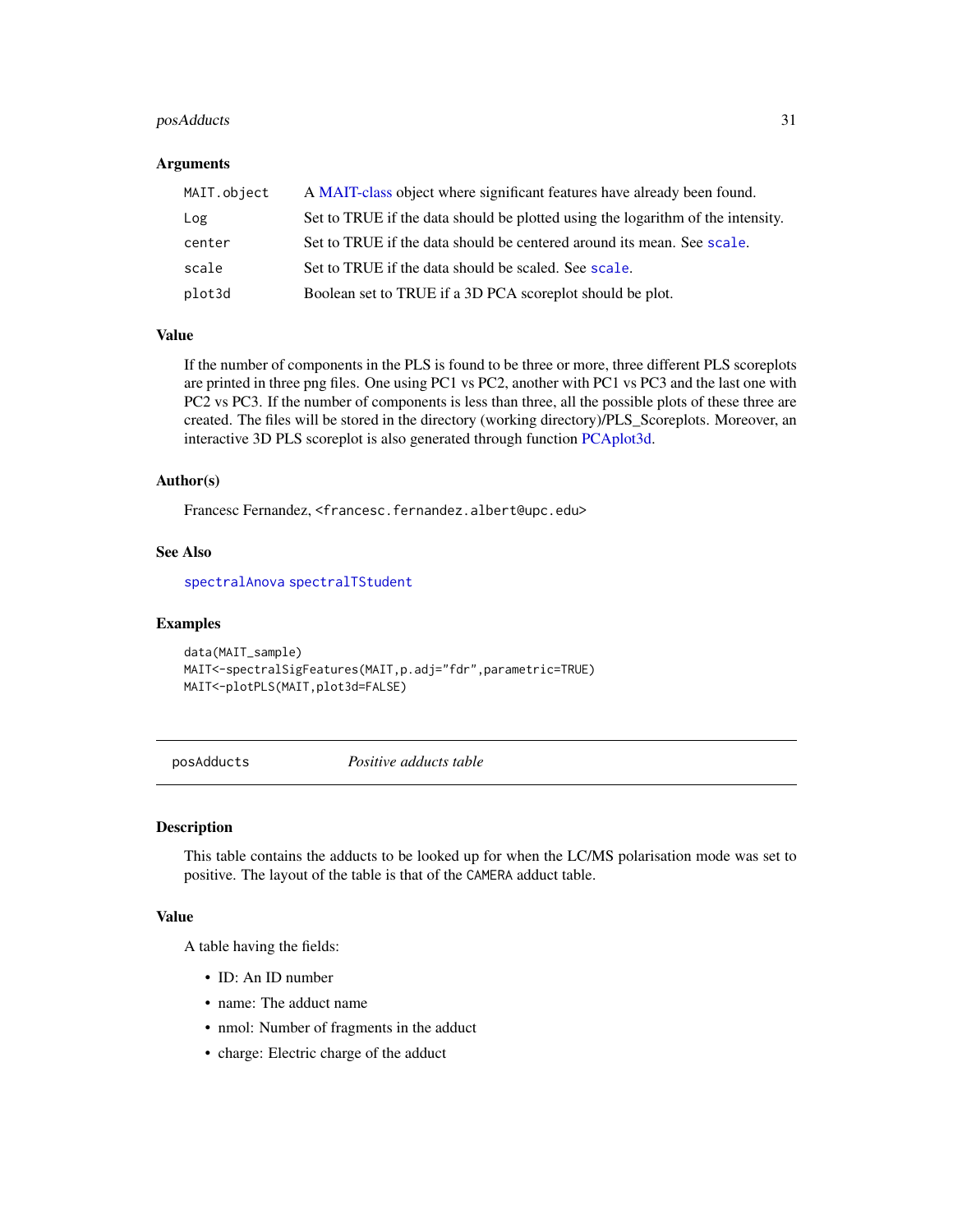- <span id="page-31-0"></span>• massdiff: Mass difference in the fragment caused by the adduct
- oidscore: Numeric relating the related clusters of ions
- quasi: Binary value showing the validness of the annotation group
- ips: Four values are possible (0.25,0.5,0.75,1) depending on the likelihood of the rule

#### Author(s)

Francesc Fernandez, <francesc.fernandez.albert@upc.edu>

#### See Also

[peakAnnotation](#page-25-1)

pvalues *Pvalues extractor from a MAIT object*

#### Description

Function pvalues extracts the pvalues contained in a [MAIT-class](#page-13-1) object.

# Usage

pvalues(MAIT.object)

#### Arguments

MAIT.object A [MAIT-class](#page-13-1) object

# Value

A numeric vector containing the pvalues of a [MAIT-class](#page-13-1) object.

#### Author(s)

Francesc Fernandez, <francesc.fernandez.albert@upc.edu>

#### See Also

# [MAIT-class](#page-13-1) [spectralSigFeatures](#page-38-1)

# Examples

```
data(MAIT_sample)
MAIT<-spectralSigFeatures(MAIT,p.adj="fdr",parametric=TRUE)
pvalues(MAIT)
```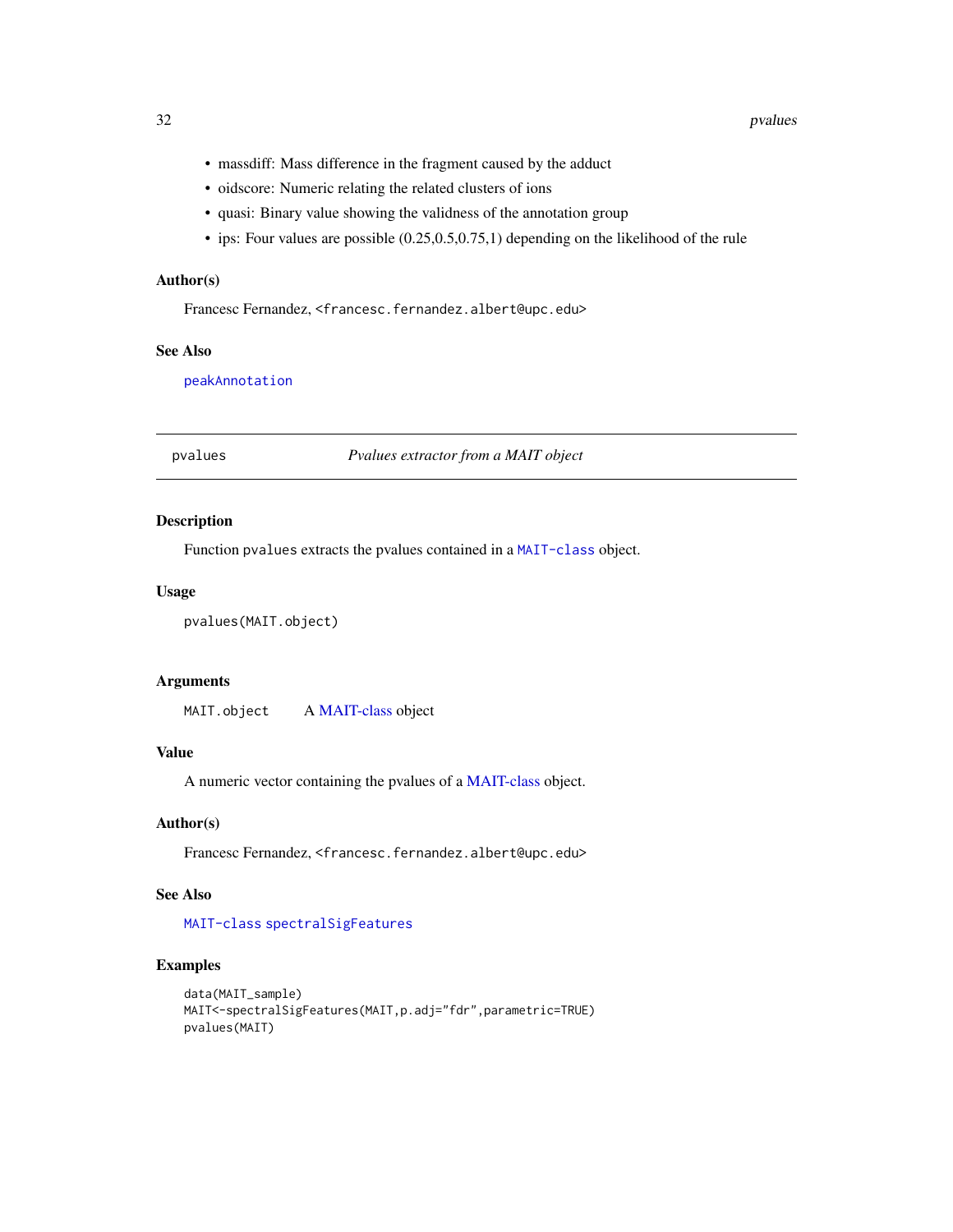<span id="page-32-0"></span>pvaluesCorrection *P-values correction extractor from a MAIT object*

## Description

Function pvaluesCorrection returns a character showing wheter some multiple testing correction has been perfomed on the p-values.

# Usage

pvaluesCorrection(MAIT.object)

# Arguments

MAIT.object A [MAIT-class](#page-13-1) object

#### Value

The output is a character whose values could be "None" if no p-value correction has been performed or "Bonferroni" if Bonferroni multiple test correction was selected when function [spectralSigFea](#page-38-1)[tures](#page-38-1) was applied.

# Author(s)

Francesc Fernandez, <francesc.fernandez.albert@upc.edu>

# See Also

[MAIT-class](#page-13-1) [spectralSigFeatures](#page-38-1)

# Examples

```
data(MAIT_sample)
MAIT<-spectralSigFeatures(MAIT,p.adj="fdr",parametric=TRUE)
pvaluesCorrection(MAIT)
```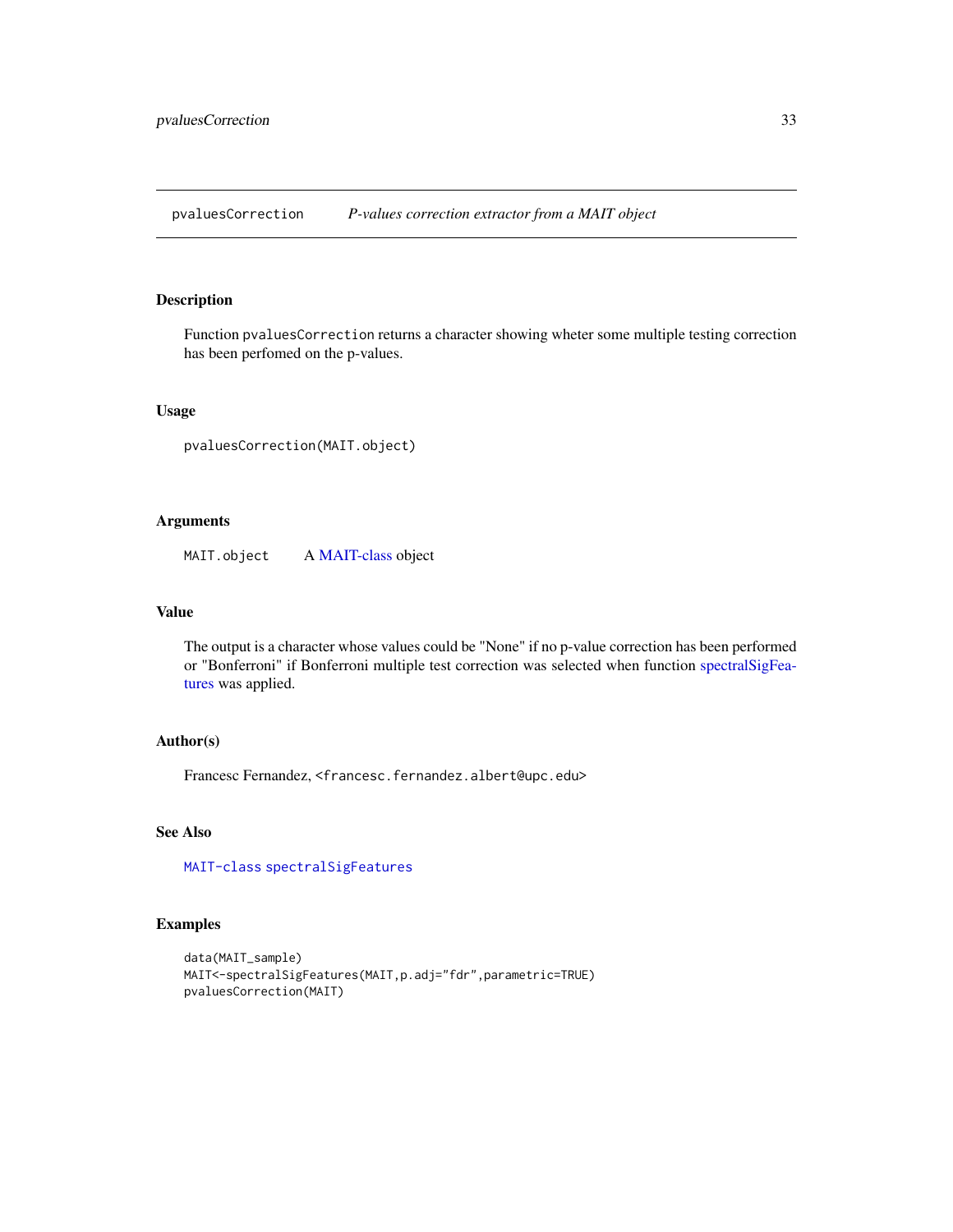<span id="page-33-2"></span><span id="page-33-0"></span>

Function rawData extracts the raw data used to build the [MAIT-class](#page-13-1) object

#### Usage

rawData(MAIT.object)

# Arguments

MAIT.object A [MAIT-class](#page-13-1) object

# Value

A list containing either a xcmsSet or a [xsAnnotate](#page-0-0) object.

#### Author(s)

Francesc Fernandez, <francesc.fernandez.albert@upc.edu>

# See Also

[xsAnnotate-class](#page-0-0)

# Examples

data(MAIT\_sample) MAIT rawData(MAIT)

<span id="page-33-1"></span>resultsPath *Retrieves the folder where the results are saved for a MAIT object*

# Description

Function resultsPath returns the folder where the plots and tables are saved for a [MAIT-class](#page-13-1) object

#### Usage

resultsPath(MAIT.object)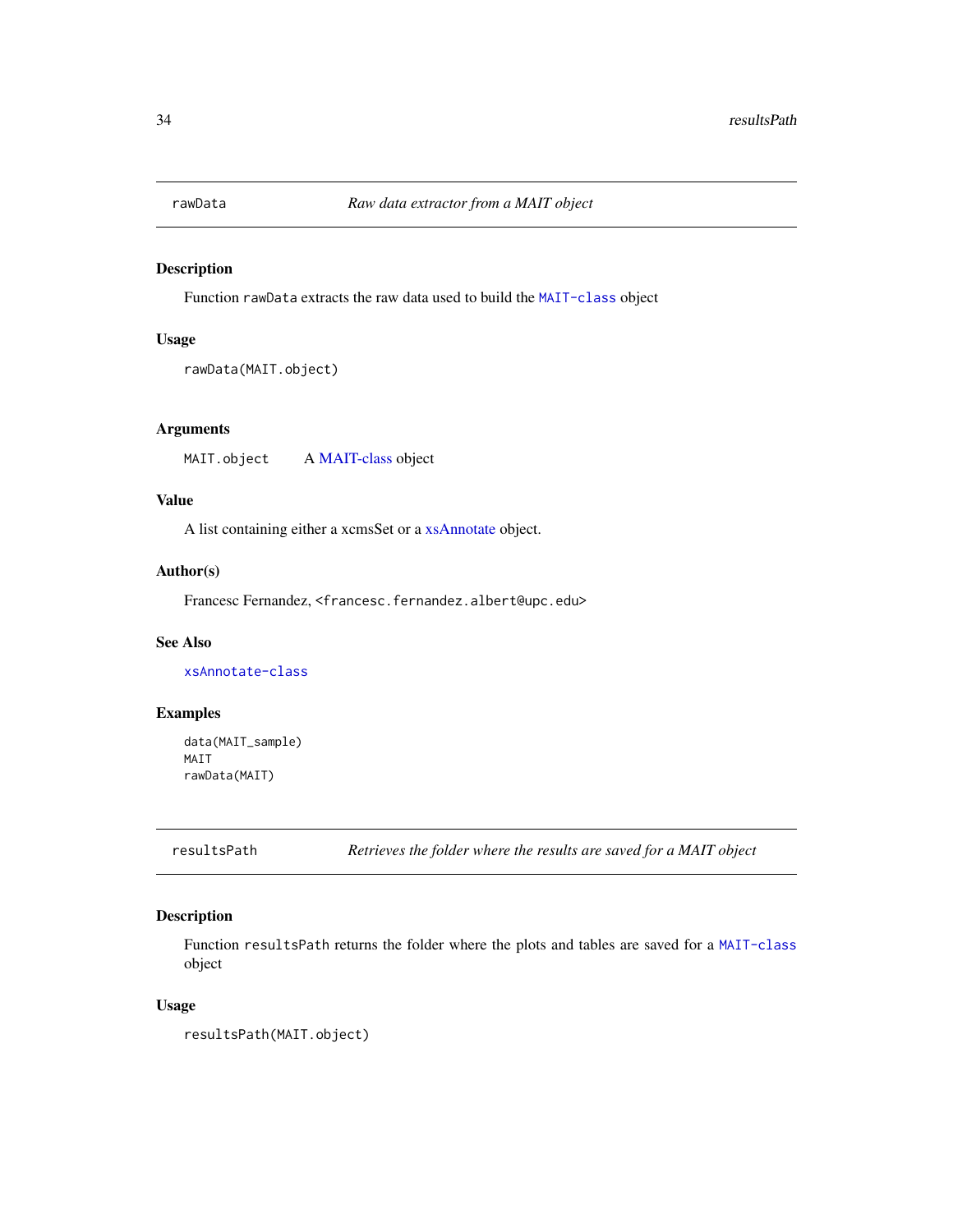#### <span id="page-34-0"></span>**Arguments**

MAIT.object A [MAIT-class](#page-13-1) object

# Value

A character showing where the plots and tables have been stored.

# Author(s)

Francesc Fernandez, <francesc.fernandez.albert@upc.edu>

# See Also

[MAIT-class](#page-13-1)

#### Examples

```
data(MAIT_sample)
MAIT<-spectralSigFeatures(MAIT,p.adj="fdr",parametric=TRUE)
resultsPath(MAIT)
```
<span id="page-34-1"></span>sampleProcessing *Peak detector of netCDF samples using xcms package*

#### Description

sampleProcessing takes a set of netCDF files containing LC/MS sample data and performs a peak detection, retention time correction and peak grouping steps using the package xcms. A [MAIT-class](#page-13-1) object is created and all the informated is saved in it.

#### Usage

```
sampleProcessing(dataDir = NULL,
                 snThres = 5,
                 Sigma = 5/2.3548,
mzSlices = 0.3,
retcorrMethod = "loess",
groupMethod = "density",
bwGroup = 3,
mzWidGroup = 0.25,
filterMethod = "centWave",
prefilter = c(3,3000),
   rtStep = 0.03,
nSlaves = 0,
minfrac = 0.5,
                 min samp = 1,peakwidth = c(5, 20),
```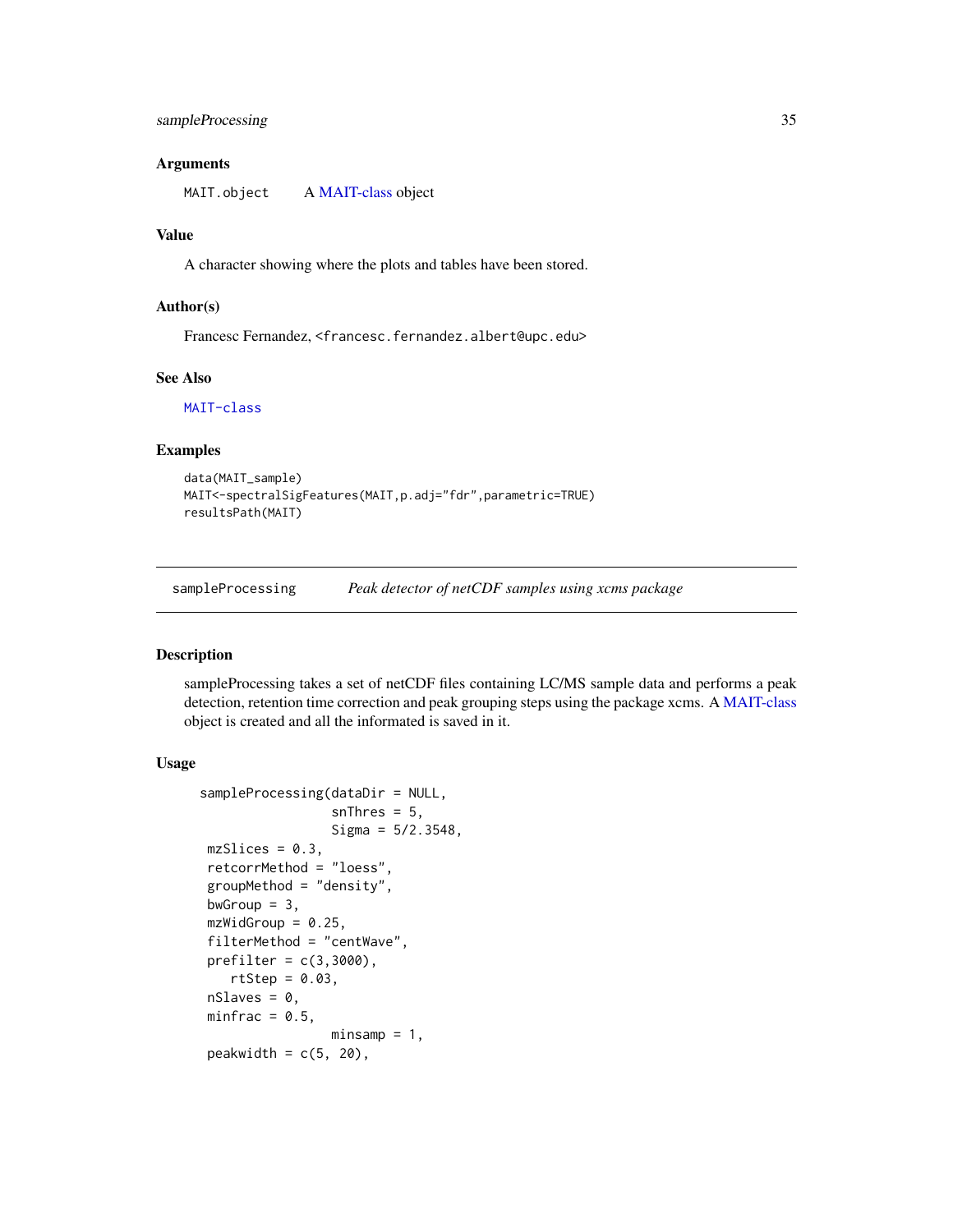```
project = NULL,
ppm = 10,family = c("gaussian", "symmetric"),
                span = 0.2,
                fwhm = 30)
```
# Arguments

| dataDir       | Folder where the netCDF files are stored. The samples files must be classified<br>in subdirectories according to their classes.                                           |
|---------------|---------------------------------------------------------------------------------------------------------------------------------------------------------------------------|
| snThres       | Signal to noise ratio. Setting a high value of this parameter will lead to a higher<br>number of features although they will be more noisy.                               |
| Sigma         | Standard deviation (width) of matched filtration model peak.                                                                                                              |
| mzSlices      | Minimum difference in m/z for peaks with overlapping retention times.                                                                                                     |
| retcorrMethod | Method used to correct the retention times values of the variables.                                                                                                       |
| groupMethod   | Method used to build the group peaks of variables.                                                                                                                        |
| bwGroup       | Bandwidth (standard deviation or half width at half maximum) of gaussian<br>smoothing kernel to apply to the peak density chromatogram.                                   |
| mzWidGroup    | Width of overlapping m/z slices to use for creating peak density chromatograms<br>and grouping peaks across samples.                                                      |
| filterMethod  | Filtering method applied in the peak detection step.                                                                                                                      |
| prefilter     | $c(k, I)$ specifying the prefilter step for the first analysis step(ROI detection). Mass<br>traces are only retained if they contain at least k peakswith intensity >= I. |
| rtStep        | Step size to use for profile generation.                                                                                                                                  |
| nSlaves       | Number of slaves for parallel calculus.                                                                                                                                   |
| project       | Project folder name under which the results will be saved. This folder will be<br>created in the working directory.                                                       |
| minfrac       | minimum fraction of samples necessary in at least one of the sample groups for<br>it to be a valid group. See group.density in package xcms for details.                  |
| minsamp       | minimum number of samples necessary in at least one of the sample groups for<br>it to be a valid group. See group.density in package xcms for details.                    |
| ppm           | maxmial tolerated m/z deviation in consecutive scans, in ppm (parts per million).<br>See findPeaks.centWave in package xcms for details.                                  |
| peakwidth     | Chromatographic peak width, given as range (min, max) in seconds.                                                                                                         |
| fwhm          | See fwhm argument in xcmsSet function.                                                                                                                                    |
| span          | See span argument in xcmsSet function.                                                                                                                                    |
| family        | See family argument in xcmsSet function.                                                                                                                                  |

# Value

A [MAIT-class](#page-13-1) object containing the data of the netCDF files. The xcmsSet-class object can be retrieved using the function [rawData.](#page-33-2)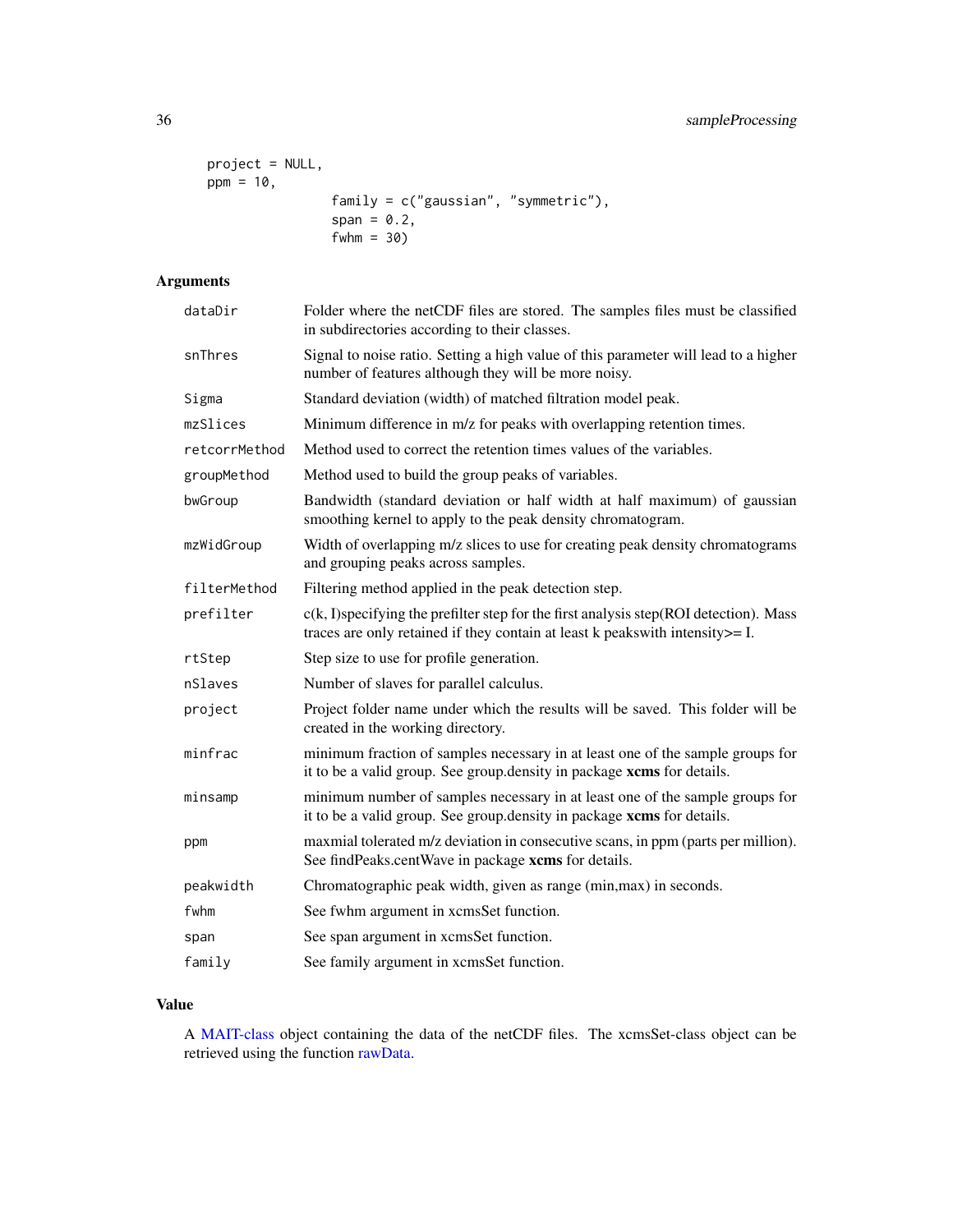#### <span id="page-36-0"></span>scores 37

#### Author(s)

Francesc Fernandez, <francesc.fernandez.albert@upc.edu>

# Examples

```
#Provided that the data files are saved accordingly
#in subfolders under a folder named "data" (see vignette):
#MAIT<-sampleProcessing(dataDir = "data", project = "Results", snThres=2,rtStep=0.02)
```
scores *Retrieves the scores from a MAIT object*

# Description

Function scores extracts the scores MAIT object

#### Usage

```
scores(object,
       type,...)
```
# Arguments

| object | A MAIT-class object                                                                                                                                                         |
|--------|-----------------------------------------------------------------------------------------------------------------------------------------------------------------------------|
| type   | If it is set to "none", the peak aggregation models are returned. If it is set to<br>"PCA", the PCA model is returned. If it is set to "PLS", the PCA model is<br>returned. |
| .      | Other input                                                                                                                                                                 |

# Value

A numeric matrix containing the scores saved in the MAIT object

# Author(s)

Francesc Fernandez, <francesc.fernandez.albert@upc.edu>

# See Also

[MAIT-class](#page-13-1)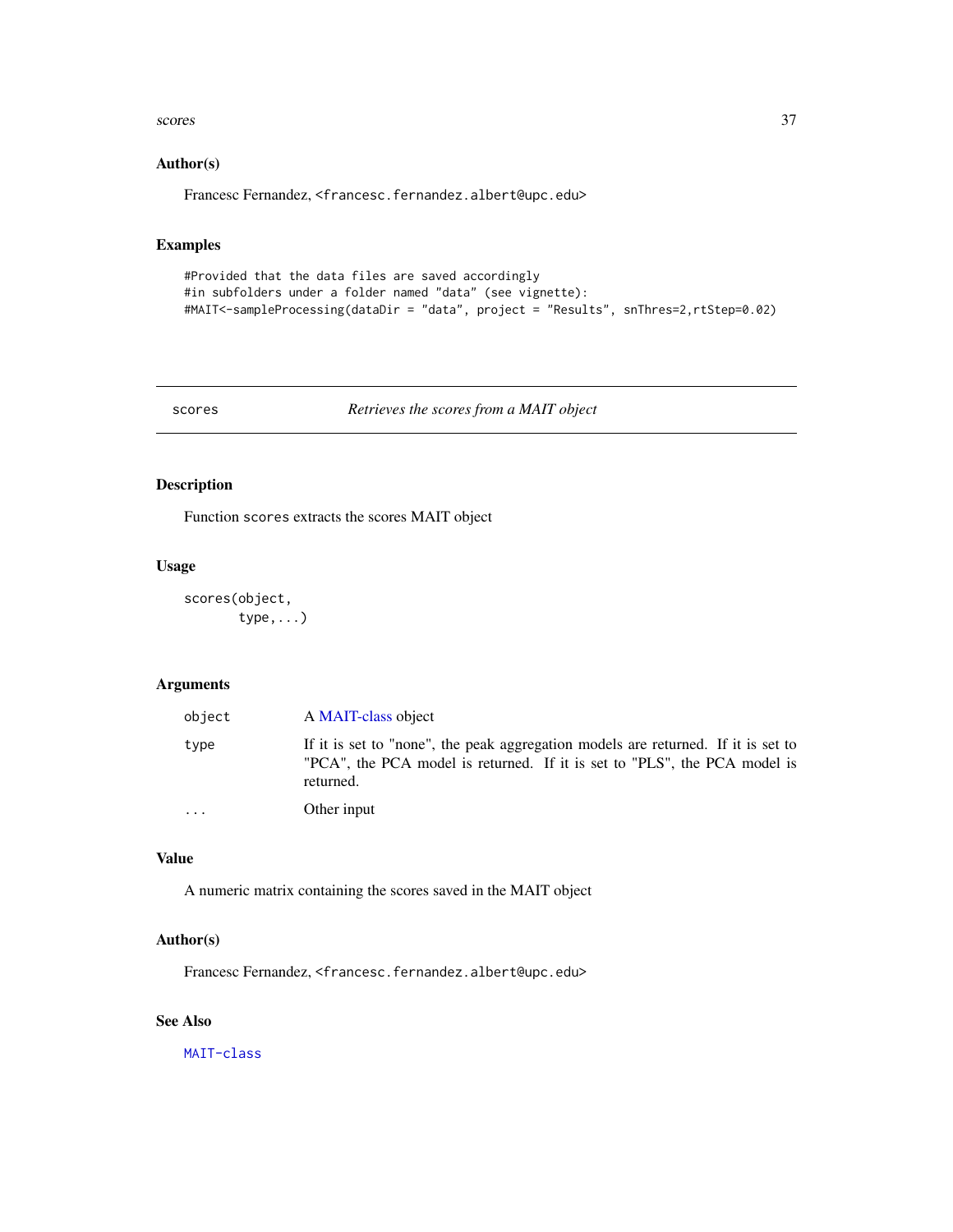# <span id="page-37-0"></span>Examples

```
data(MAIT_sample)
MAIT<-spectralSigFeatures(MAIT,p.adj="fdr",parametric=TRUE)
scores(MAIT)
MAIT<-plotPCA(MAIT,plot3d=FALSE)
scores(MAIT, type="PCA")
MAIT<-plotPLS(MAIT,plot3d=FALSE)
scores(MAIT, type="PLS")
```
<span id="page-37-1"></span>

| sigPeaksTable | Build a table of the information related to the significant features con- |
|---------------|---------------------------------------------------------------------------|
|               | tained in a MAIT object                                                   |

# Description

Function sigPeaksTable takes an [MAIT-class](#page-13-1) object containing significant feature information and builds a table with the information related to these features.

# Usage

```
sigPeaksTable(MAIT.object=NULL,
             printCSVfile=FALSE,
             extendedTable = TRUE,
             printAnnotation=TRUE)
```
# Arguments

| MAIT.object     | A MAIT-class object where significant features have already been found.                                                                                     |
|-----------------|-------------------------------------------------------------------------------------------------------------------------------------------------------------|
| printCSVfile    | Set to TRUE if an output table has to be produced. The table should be found in<br>(working directory)/(project directory)Tables/significativeFeatures.csv. |
| extendedTable   | Set to TRUE the table created by the peak external data is used.                                                                                            |
| printAnnotation |                                                                                                                                                             |
|                 | the contract of the contract of the contract of the contract of the contract of the contract of the contract of                                             |

Set to TRUE The peak annotation is provided in the output table

# Value

A table containing:

- First column (mz): Peak mass
- Second column(mzmin): Minimum peak mass of the peak group.
- Third column(mzmax): Maximum peak mass of the peak group.
- Fourth column(rt): Peak retention time (in minutes).
- Fifth column(rtmin): Minimum peak retention time of the peak group.
- Sixth column(rtmax): Maximum peak retention time of the peak group.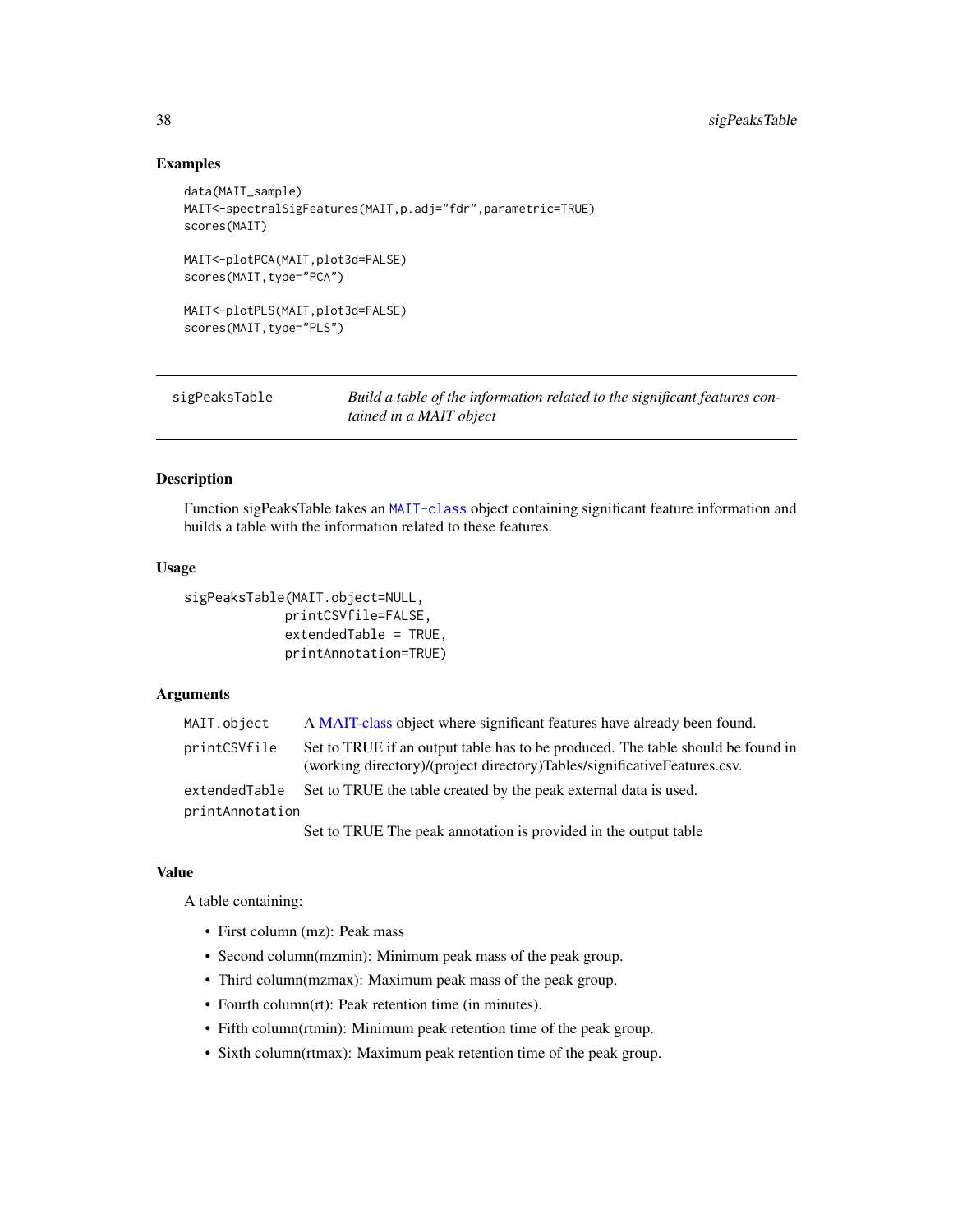- <span id="page-38-0"></span>• Seventh column(npeaks): Number of samples where the peak has been detected.
- The columns from the nineth to the column labeled "isotopes" contain number of class samples where the peak has been detected and the intensities of the peak among samples.
- The isotopes column shows if the peak has been identified as a possible isotope.
- The adduct column shows which kind of adduct could the peak be.
- The column labeled pcgroup contains the spectral ID of the peak.
- The P.adjust column contains the corrected peak p-value using post-hoc methods.
- The p column shows the peak p-value with no multiple test correction.
- The Fisher column shows the Fisher test results for the peak. Each of the letters separated by the character "\_" corresponds to a class value. Classes having the same letters are indistinguible whereas those having different letters are statistically different clases.
- The last columns contain the mean and median values for each feature

#### Author(s)

Francesc Fernandez, <francesc.fernandez.albert@upc.edu>

## See Also

[spectralTStudent](#page-0-0) [spectralAnova](#page-0-0)

#### Examples

```
data(MAIT_sample)
MAIT<-spectralSigFeatures(MAIT,p.adj="fdr",parametric=TRUE)
head(sigPeaksTable(MAIT))
```
<span id="page-38-1"></span>spectralSigFeatures *Extract significant features from a MAIT object*

#### Description

Function spectralSigFeatures takes a [MAIT-class](#page-13-1) object and obtains which of the variables are significant given a p-value threshold. The parameters of the significant features can ve printed to an output table (TRUE by default). Depending on the number of classes in the data, the function chooses between using ANOVA tests through function [spectralAnova,](#page-0-0) or T-Student tests by using function [spectralTStudent.](#page-0-0)

#### Usage

```
spectralSigFeatures(MAIT.object = NULL,
                    pvalue = 0.05,
                    p.addj = "none",printCSVfile = FALSE,
                    scale = FALSE,
```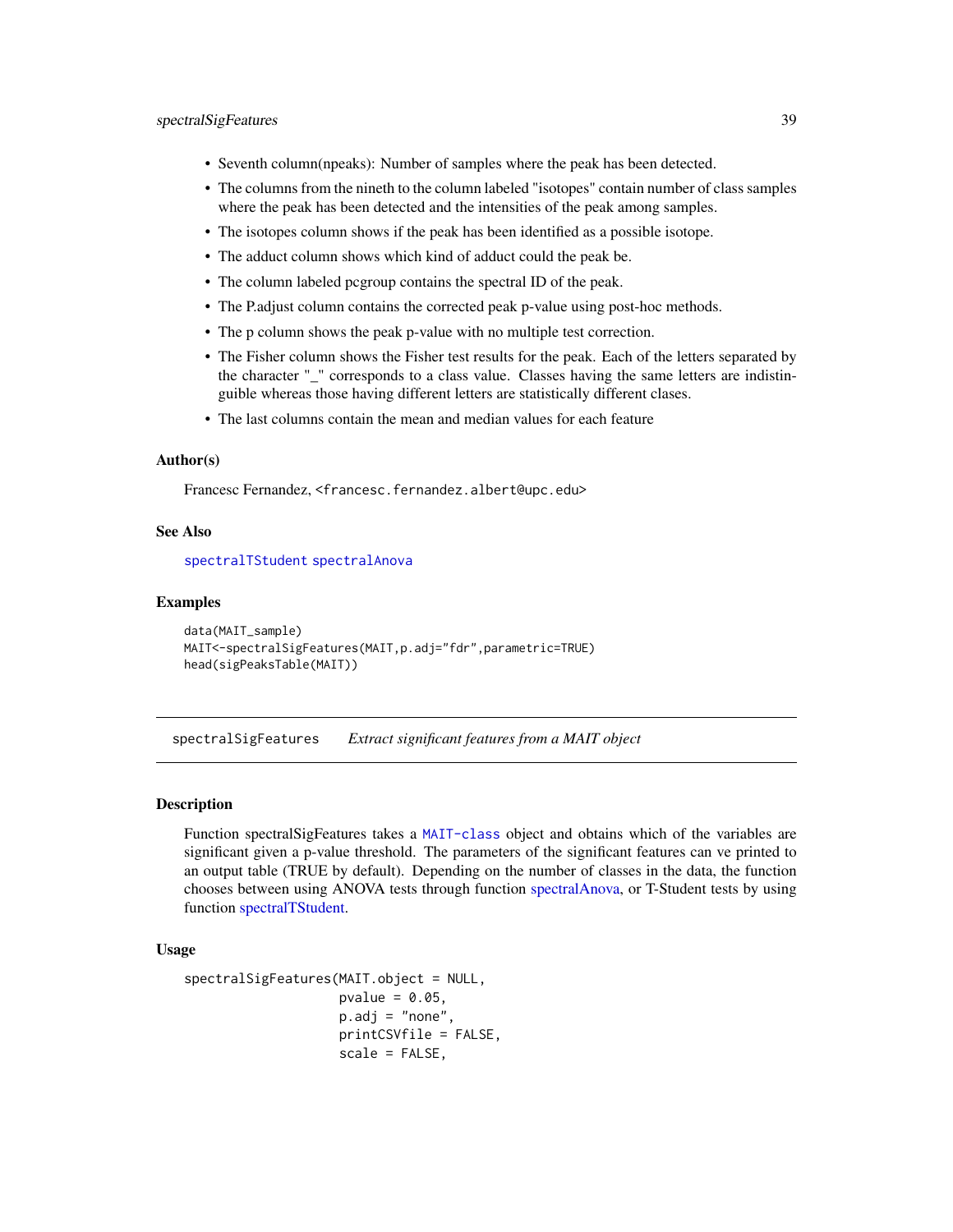<span id="page-39-0"></span>parametric = TRUE, var.equal = FALSE, test.fun = NULL, jitter = FALSE, jitter.factor = 1, jitter.amount =  $0$ , namefun = NULL)

# Arguments

| MAIT.object   | A MAIT-class object where function peakAggregation has already been applied.<br>The output of the function is going to be an update of the same MAIT-class<br>object.                                                        |  |  |  |
|---------------|------------------------------------------------------------------------------------------------------------------------------------------------------------------------------------------------------------------------------|--|--|--|
| pvalue        | P-value threshold. Variables having a p-value lower than this value is considered<br>as a significant variable.                                                                                                              |  |  |  |
| p.add         | Character with the name of the posthoc method to be applied to correct the<br>pvalues. The supported methods are that of the p.adjust function                                                                               |  |  |  |
| printCSVfile  | Set to TRUE if an output table has to be produced. See function sigPeaksTable<br>for more information.                                                                                                                       |  |  |  |
| scale         | Set to FALSE by default. When set to TRUE, a unit variance scaling of the<br>data when no peak aggregation is performed. If a peak aggregation method is<br>applied, this parameter is ignored.                              |  |  |  |
| parametric    | If it is set to TRUE, the statistical tests to be applied will be parametrical tests<br>(e.g. ANOVA, TStudent or Welch's tests). Non-parametrical tests (e.g. Kruskal-<br>Wallis, Mann-Whitney tests) are applied otherwise. |  |  |  |
| var.equal     | Set to FALSE by default. When set to TRUE, a Student's T-Test is applyied<br>when having 2 classes in the data. If it is set to FALSE, a Welch's test is applyied<br>instead.                                                |  |  |  |
| test.fun      | Function of the user-defined posthoc method to be applyied.                                                                                                                                                                  |  |  |  |
| jitter        | If it is set to TRUE, a jitter noise is added to the data. This is useful when<br>applying Mann-Whitney tests with ties.                                                                                                     |  |  |  |
| jitter.factor | See argument factor of the function <i>jitter</i> .                                                                                                                                                                          |  |  |  |
| jitter.amount | See argument amount of the function jitter.                                                                                                                                                                                  |  |  |  |
| namefun       | Name of the user-defined posthoc test in the argument test.fun.                                                                                                                                                              |  |  |  |

# Value

A [MAIT-class](#page-13-1) object containing the significant features of the scores slot of [MAIT-class](#page-13-1) object used as an input.

# Author(s)

Francesc Fernandez, <francesc.fernandez.albert@upc.edu>

# See Also

[MAIT-class](#page-13-1) [spectralTStudent](#page-0-0) [spectralAnova](#page-0-0) [sigPeaksTable](#page-37-1)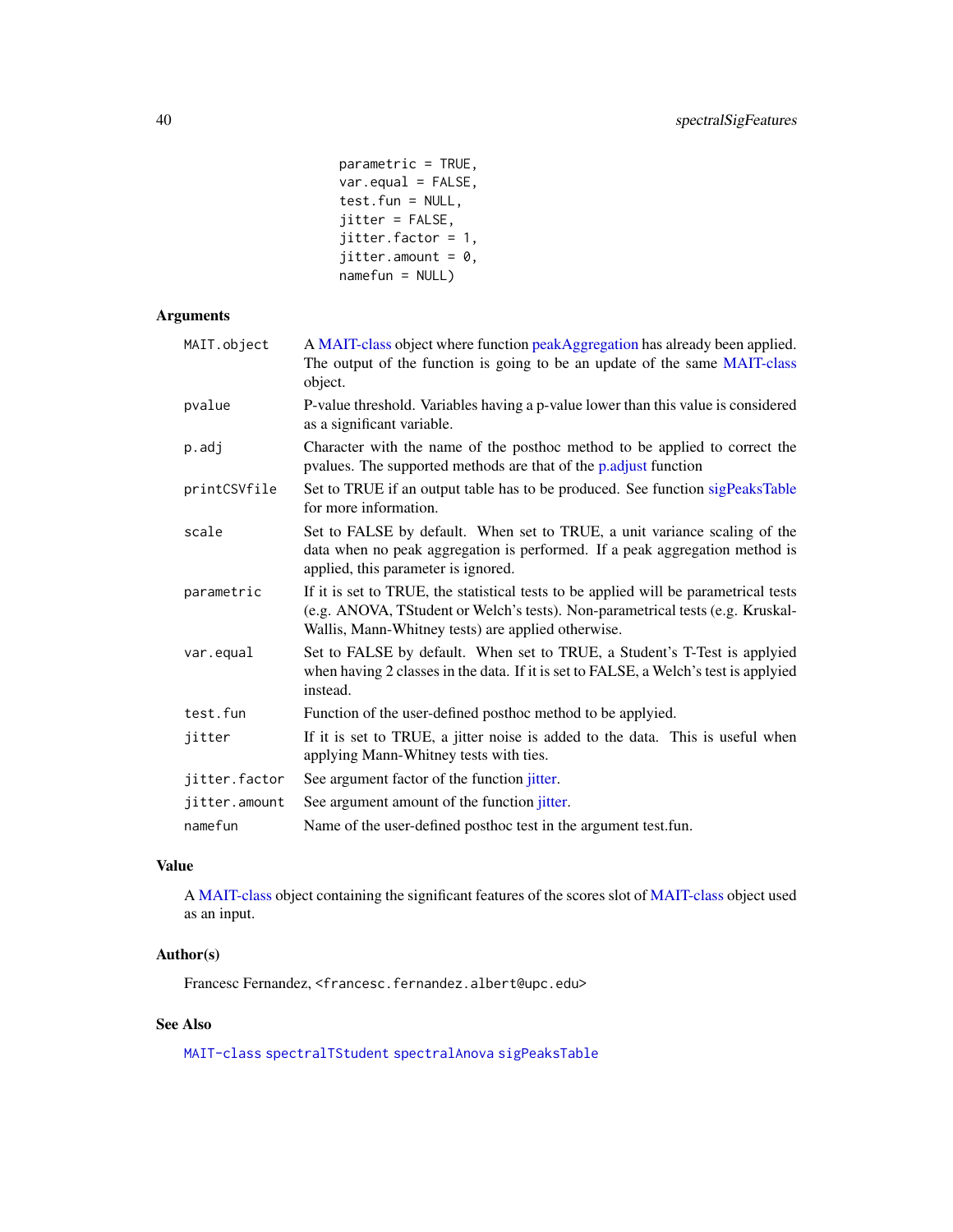#### <span id="page-40-0"></span>Validation 41

# Examples

```
data(MAIT_sample)
MAIT<-spectralSigFeatures(MAIT,p.adj="fdr",parametric=TRUE)
```
<span id="page-40-1"></span>

| Validation |  | Cross validated classification over the output of the function |  |  |  |
|------------|--|----------------------------------------------------------------|--|--|--|
|            |  | signPeaksAnova or function TStudent2Clases                     |  |  |  |

# Description

Function Validation performs a cross-validated classification using three different classifiers: KNN, PLSDA and SVM. The output comes in a table with the classification ratio and its standard error. The classification ratio is weighted to take into account the different sample number of each class.

# Usage

```
Validation(Iterations=NULL,
               MAIT.object=NULL,
               trainSamples=NULL,
               PCAscale=FALSE,
               PCAcenter=TRUE,
               RemoveOnePeakSpectra=FALSE,
               tuneSVM=FALSE,
           scale=TRUE)
```
# Arguments

| Iterations           | Number of iterations to be performed in the classifications. For each iteration a<br>new training group is randomly chosen.                                                |  |  |  |
|----------------------|----------------------------------------------------------------------------------------------------------------------------------------------------------------------------|--|--|--|
| MAIT.object          | A MAIT-class object where significant features have already been found.                                                                                                    |  |  |  |
| trainSamples         | Number of samples per class to construct the train dataset.                                                                                                                |  |  |  |
| PCAscale             | If method="PCA" and PCAscale is set to TRUE, then the data is scaled follow-<br>ing the promp function. If it is set to TRUE, scale input is ignored.                      |  |  |  |
| PCAcenter            | If method="PCA" and PCAscale is set to TRUE, then the data is centered fol-<br>lowing the promp function. If it is set to TRUE, scale input is ignored.                    |  |  |  |
| RemoveOnePeakSpectra |                                                                                                                                                                            |  |  |  |
|                      | If it is set to TRUE, all the one-peak spectra are deleted from the dataSet and<br>the resulting spectralData object will only contain spectra with more than one<br>peak. |  |  |  |
| tuneSVM              | If it is set to TRUE, a tune of parameters is performed before the SVM calculus.                                                                                           |  |  |  |
| scale                | If it is set to TRUE, the data is scaled through the spectral mean value. Set to<br>TRUE by default.                                                                       |  |  |  |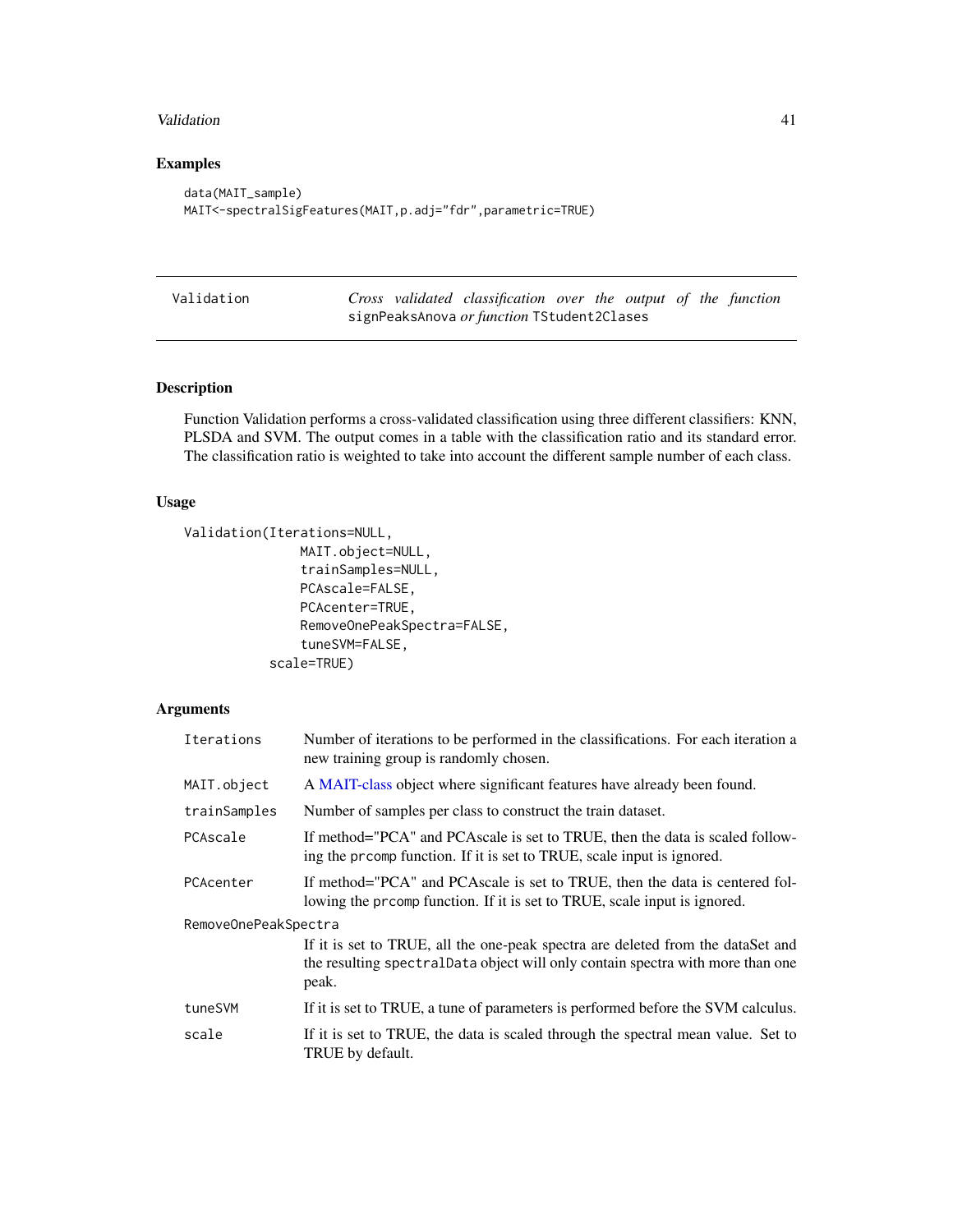# Value

The numerical results of the classification per class and per classifier are saved in a [MAIT-class](#page-13-1) object. Additionally, a table is also included in the output both in the list (field table) and printed as a csv file in the folder (working directory)/Validation. A boxplot is also printed as a png in the same folder showing the differences between classifiers. The confusion matrices of each iteration and classifier are also stored as csv files.

# Author(s)

Francesc Fernandez, <francesc.fernandez.albert@upc.edu>

# See Also

[peakAggregation](#page-0-0) [spectralAnova](#page-0-0) [spectralTStudent](#page-0-0) [spectralSigFeatures](#page-38-1)

# Examples

```
data(MAIT_sample)
MAIT<-spectralSigFeatures(MAIT,p.adj="fdr",parametric=TRUE)
MAIT <- Validation(Iterations = 20, trainSamples= 15, MAIT.object = MAIT)
```
<span id="page-41-0"></span>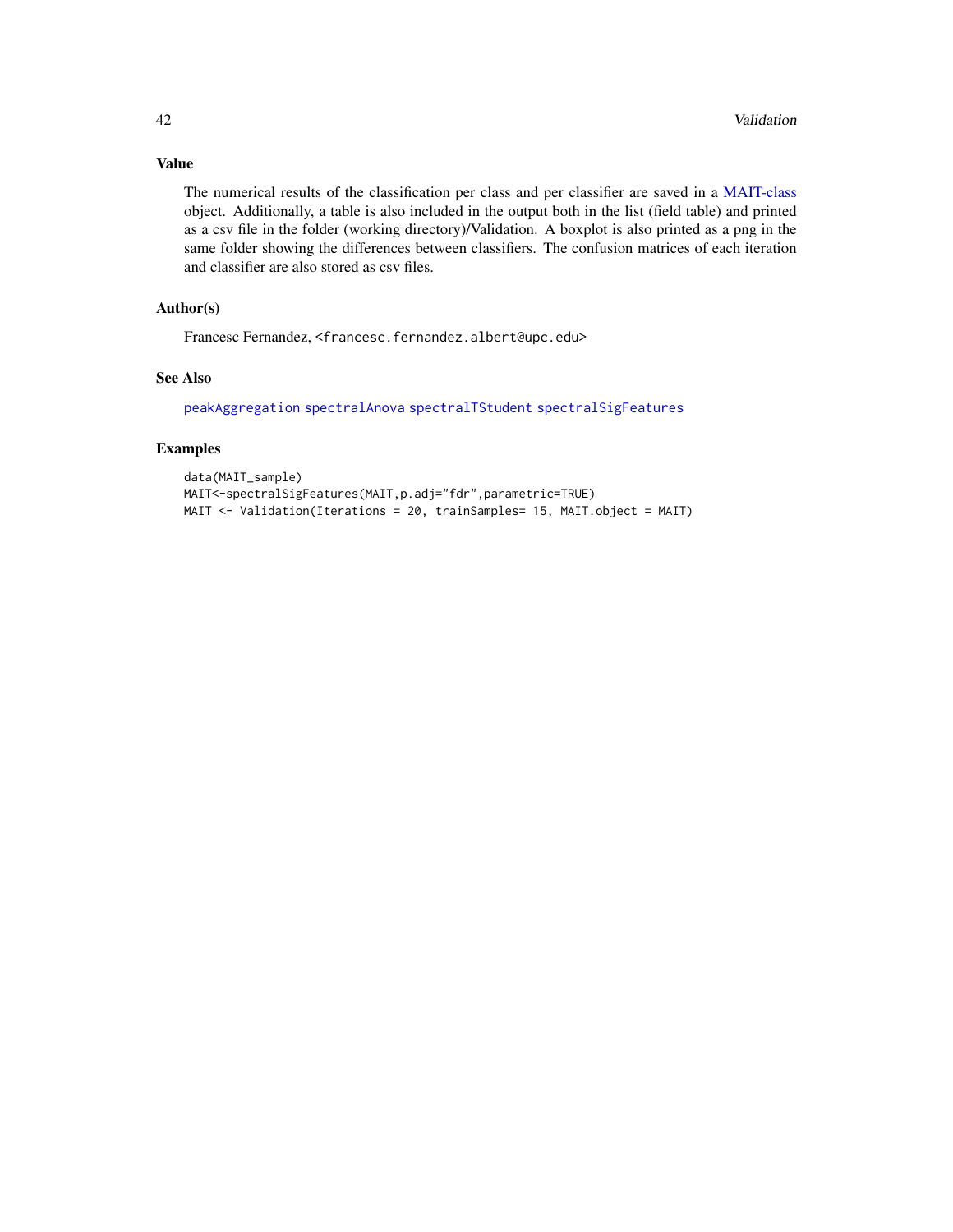# <span id="page-42-0"></span>**Index**

∗ classes MAIT-class, [14](#page-13-0) MAIT.FeatureData-class, [14](#page-13-0) MAIT.FeatureInfo-class, [15](#page-14-0) MAIT. Parameters-class, [16](#page-15-0) MAIT. PhenoData-class, [17](#page-16-0) MAIT.RawData-class, [17](#page-16-0) MAIT.Validation-class, [18](#page-17-0) ∗ file Biotransformations, [3](#page-2-0) biotransformationsTable, [4](#page-3-0) Database, [7](#page-6-0) identifyMetabolites, [10](#page-9-0) MAIT, [13](#page-12-0) metaboliteTable, [20](#page-19-0) negAdducts, [23](#page-22-0) peakAnnotation, [26](#page-25-0) plotPCA, [29](#page-28-0) plotPLS, [30](#page-29-0) posAdducts, [31](#page-30-0) sigPeaksTable, [38](#page-37-0) spectralSigFeatures, [39](#page-38-0) ∗ function plotBoxplot, [28](#page-27-0) plotHeatmap, [28](#page-27-0) sampleProcessing, [35](#page-34-0) Biotransformations, [3,](#page-2-0) *[4](#page-3-0)*, *[11](#page-10-0)*, *[15,](#page-14-0) [16](#page-15-0)*, *[19](#page-18-0)* biotransformationsTable, [4](#page-3-0) classes, [4,](#page-3-0) *[6](#page-5-0)*, *[17](#page-16-0)* classifRatioClasses, [5,](#page-4-0) *[18](#page-17-0)* classNum, [6,](#page-5-0) *[17](#page-16-0)* Database, [7](#page-6-0) featureID, [7](#page-6-0) featureInfo, [8](#page-7-0) featureSigID, [9](#page-8-0) FisherLSD, *[13](#page-12-0)*

getScoresTable, [9](#page-8-0) groupCorr, *[27](#page-26-0)* identifyMetabolites, *[7](#page-6-0)*, [10,](#page-9-0) *[15,](#page-14-0) [16](#page-15-0)*, *[19](#page-18-0)*, *[21](#page-20-0)* jitter, *[40](#page-39-0)* loadings, [12](#page-11-0) loadings,MAIT-method *(*MAIT-class*)*, [14](#page-13-0) LSDResults, [13](#page-12-0) MAIT, [13](#page-12-0) MAIT-class, *[3](#page-2-0)[–13](#page-12-0)*, [14,](#page-13-0) *[20](#page-19-0)*, *[22](#page-21-0)*, *[24](#page-23-0)[–38](#page-37-0)*, *[40](#page-39-0)[–42](#page-41-0)* MAIT.FeatureData-class, [14](#page-13-0) MAIT.FeatureInfo-class, [15](#page-14-0) MAIT. Parameters-class, [16](#page-15-0) MAIT.PhenoData-class, [17](#page-16-0) MAIT.RawData-class, [17](#page-16-0) MAIT. Validation-class, [18](#page-17-0) MAITbuilder, *[15](#page-14-0)*, [19](#page-18-0) metaboliteTable, *[7](#page-6-0)*, *[11](#page-10-0)*, *[15](#page-14-0)*, [20](#page-19-0) model, [21](#page-20-0) model,MAIT-method *(*MAIT-class*)*, [14](#page-13-0) models, [22](#page-21-0) negAdducts, [23](#page-22-0) ovClassifRatioData, *[18](#page-17-0)*, [24](#page-23-0) ovClassifRatioTable, [24](#page-23-0) p.adjust, *[40](#page-39-0)* parameters, [25](#page-24-0) PCAplot3d, *[30,](#page-29-0) [31](#page-30-0)* peakAggregation, *[15,](#page-14-0) [16](#page-15-0)*, *[40](#page-39-0)*, *[42](#page-41-0)* peakAnnotation, *[16,](#page-15-0) [17](#page-16-0)*, *[23](#page-22-0)*, [26,](#page-25-0) *[32](#page-31-0)* plotBoxplot, *[19](#page-18-0)*, [28](#page-27-0) plotHeatmap, *[16](#page-15-0)*, *[19](#page-18-0)*, [28](#page-27-0) plotPCA, *[12](#page-11-0)*, *[14](#page-13-0)[–16](#page-15-0)*, *[19](#page-18-0)*, *[21,](#page-20-0) [22](#page-21-0)*, [29](#page-28-0) plotPLS, *[12](#page-11-0)*, *[14](#page-13-0)[–16](#page-15-0)*, *[19](#page-18-0)*, *[21,](#page-20-0) [22](#page-21-0)*, [30](#page-29-0) posAdducts, [31](#page-30-0) pvalues, [32](#page-31-0)